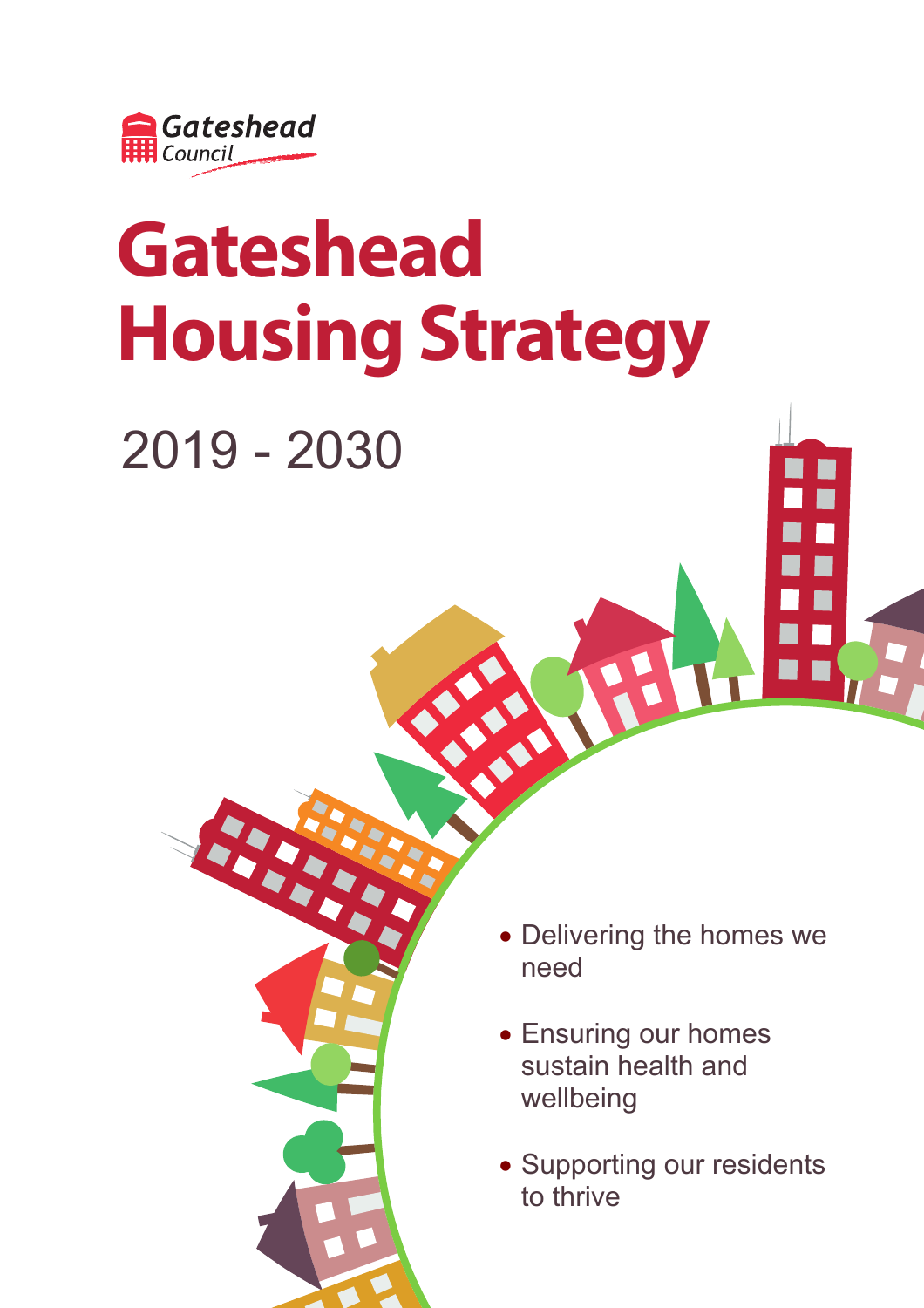



| <b>Foreword</b>                               | page 3     |
|-----------------------------------------------|------------|
| <b>Introduction</b>                           | page 4-5   |
| <b>National, Regional &amp; Local Context</b> | page 6-10  |
| <b>Our Objectives</b>                         | page 11-22 |
| Delivery, Performance & Risk                  | page 23    |

### **Appendices**

| 1. Housing Strategy Summary | page 24-25 |
|-----------------------------|------------|
| 2. Resources                | page 25-27 |
| 3. Glossary                 | page 28-30 |

### **Linked Documents**

- 1. Gateshead Council Strategic Tenancy Policy
- 2. Private Sector Housing Renewal Financial Assistance Policy
- 3. Council Housing Stock Asset Strategy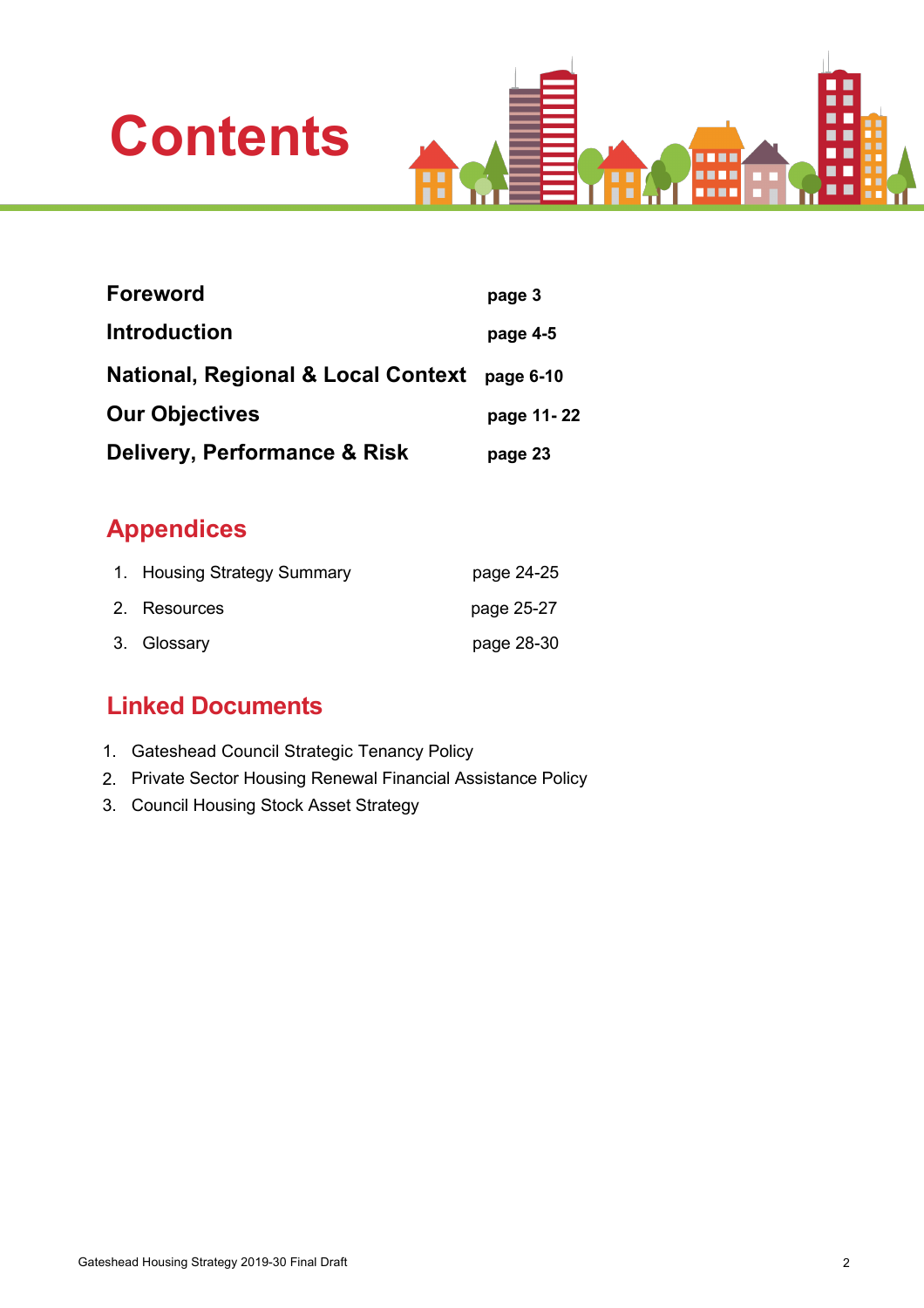

Housing is a key determinant of everyone's health and wellbeing; it is therefore vital that we continue to strive to improve people's lives by ensuring we have the right number, type and quality of homes in the Borough that meet the needs and aspirations of our current and future residents.

I am pleased, therefore, to introduce Gateshead's new Housing Strategy 2019-2030, which aims to:

- Support the delivery of sustainable housing and economic growth
- Improve health and wellbeing
- Prevent and tackle the root causes of homelessness
- Tackle the social and financial exclusion of our poorest households
- Support educational attainment
- Contribute to a better environment for future generations; and
- Build respect and community cohesion within our neighbourhoods.

The Strategy directly supports the Council's five pledges within "Making Gateshead a place where everyone thrives". Our aim through this strategy is to ensure that people who live, or would like to live, in Gateshead can access, sustain and remain in a home that meets their needs and is safe, secure and affordable, in a thriving neighbourhood, at whatever stage of life they are.

I believe that through this Strategy and its supporting Action Plans, we are able to build upon the strengths of what has already been achieved and set clear priorities about how we will meet the challenges of the future, so that Gateshead is a place where people thrive.



Councillor Malcolm Brain Portfolio for Housing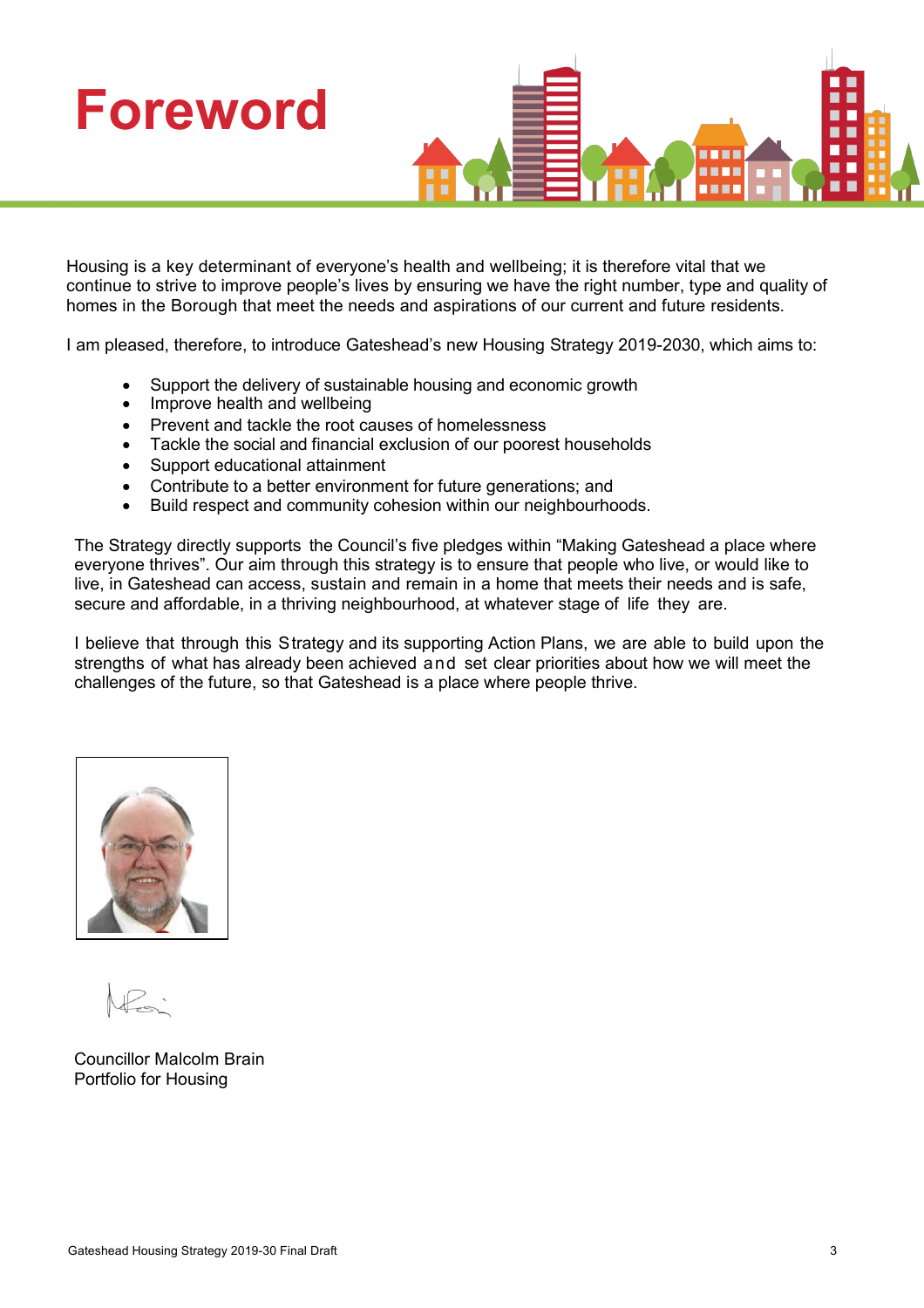

### **Purpose of the Strategy**

The Strategy is an overarching document, that provides a framework for all our housing-related strategic functions and activity, including all the statutory housing documents the Council has a duty to produce, including a homelessness and rough sleeping strategy<sub>1</sub>. It includes a range of actions and interventions that will help deliver our key housing and "thrive" objectives, and ensure the Council meets its statutory housing related duties.

Taking the Strategy to 2030 means we can achieve continuity and include longer term planning. It also links to the period covered by the Gateshead Local Plan, our spatial planning framework. A supporting Action Plan will be reviewed, updated, and where appropriate revised on an annual basis and in accordance with Government guidance and legislation. During the Strategy period, where evidence demonstrates a need for a review of the Strategy, in part or whole, this will be done in a proportionate and timely way.

The Strategy is summarised in Appendix 1, and the steps that we intend to take to make the strategy happen are set out in further detail in delivery Action Plans.

### **Our priority objectives**

More than ever, given the continued economic and financial challenges, and waves of new policy and legislation from Central Government, we need to ensure our objectives and priorities are clear, that we are focused on delivering services and interventions that will achieve them, and that we use our increasingly scarce resources proportionately and effectively. We will need to continue to strive and campaign for deliverable and sustainable solutions that are appropriate for Gateshead, and that work for local people.

This Strategy builds on and continues to drive forward our housing objectives under the strategic themes set out in the 2013-18 Housing Strategy - **Supply**, **Standards** and **Support**. Under these three themes our priority objectives and desired outcomes are set out, and we identify how the Council intends to deliver them, working together with residents, partners, investors, and stakeholders.

These themes are linked and cross-cutting, and together these objectives will promote:

#### **Sustainable Housing, Economic Growth and Communities, and Health and Wellbeing**

| <b>Supply</b>    | . Ensure that the supply of new housing and use of existing stock, best meet current<br>and future needs and aspirations, and create thriving, mixed communities.<br>. To utilise land efficiently and sustainably<br>• Securing a range of homes that ensure all residents are able to access a home that<br>meets their needs, and improves housing choice<br>• Sustaining our working age population<br>• Reducing the number of empty homes |
|------------------|-------------------------------------------------------------------------------------------------------------------------------------------------------------------------------------------------------------------------------------------------------------------------------------------------------------------------------------------------------------------------------------------------------------------------------------------------|
| <b>Standards</b> | • Improve the quality, condition and management of housing so that all residents<br>benefit from safe, healthy, energy efficient, and well-managed homes and local<br>environment<br>• To drive up the quality of new-build design, space standards, accessibility and<br>adaptability                                                                                                                                                          |
| <b>Support</b>   | • Help residents access and sustain a home which promotes their wellbeing<br>• To tackle homelessness and its root causes                                                                                                                                                                                                                                                                                                                       |

 $1$  The requirement to publish a Homelessness Strategy under the provisions of the Homelessness Act 2002 (following publication of the Governments Aug 2018 Rough Sleeping Strategy, to be rebranded as "Homelessness and Rough Sleeping Strategies"; a Tenancy Strategy, required under the Localism Act 2011; and financial assistance policy, required under the Regulatory Reform (Housing Assistance) Order 2002.

\_\_\_\_\_\_\_\_\_\_\_\_\_\_\_\_\_\_\_\_\_\_\_\_\_\_\_\_\_\_\_\_\_\_\_\_\_\_\_\_\_\_\_\_\_\_\_\_\_\_\_\_\_\_\_\_\_\_\_\_\_\_\_\_\_\_\_\_\_\_\_\_\_\_\_\_\_\_\_\_\_\_\_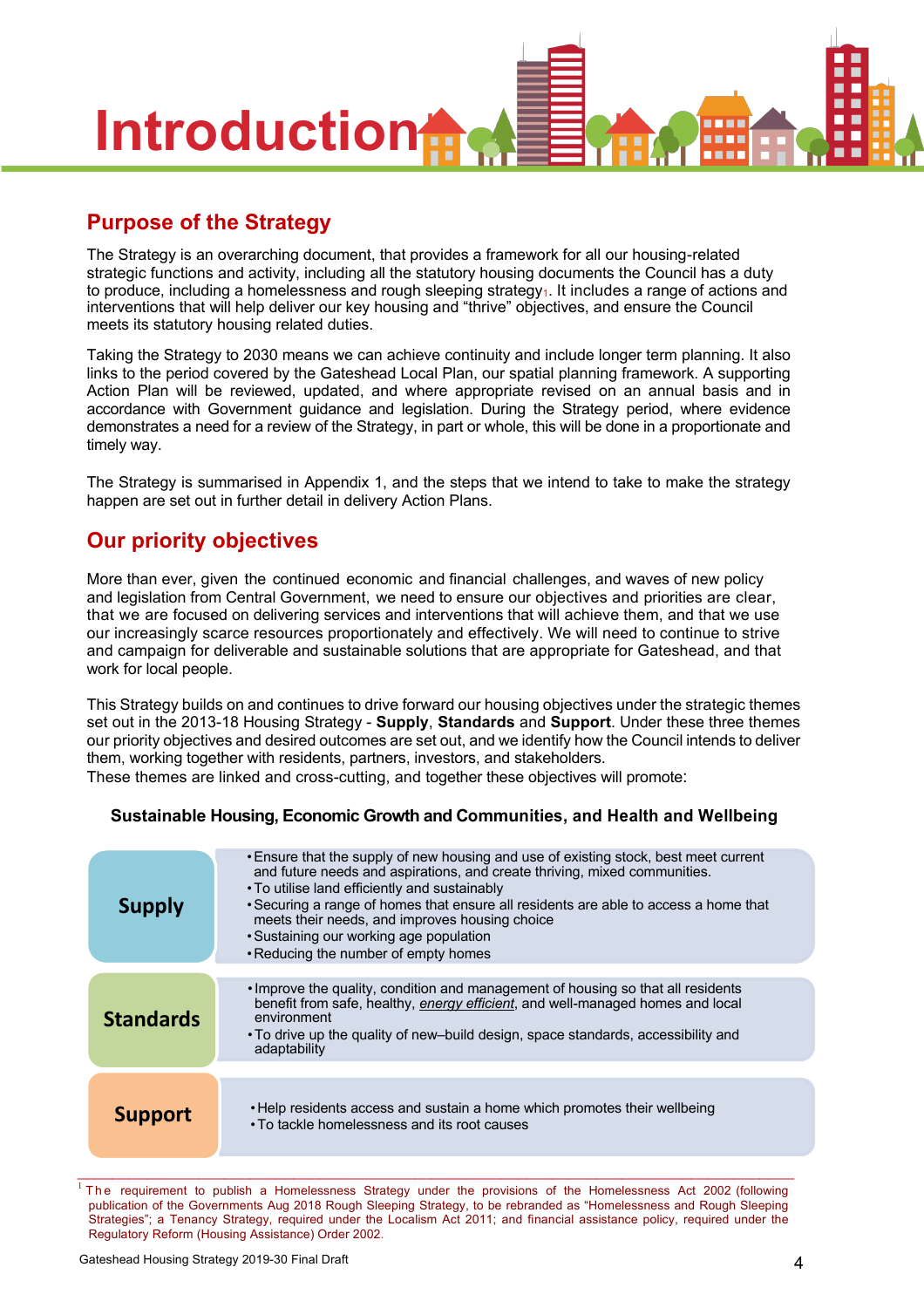Embedded within the Strategy are the following fundamental aspirations of the Council:

- i. The integration of health and housing in our strategic planning
- i. A move towards a wider prevention agenda that will tackle the root cause of vulnerability and inequity (preventing homelessness and rough sleeping is a key element of this objective)
- ii. Sustainable economic and housing growth
- iii. Sustainable, mixed and thriving communities

#### **The Strategy is linked directly to policy objectives set out in:**

- Making Gateshead a place where everyone thrives Tackling inequality
- Gateshead Local Plan, including "Planning for the Future, the Core Strategy and Urban Core Plan for Gateshead and Newcastle upon Tyne" (CSUCP), and the emerging document "Making Spaces for Growing Places"
- Substance Misuse Strategy 2017-22
- the NE Local Enterprise Partnership's Strategic Economic Plan

It will also directly link with other emerging work including:

- Tackling Poverty
- Health & Wellbeing Strategy review

This Housing Strategy also reinforces Gateshead Council's commitment to mitigate the impact that Welfare Reform continues to have on the wellbeing and health of our most vulnerable residents.

### **How has the Strategy been developed?**

The Strategy has been developed through a multi-disciplinary approach, involving a wide range of Council Services that are key to delivering our housing functions and duties. Our Councillors have helped shape the Strategy, and consultation has been undertaken with partners and stakeholders in the housing field, to establish consensus on the priorities for intervention through the delivery period.

#### **The Evidence**

Evidence that underpins this Strategy has been drawn from a number of sources, including:

• A suite of Topic Papers, prepared to inform the Housing Strategy and delivery, action planning:



- Gateshead & Newcastle Strategic Housing Market Assessment 2017/18 (SHMA)
- Local Housing Assessment 2017/18
- Joint Strategic Needs Assessment (JSNA)
- Local Index of Need
- Dwelling level stock condition modelling 2018
- Social Care Demand Analysis:
	- Learning Disabilities; Older people; Young people and children; Vulnerable adults
- Council stock demand and sustainability analysis
- Gateshead Homelessness and Multiple and Complex Needs Health Needs Assessment (HHNA)
- Gateshead Director of Public Health Annual Report 2017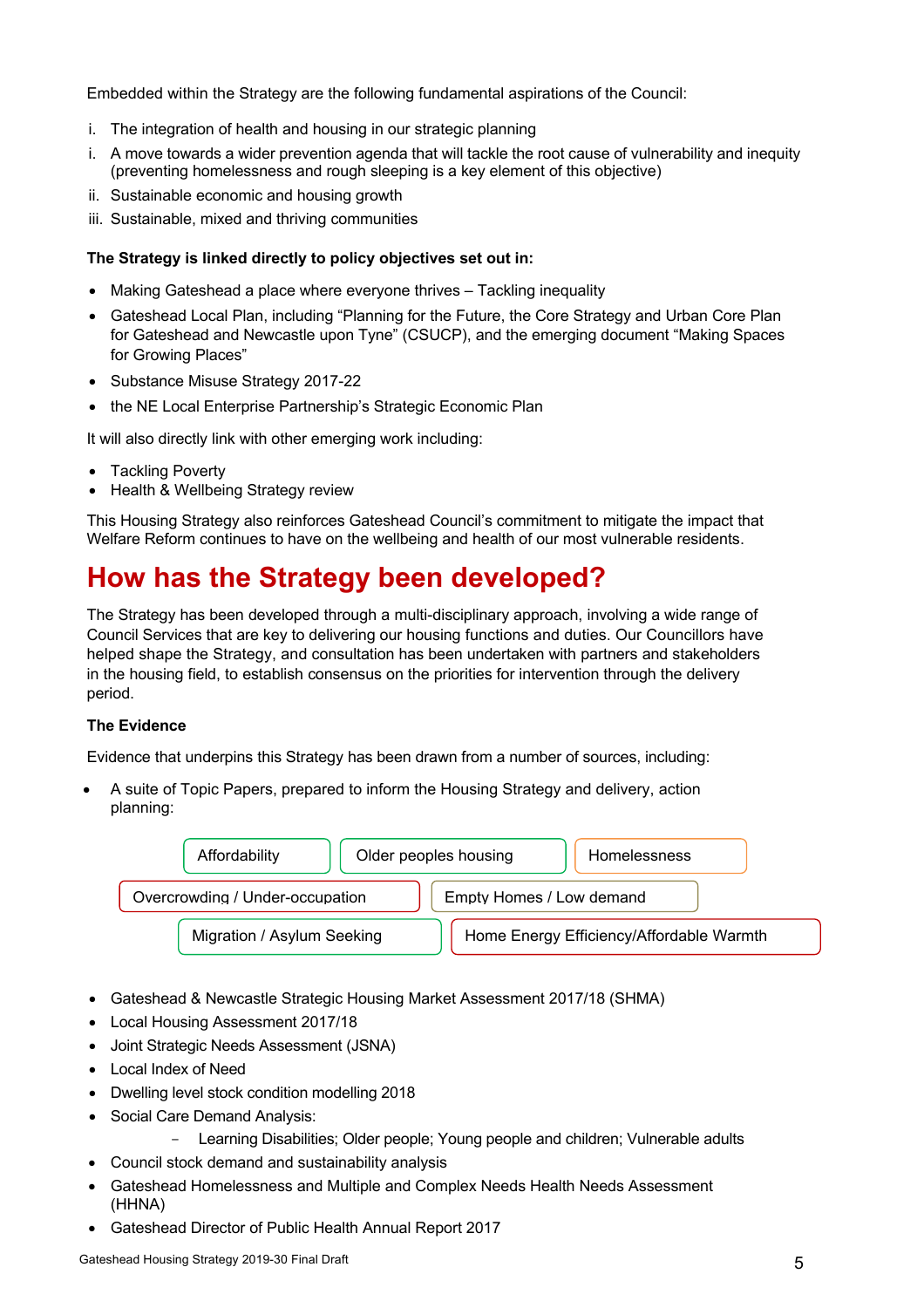# **National and Regional Context**

In 2017 **the Government** released its White Paper "Fixing our broken housing market", which sets out how the Government intends "to boost housing supply and, over the long term, create a more efficient housing market whose outcomes more closely match the needs and aspirations of all households and which supports wider economic prosperity", by:

- planning for the right homes in the right place
- building home faster
- diversifying the housing market
- helping people now

In its Autumn Budget of 2017, the Government committed £15.3 billion of new funding for house building over a five-year period (taking the total to over £44 billion). It reinforced its commitment to new build; help to first-time buyers; bringing land forward for housing through changes to the Planning system; driving innovation and skills in the construction sector; bringing empty properties back into use; and homelessness prevention. It also recognises that local authorities and the private sector will need support to deliver.

Recent legislation and policy including the Housing and Planning Act 2016, Neighbourhood Planning Act 2017, the Homelessness Reduction Act 2017, and the Government's Rough Sleeping Strategy, have introduced significant changes and new responsibilities for the Council that will impact directly on how we deliver our housing and thrive objectives.

The Government remains committed to continued reform of the welfare system, however, there has been some recognition that more support to Universal Credit claimants is required to protect the most vulnerable.

The August 2018 Green Paper "A new deal for social housing", marks a fundamental shift in the Government's approach to social housing, recognising its important role in ensuring that the housing needs of the population are met.

**Homes England** (formerly the Homes and Communities Agency) is the Government's new, national housing, land and regeneration agency for England, launched in January 2018. It has responsibility for:

- increasing the number of new homes that are built in England, including affordable homes and homes for market, sale or rent
- improving existing affordable homes and bringing empty homes back into use as affordable housing
- increasing the supply of public land and speeding up the rate that it can be built on
- regulating social housing providers to make sure that they're well managed and financially secure, so maintaining investor confidence in the affordable housing sector and protecting homes for tenants
- helping to stimulate local economic growth by using public land and investment, and attracting private sector investment in local areas

Homes England will continue to administer much of the Government's funding commitment to housing, set out in the Autumn Budget in 2017; this includes all grant funding for Affordable housing; mainstream and specialist housing (approximately £9 billion nationally to 2020/21).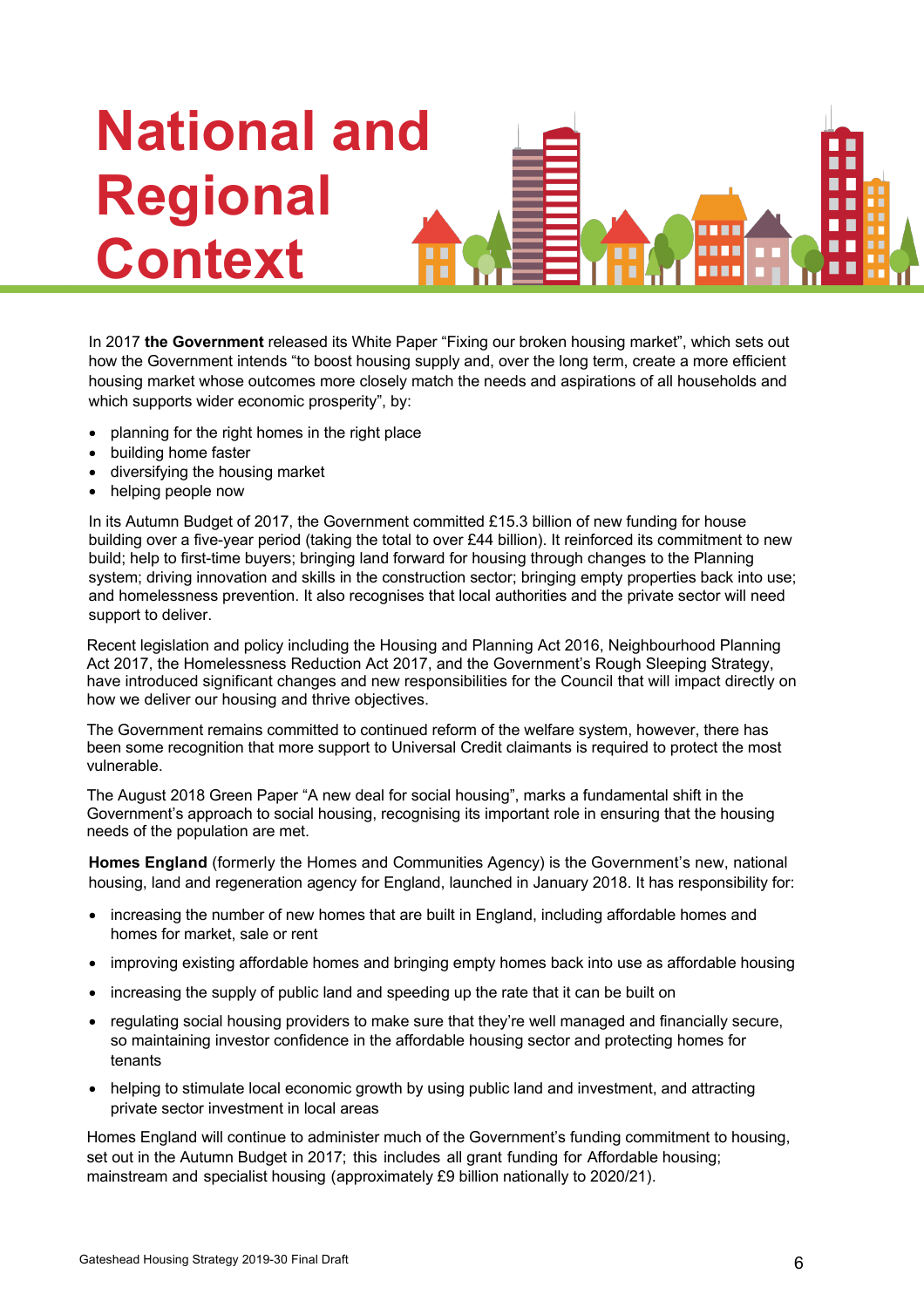**The North Eastern Local Enterprise Partnership (LEP)** is a business-led partnership committed to promoting and developing real economic growth in the North East.

The LEPs Strategic Economic Plan recognises the importance of strengthening housing delivery to help ensure that our housing offer, and quality of place, supports and responds to economic and population growth and the growing diversity of our households. The Plan promotes innovation-rich development that can help facilitate new energy generation and digital applications.

**The North East Home Loans Partnership –** The Partnership presides over the NE Private Sector Housing Renewal Financial Assistance Policy (1<sup>st</sup> April 2015-31 March 2019), which sets out the approach adopted by partner North East local authorities to the provision of financial assistance for private sector housing renewal work; it reflects the provisions of the Regulatory Reform (Housing Assistance) (England and Wales) Order 2002, and the Local Government Act 2000.

The Policy sets out a framework for the range of advice, practical support, and loan and grant assistance that may be made available by the partner local authorities, together with the eligibility criteria and the conditions that will be applied. It brings together assistance which is made under alternative statutory powers such as the provision of mandatory Disabled Facilities Grants under the Housing Grants Construction and Regeneration Act 1996 (as amended).

Within the framework of the Policy, the support and financial assistance available within each local authority area will be dependent upon budgetary and other constraints.

The Policy was first adopted by Gateshead Council in 2010 and has remained an integral part of the Council's Housing Strategy since.

### **Local Context**

### **Making Gateshead Thrive**

This Strategy, and the interventions and activity it promotes, underpin the Council's five pledges aimed at making Gateshead a place where everyone thrives:

- Put people and families at the heart of everything we do
- Tackle inequality so people have a fair chance
- Support our communities to support themselves and each other
- Invest in our economy to provide sustainable opportunities for employment, innovation and growth across the Borough
- Work together and fight for a better future for Gateshead.

### **Local Plan**

The Local Plan and its associated documents provide the spatial planning framework for Gateshead.

"Planning for the Future, the Core Strategy and Urban Core Plan for Gateshead and Newcastle upon Tyne" (CSUCP), was adopted by Gateshead Council and Newcastle City Council in March 2015. The CSUCP sets out strategic policies guiding land use in Gateshead and demonstrates a sufficient quantity of sites, including major sites on former Green Belt land and in and around the town centre, capable of accommodating anticipated growth in housing and the economy up to 2030.

"Making Spaces for Growing Places", a further Local Plan document, includes more detailed policies and proposes the allocation of 112, mostly smaller, sites for housing across Gateshead; it is intended that it will be in place by autumn 2019.

The housing objectives contained within the Local Plan are reflected within this Housing Strategy. Continued analysis or our housing requirements and monitoring of how well our interventions are delivering against our objectives, will inform reviews of the Local Plan and Housing Strategy. Government legislation requires that the CSUP will be subject to review in 2020; and is likely to involve a reassessment of local housing need. The aims and objectives of the Housing Strategy will need to be considered against the outcome of this review.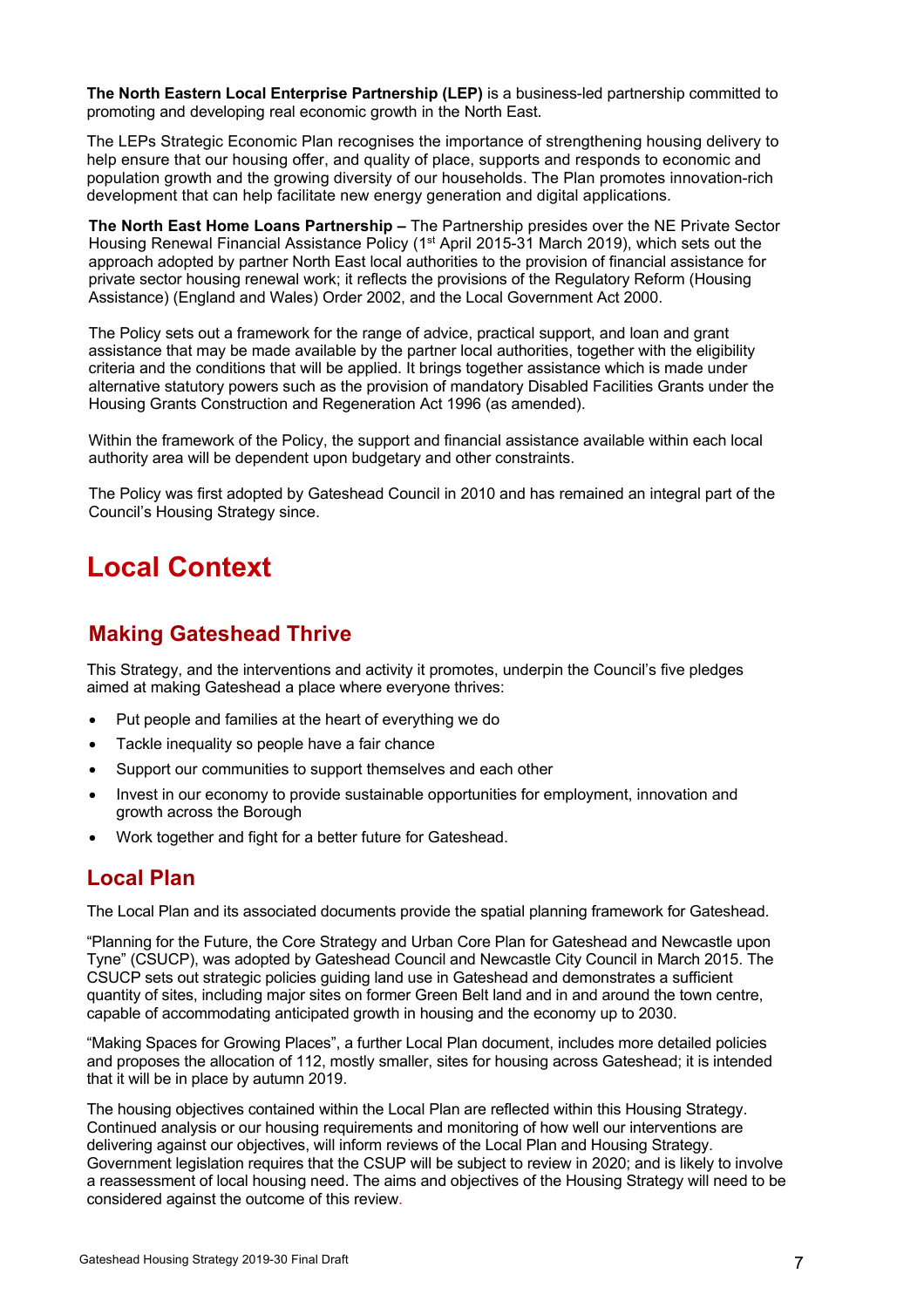### **Health and Wellbeing Strategy**

Housing is a basic human need and good quality homes are essential to ensuring that residents have the best physical and mental health possible. A warm, dry home, free from hazards and with sufficient space is a positive contributor to health and wellbeing. Conversely, poor housing and homelessness are key drivers of social exclusion and contribute to lower life expectancy and preventable causes of death. Each year 233 people per 100,000 in Gateshead die from causes considered to be preventable, compared to the England average of 185 per 100,000.

Overall the Building Research Establishment has calculated that poor housing costs the NHS at least £600 million per year.

Nationally each year, 1 in 3 people over 65 and almost 1 in 2 people over 85 experiences one or more falls, many of which occur in the home and are preventable. A fall that leads to a hip fracture costs the state £28,665 on average. Short and long-term outlooks for patients are generally poor following a hip fracture and are a major cause of people moving from their own home to long-term residential or nursing care.

Research shows that rough sleepers have a life expectancy of over 30 years less than other people. Preventing people from becoming homeless and removing the need for anyone to sleep rough are therefore key objectives within this strategy.

In addition to basic housing requirements, other factors that help to sustain well-being include affordability, security of tenure, a positive relationship with landlords and neighbours, modifications for those with specialist needs and the perception of the neighbourhood.

To make a real and long-lasting difference, we need to ensure that strategic planning (and funding) for health, social care, and housing is joined-up. Housing is therefore recognised as an important element of the Council's Better Care Fund (BCF) planning process.

### **Economic Growth**

Housing plays a major role in the local economy and the economic performance and resilience of the Borough. Achieving the right mix and quality of homes influences: job creation; the ability to retain our working age and economically active population; income generation for the Borough (including Council-Tax); the health of the local economy; and investment into the Borough and within local communities.

Over the next 20 years we are looking to continue to transform Gateshead. As part of our long-term plans we have identified the major investment and development opportunities that are key to delivering the Borough's economic and housing growth objectives:

- Urban Core
	- o Gateshead Quays
	- o Baltic Quarter
	- o Gateshead Town Centre
	- o Exemplar Neighbourhood
- Team Valley
- **Follingsby**
- **MetroGreen**

The priority growth areas offer multiple development and investment opportunities that will help transform Gateshead and deliver thriving communities and prosperity.

Attractive and sustainable neighbourhoods are important for good economic performance and job growth. For neighbourhoods to be attractive and sustainable they must offer a variety of good quality homes a sustainable mix of tenures and cater for a range of household size and type.

Poor and unpopular housing can act as a drag on neighbourhood sustainability, and consequently area regeneration has been, and remains, an important element of strategic planning in Gateshead, including the improvement, or demolition and replacement, of low-demand poor quality housing.

Quality, standard and choice of housing can also have a fundamental economic impact on households, and so their ability to thrive (including the life chances of children): affecting their ability to sustain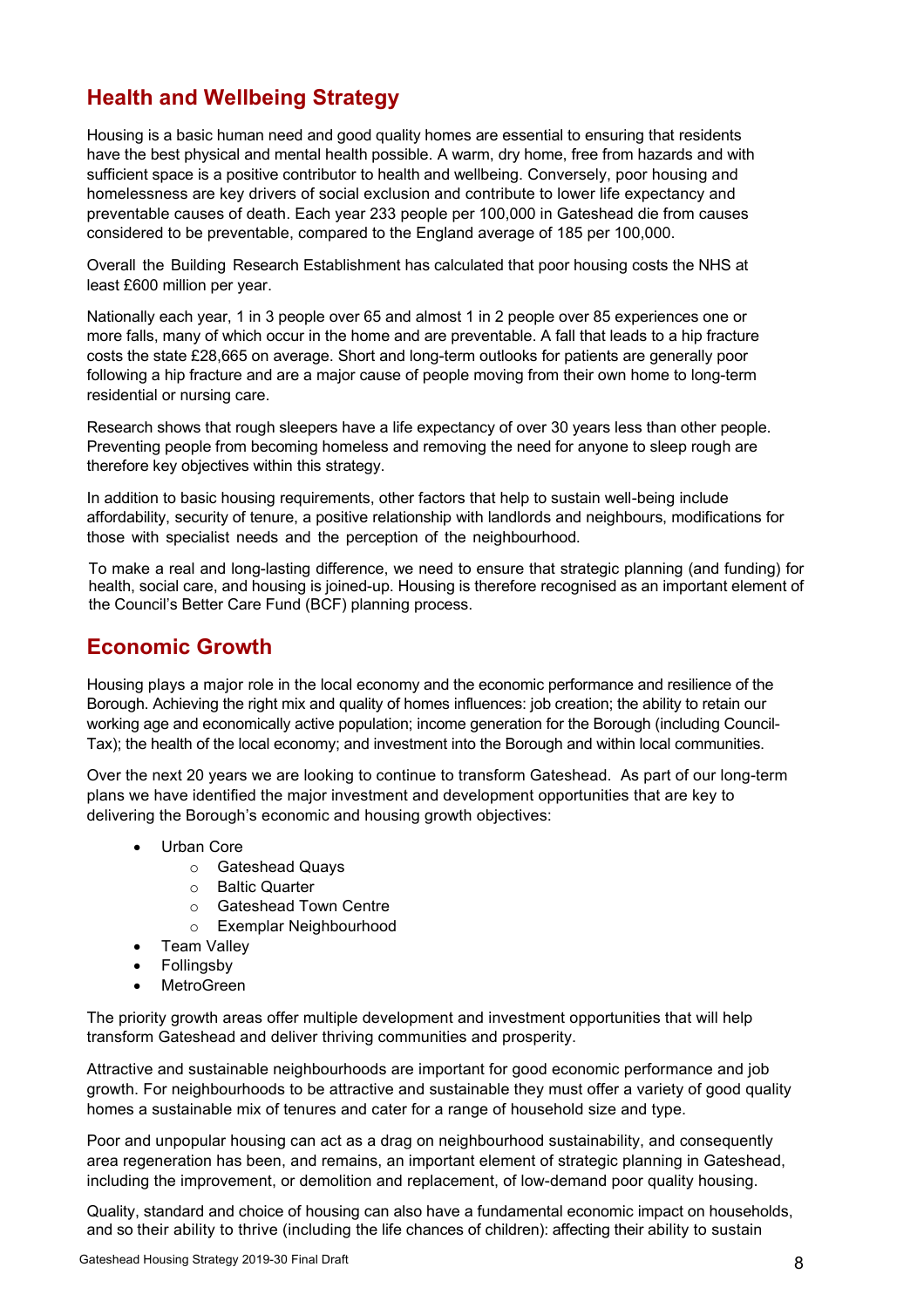good physical and mental health; attain skills and sustain employment; cause or prevent poverty; and support or prevent social mobility.

Wider economic benefits arise from construction-related activities, including all the associated professional and financial services. Research indicates that for every house built there are 4.5 person years of employment as a result of the direct, indirect and induced effects of the investment. Every £1 invested in construction output, be that new build or refurbishment, is estimated to generate £2.84 in total economic activity.

Benefits also accrue from the investment and employment opportunities afforded by housing-related activity outside the construction industry. This includes activity associated with housing management (e.g. Arm's Length Management Organisations, Registered Providers (Housing Associations), professional landlords, letting agents), buying and selling (estate agents, surveyors, conveyancers, financial advisors, retailers) and housing advice and support.

Longer-term, increasing the supply of new homes helps to control overall price levels; purchases and rents – this enables more people to access their own home. Coupled with improvements in choice this can improve labour market flexibility and the competitiveness of the local area; this is key to attracting both workers and businesses into an area and encouraging them to staying in an area.

Housing wealth and assets also play a powerful role in the economy via consumption, investment and the indirect effects on enterprise.

### **Housing Sectors and Tenure**

This Strategy covers all housing tenures within Gateshead.

A mixed housing offer is essential to a sustainable and successful housing market and to support economic growth in Gateshead. It is key to ensuring choice and affordability for as many people as possible. The Council's objective is to help ensure that all housing sectors and tenures make a positive contribution to meeting the housing needs of the Borough, creating mixed, thriving communities. It is particularly important that developers and housing providers recognise the needs of a growing ageing population and contribute towards the provision of a range of housing options and tenures for older people.

#### **Owner occupation**

Market: The national aspiration for home ownership remains strong and for many it offers stability, security and control, however, the Council recognises the need for home ownership to be financially sustainable. linked to sustainable lending.

Intermediate Market: Options including shared ownership, rent-to-buy, Starter Homes, and discounted market sale (see Glossary), bring diversity to our market, meeting different needs and increasing people's choice of affordable housing. It is important however, that residents looking to enter this sector have clear and sound advice.

### **Private Rented Sector**

A good quality, well managed, tenant focused private rented sector, including build to rent, increases choice and offers flexibility and ease of mobility for tenants. The Council also recognises that poorly managed and maintained private rented properties are occupied by some of our most vulnerable residents.

### **Social Housing Sector**

In Gateshead, social housing remains a vital element of our overall housing stock and part of a balanced housing market, sustainable neighbourhoods and thriving, mixed communities. It provides security, stability and affordability for tenants, and it will play a key role in meeting our future need for good quality, affordable housing for those unable to access market housing, and the needs of our growing, older population. Social Housing includes the provision of accommodation offered at both Affordable rent, Social rent, and Shared Ownership (see Glossary).

It will be vital that this sector is also able to continue to make a significant contribution to meeting the diversity and complexity of housing needs of our most vulnerable population, through the provision of a range of specialist and supported accommodation that actively promotes independence and wellbeing.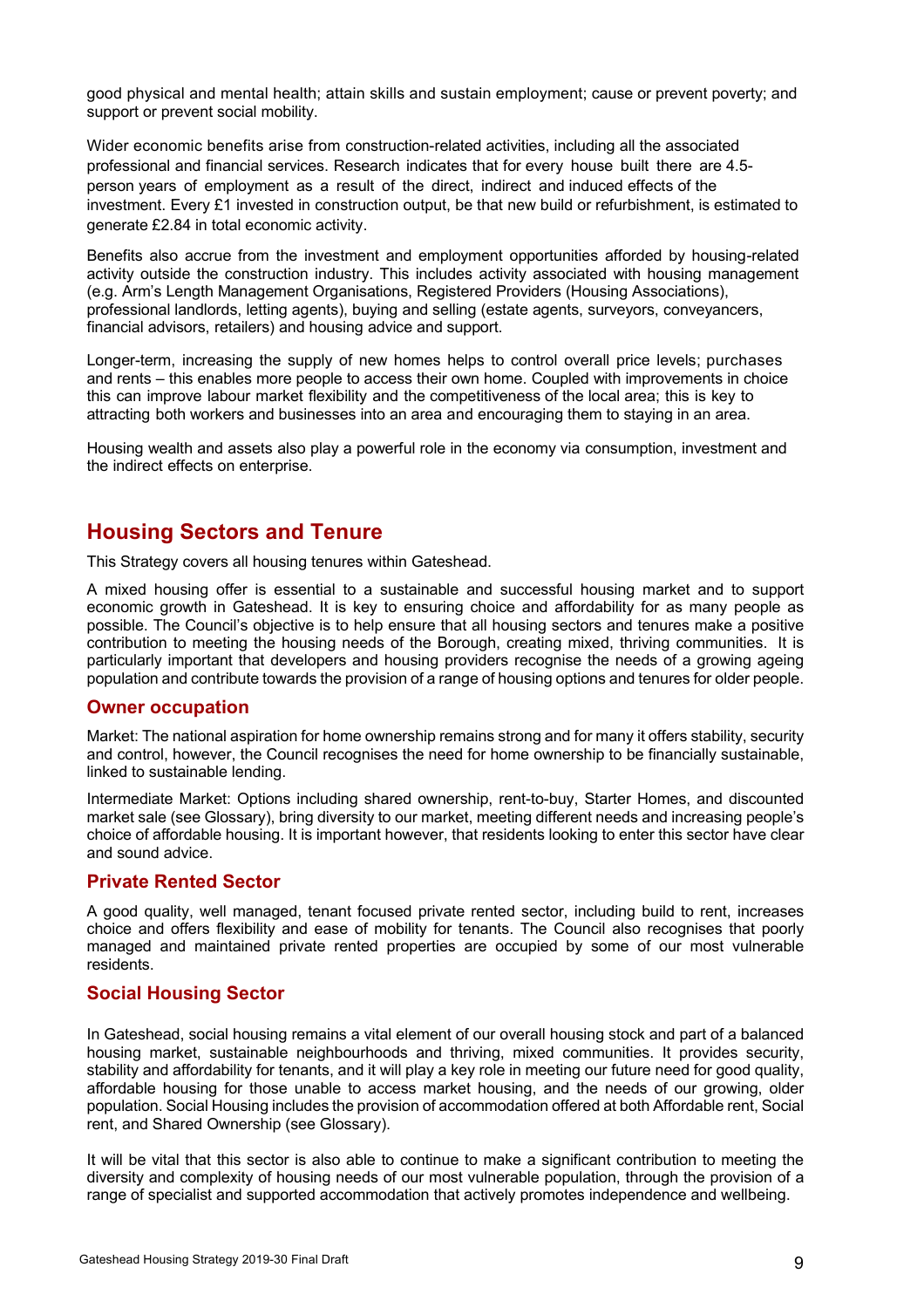### **The Council as housing provider**

### **Existing and new housing stock**

Gateshead Council has retained a significant social housing stock of approximately 19,300 homes and is the single largest provider of social housing in the Borough, with 21% of all housing in Gateshead. In keeping with the diverse geography of the Borough, and demographics of our population, the Council's housing stock is similarly wide ranging, with a mix of general needs housing including low rise houses, bungalows, flats and maisonnettes, mid-rise flats, and 25 multi story blocks, as well as a range of Sheltered Schemes, Extra Care, and specialist supported accommodation.

Approximately 20% of the Council's stock is of non-traditional construction, bringing with it particular challenges in terms of investment, energy efficiency and sustainability.

Management of the Council's homes, including repairs and planned investment, is delivered in partnership with the Council's arm's length management organisation, The Gateshead Housing Company (TGHC). In terms of tenancy management TGHC provides an area-based model, focused on supporting new and sustaining existing tenancies. As well as dealing with core housing issues, TGHC works with and supports tenants on a variety of other issues which can arise, including financial inclusion initiatives and advice relating to health and wellbeing, and opportunities around employment and education; specialist advice and intervention is drawn-in from other services and external organisations when required.

There continue to be significant pressures on the sustainability of the Council's housing stock, brought about by the imposed reduction in social rent (from CPI plus 1% to a reduction of 1% each year until April 2020), and the continued reduction in the stock through the Right to Buy. In addition to these financial concerns, demand for certain types of property has reduced in some areas. The Council is currently undertaking a review of the sustainability of all Council housing which will inform the development of a new Asset Strategy and investment model.

In addition to being such an important provider of affordable homes, the Council has a key role to play in terms of facilitating and developing new housing of all tenures, and a mix of housing types. The Council is currently contributing to housing growth through direct development, including a mix of social rented housing, accommodation for specialist care and support, intermediate market and low-cost home ownership, delivered through the Council's Trading Company, and through the Gateshead Regeneration Partnership. Whilst still maintaining a mixed economy in terms of housebuilding, this innovative approach is delivering development that will help meet the Borough's housing needs, including on sites that are not attractive to private housebuilders, and providing homes which the market is not able or willing to deliver.

### **Our tenants**

Like many households within the Borough, Council tenants are experiencing growing pressures on household finances, and as 68% of Council tenants receive some support towards their rent through housing benefit, this makes many of them vulnerable to the specific impacts of Welfare Reform and the introduction of Universal Credit. The full impact continues to unfold; however, it is wide ranging, affecting some households' ability to sustain their tenancy, and on the Council as housing provider due to an increase in rent arrears.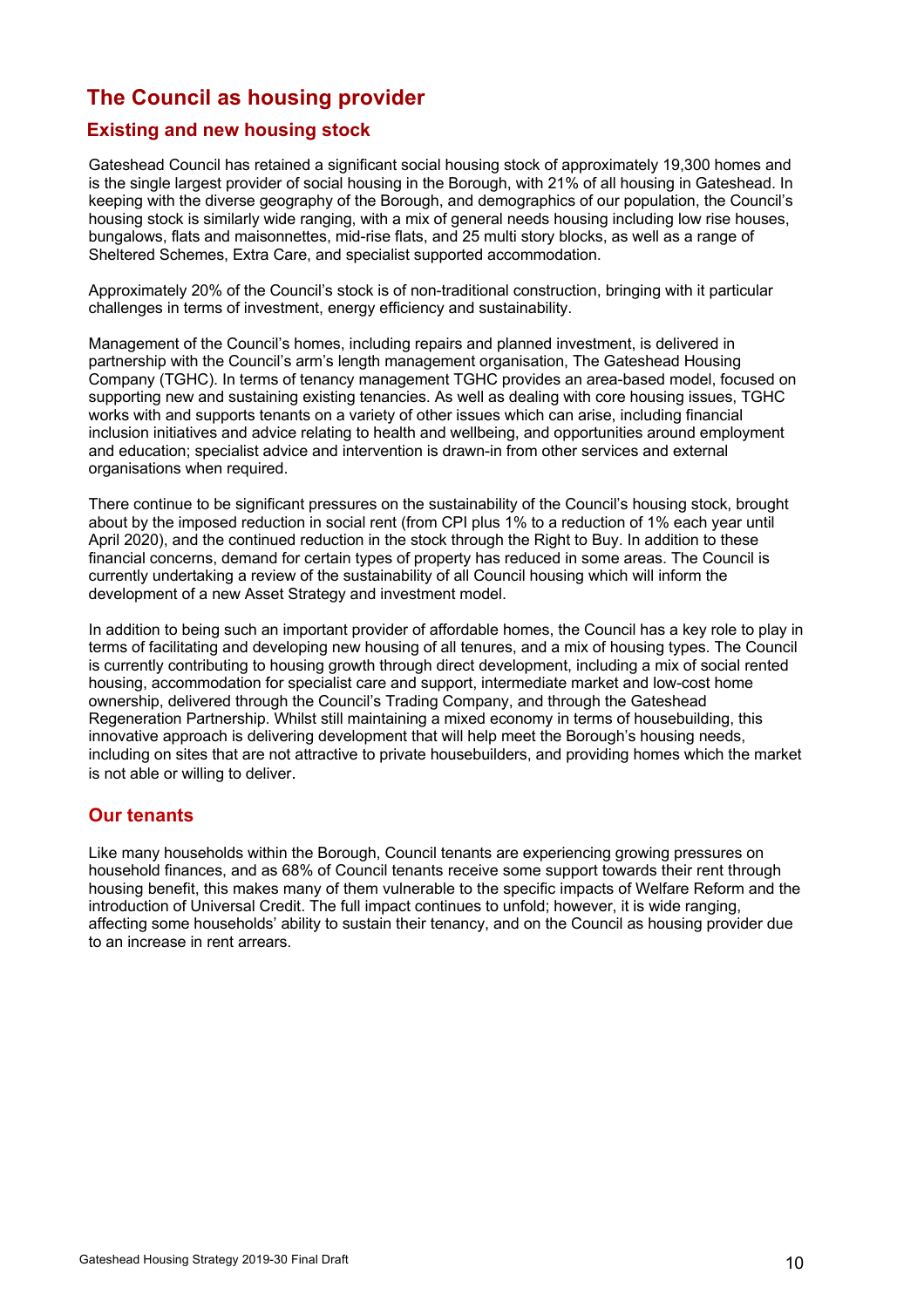# **Our Objectives**п п

### **What we have already achieved**

- Over 3400 new homes built between 2010 and 2018
	- o Over 770 new affordable homes
	- o Over 73% of new homes built on brownfield land
- A new model of supported accommodation for young people commissioned 2018
- An adopted Local Plan
- Over 1,000 private sector homes improved as a result of Local Authority intervention since 2013
	- o through the introduction of 5 Selective Licensing Schemes
		- o through support, advice and enforcement action
- Over 600 empty homes brought back into use or demolished, as a result of advice, support, financial assistance, enforcement activity, and area renewal, over the last five years.
- Homelessness preventions increasing each year 4,711 in 2017/18.
- 3,486 properties (Council and private) adapted to meet the needs of residents with disabilities, between 2013 and 2018, supporting households to remain in their own homes and live as independently as possible.
- 0ver 2,600 private homes have benefited from Falls Prevention work since 2012
- 8,800 households have taken up tenancies in Council homes between 2013 and 2018.
- In terms of energy efficiency, 56% of properties in Gateshead have a Standard Assessment Procedure (SAP) rating of 65+ (above EPC band D); on course for meeting our 2020 target of 60%.
- 33% reduction in carbon emissions from Gateshead's homes since 2005
- A new approach to tackling noise nuisance and anti-social behaviour that has led to customer satisfaction in the services provided by the Council, and reduced repeat demand for service.

### **What we need to focus on**

### **Housing Supply -** *Delivering the homes we need*

#### **"To ensure the supply of new housing and use of existing stock best meets current and future needs and aspirations."**

This theme is about how our existing stock and the provision of new homes meets the current and future housing needs and aspirations of people living in or wanting to move to Gateshead. It's about having the right homes, in the right place, at a price or rent that is affordable and allows choice; through a balance of housing types and tenures.

- We need to deliver sustainable housing growth in order to meet our future housing need.
- Increasing the supply of good quality homes will also support economic growth.
- We are looking for variety and quality in the local housing market, that will enable households to move as their circumstances and needs change.
- We want people to be able to move into the housing market, either renting or purchasing their first home.
- We need to retain families and our working population, and
- enable older people to live in homes that best sustain their independence whilst meeting their changing needs and aspirations and keeping them safe.
- We need a range of specialist and supported accommodation that will be fit for the future; meeting the needs of our residents.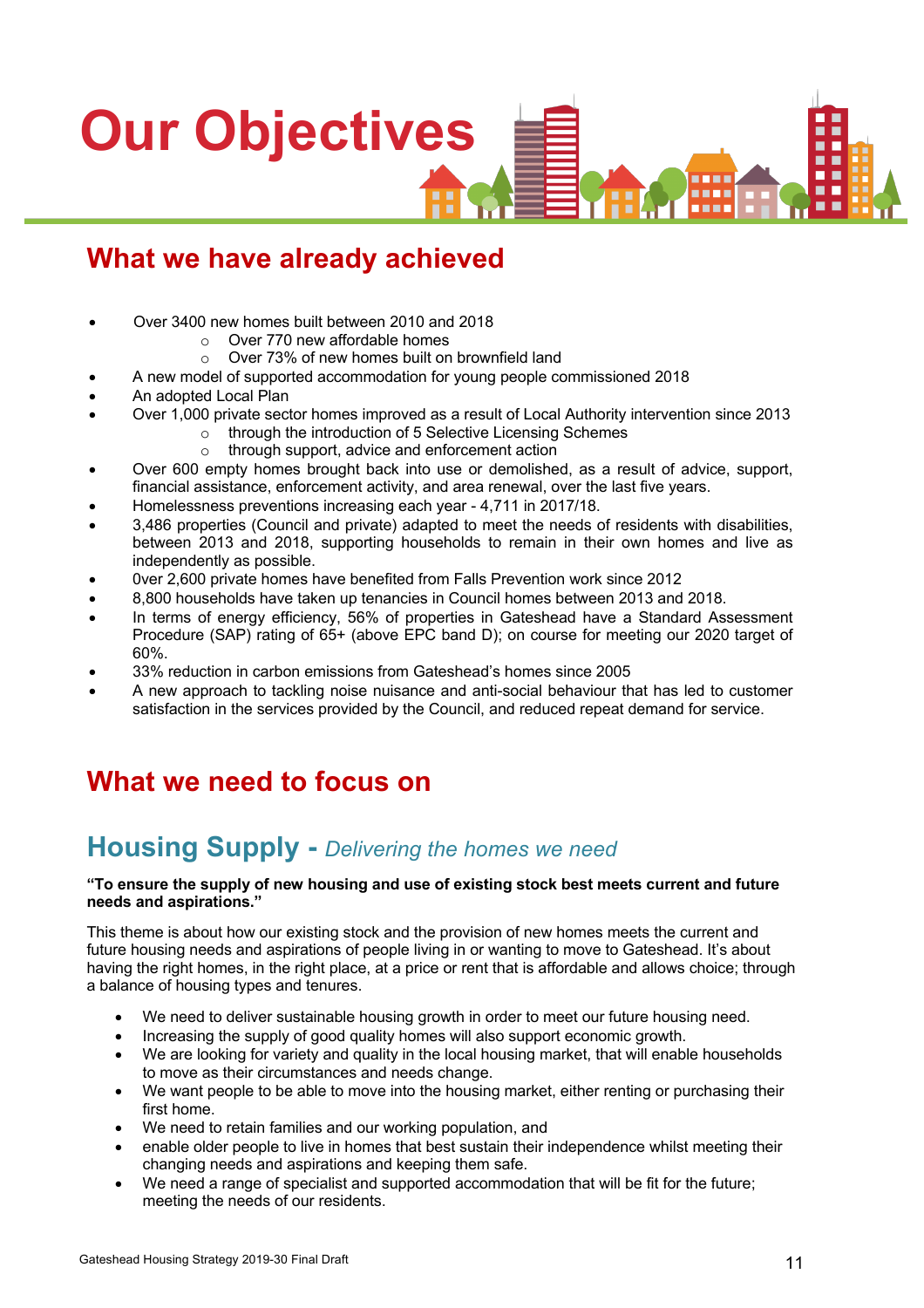The Council recognises the importance of all housing tenures; the aspiration for home ownership; the flexibility and choice that can be offered by well managed private rented homes; and the need for good quality affordable social housing to ensure that the housing needs of those unable to afford market housing is met.

As well as meeting need, increasing the supply of good quality homes helps to control the overall price of housing– giving choice and enabling more people to afford a home they need. A diverse housing offer also improves labour market flexibility and economic competitiveness, and delivers direct economic benefits through jobs in the construction industry and income from Council Tax.

It is important there is acknowledgement that to achieve our strategic housing objectives, we continue to require public subsidy, together with longer-term, patient capital investment, to bring forward development where viability, market conditions and lower development values are barriers, and to help us achieve sustainable housing growth, including through the prioritisation of development on brownfield land.

We also need to make best use of our existing stock, bring empty properties back into use, and drive strategic area regeneration where there are indicators of low demand and poor housing market sustainability.

### **What's driving our intervention**

- *11,000 gross new homes required between 2010 and 2030* – *Assessed need for 3,277 new affordable homes 2015-2030*
- *In 2030 the population of Gateshead aged 65+ is projected to grow to between 47,000 and 48,000, an increase of some 9,000 between 2016 and 2030.*
	- *Between 24,000-25,000 will be aged 75+, approximately 5,300 of whom are expected to require supported or care accommodation*
- *Loss of working age population*
- *Affordability gaps*
- *1,764 Overcrowded households (2015 - based upon the bedroom standard)* 
	- *933 households living in social rented homes*
	- *260 households living in private rented homes*
	- *571 households living in owner occupation*
- *At the end of March 2018 there were 7,429 applicants seeking rehousing in Gateshead on the Housing Register. 683 of these had a priority need (including 233 urgent needs).*
	- *277 awards are for medical reasons*
	- *209 priority awards are for overcrowding*
	- *94 applicants are looking to downsize*
	- *55 applicants have a property award either because of, or to prevent homelessness*
- *Demand for some specialist supported accommodation currently outweighs supply, evidenced by:*
	- *waiting lists for extra care accommodation across the Borough*
	- *unmet demand, including hospital discharge blockages, and*
	- *too many people being placed in inappropriate accommodation and high cost residential or nursing care settings.*

*Some existing supported accommodation is underoccupied, which may be due to undesirable design, quality, layout, location, or affordability.*

- *Uncertainty of future revenue funding for social care and support, and specialist and supported accommodation*
- *Growing pressure on Adaptations/Disabled Facilities Grant (DFG) budgets*
- *Low demand - Up to 6% of homes are empty in some Wards of the Borough*
- *Lower development value + high remediation costs*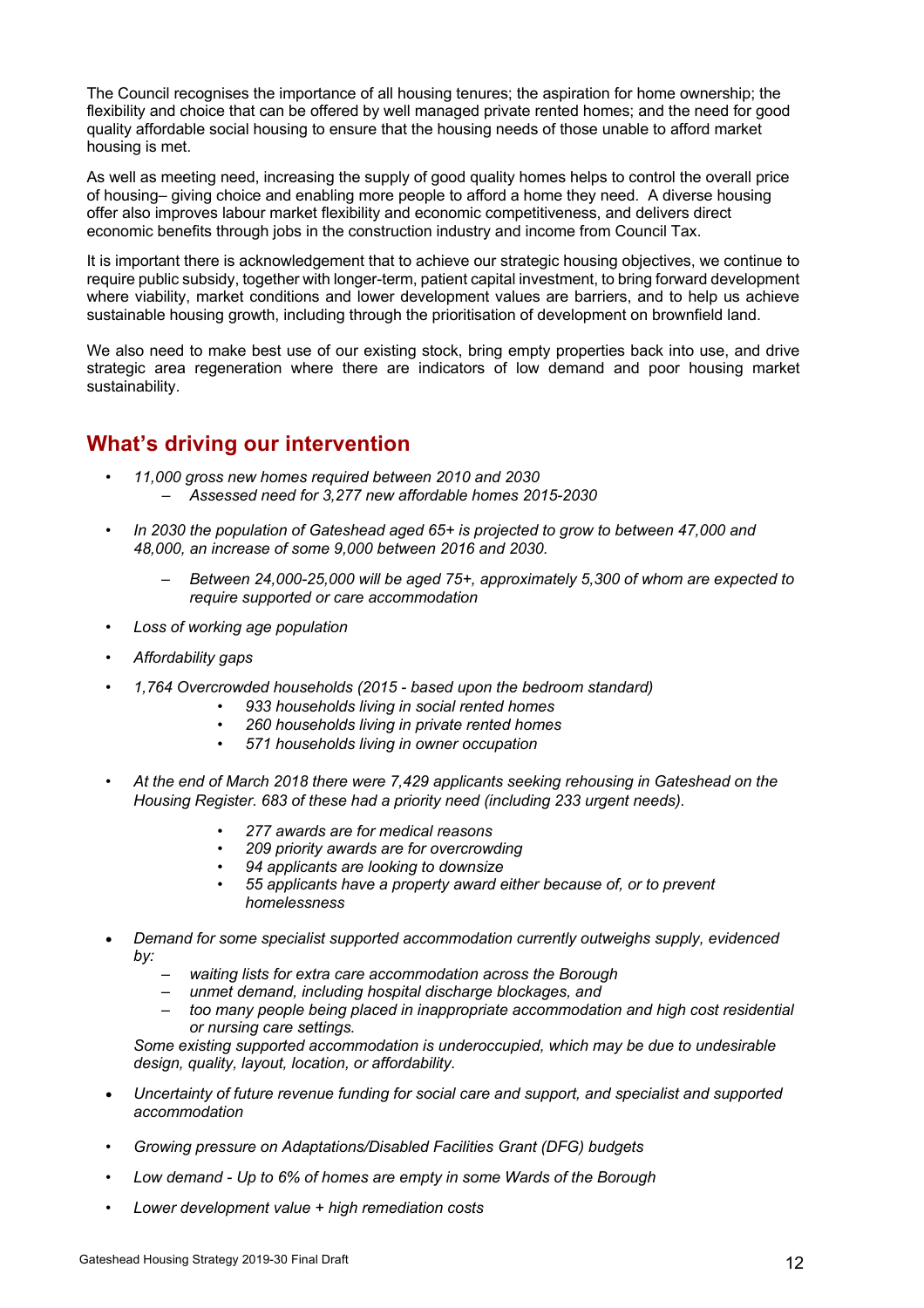### **What we will do**

### **HOUSING SUPPLY -** *Delivering the homes we need*

#### **Objectives**

Securing the right mix of housing (tenure and type) in the right locations, to meet population projections, support independent living of older people, disabled and vulnerable residents, and deliver our targets for sustainable economic and housing growth To make our neighbourhoods sustainable places of quality and choice

To use land efficiently and sustainably, including using brownfield sites and vacant properties.

To ensure best use is made of our existing housing stock and assets

Securing a range of affordable homes that ensure all residents can live in a home that meets their needs, helping to reduce homelessness and dependency on Houses in Multiple Occupation

Reducing the number of empty homes and increasing the number of empty homes brought back into use.

Increasing and sustaining our working age population

| What we want to achieve                                                            | How will we do this                                                                                                                                                                                                                                                                                                                                                                                                                                                                                                                                                                                                                                                                                                                                                                                                                                                                                                                                                                                                                                                                                                                                                                                                                                                                                                                                               |
|------------------------------------------------------------------------------------|-------------------------------------------------------------------------------------------------------------------------------------------------------------------------------------------------------------------------------------------------------------------------------------------------------------------------------------------------------------------------------------------------------------------------------------------------------------------------------------------------------------------------------------------------------------------------------------------------------------------------------------------------------------------------------------------------------------------------------------------------------------------------------------------------------------------------------------------------------------------------------------------------------------------------------------------------------------------------------------------------------------------------------------------------------------------------------------------------------------------------------------------------------------------------------------------------------------------------------------------------------------------------------------------------------------------------------------------------------------------|
| 11,000 gross additional homes between 2010 and 2030<br>(8,500 net new homes)       | Accelerating the pace and diversity of housing development by:<br>$\bullet$<br>Bringing forward more Council owned land through<br>$\mathbf{o}$<br>the Land Development and Disposal Plan<br>Promotion of the Council's Brownfield Land Register<br>$\mathbf{o}$<br>Supporting modern methods of high-quality<br>$\mathbf{o}$<br>construction<br>Delivering our priority, strategic economic growth areas plans.<br>Continuing to review the need for strategic, place-based<br>regeneration - which may involve the demolition and<br>replacement of low demand poor quality housing.<br>Continue to engage with those involved in the housing market<br>to drive diversity in housing developed in Gateshead and build<br>capacity in the housing market, including:<br>through the Residential Development Network<br>$\mathbf{o}$<br>Meetings<br>Supporting the Council's Self-build & Custom-build<br>$\mathbf{O}$<br>Register<br>Working with developers to maximise available<br>$\mathbf{O}$<br>funding opportunities to help bring land forward for<br>housing.<br>Through the securing of Permissions in Principle for<br>$\mathbf{o}$<br>appropriate sites<br>By increasing the number of homes built directly by the Council,<br>including through the Gateshead Trading Company<br>By delivering homes through Gateshead Regeneration<br>Partnership |
| 60% of new homes to be suitable and attractive to families (3<br>or more bedrooms) | Through application of our Local Plan policies and required<br>$\bullet$<br>planning obligations; to deliver:<br>Homes attractive to families<br>$\mathbf{o}$<br>High quality housing and urban design, amenity and<br>$\mathbf{o}$<br>space standards                                                                                                                                                                                                                                                                                                                                                                                                                                                                                                                                                                                                                                                                                                                                                                                                                                                                                                                                                                                                                                                                                                            |
| Prioritisation of new homes on brownfield sites                                    | By identifying and pooling funding that will enable the<br>$\bullet$<br>development of brownfield housing sites that would otherwise<br>be unviable:<br>Including bidding for Government funding<br>$\mathbf O$<br>By using the Council's resources to directly fund<br>$\mathbf{O}$<br>development<br>By focusing service activity (engagement and enforcement) on<br>bringing forward vacant and derelict land that has potential for<br>housing development                                                                                                                                                                                                                                                                                                                                                                                                                                                                                                                                                                                                                                                                                                                                                                                                                                                                                                    |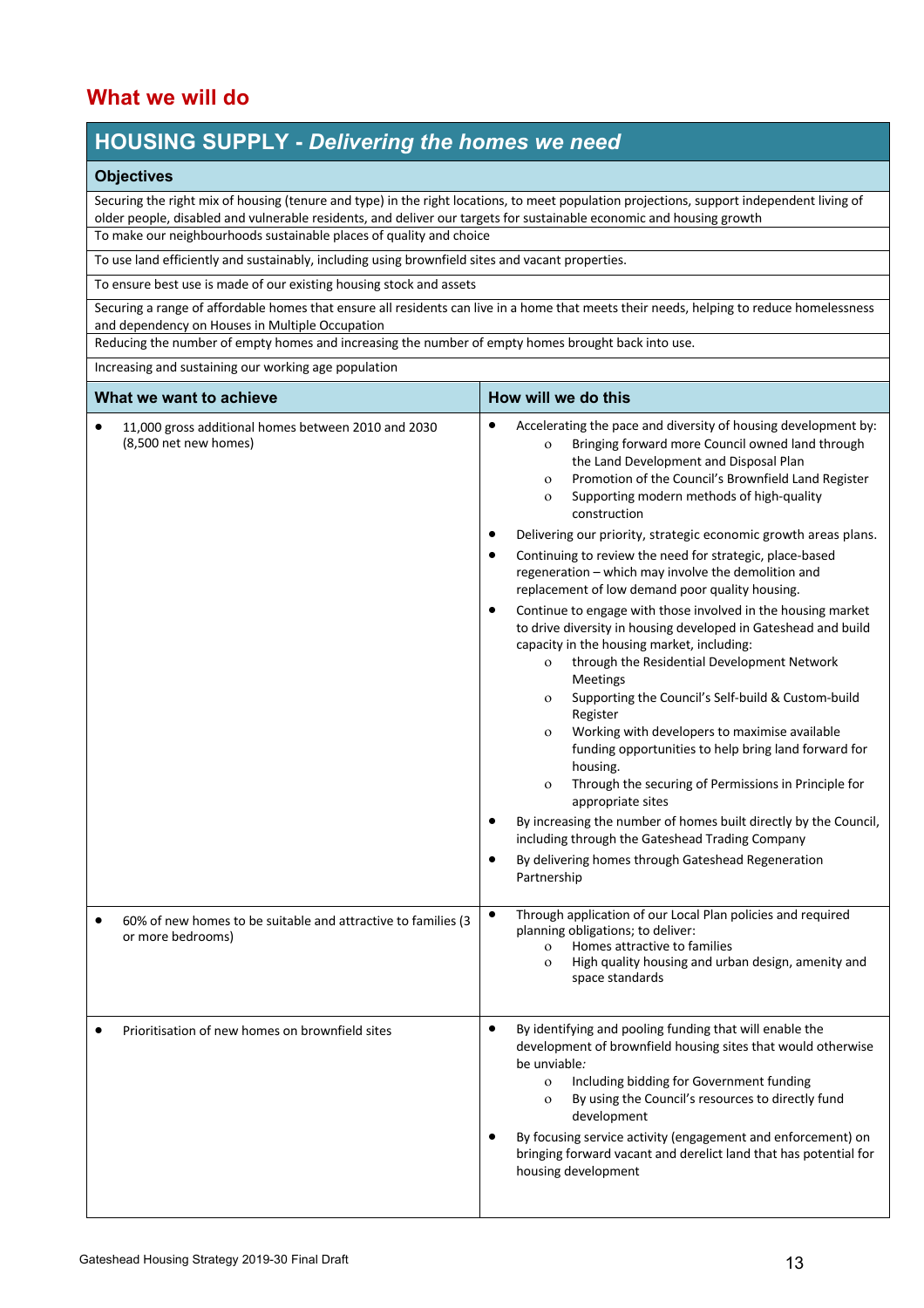|   | Sufficient affordable homes to meet assessed need:<br>Reduction in overcrowding<br>$\mathbf{o}$                                                                                                                                                                                                     | ٠         | Through our planning policy requirement for 15% of new<br>private homes on larger sites to be affordable.                                                                                                                                                                                                                                                                                                |
|---|-----------------------------------------------------------------------------------------------------------------------------------------------------------------------------------------------------------------------------------------------------------------------------------------------------|-----------|----------------------------------------------------------------------------------------------------------------------------------------------------------------------------------------------------------------------------------------------------------------------------------------------------------------------------------------------------------------------------------------------------------|
|   | Fewer households living in accommodation that<br>$\mathbf O$<br>fails to meet their medical or welfare needs<br>Fewer people unnecessarily living in temporary<br>$\mathbf O$<br>accommodation                                                                                                      | ٠         | Through the Council's direct development of social and other<br>affordable housing                                                                                                                                                                                                                                                                                                                       |
|   |                                                                                                                                                                                                                                                                                                     | $\bullet$ | By ensuring the future sustainability of the Council's housing<br>stock and Housing Revenue Account (HRA) through<br>development and implementation of a revised Asset Strategy<br>and Housing Revenue Account (HRA) business plan.                                                                                                                                                                      |
|   |                                                                                                                                                                                                                                                                                                     |           | By encouraging Registered Social Housing Providers to:<br>retain a range of good quality affordable homes in<br>$\mathbf{o}$<br>Gateshead, and take into consideration the Council's<br>Strategic Tenancy Policy.<br>invest in the provision of new affordable homes in<br>$\mathbf{O}$<br>Gateshead                                                                                                     |
|   |                                                                                                                                                                                                                                                                                                     |           | Through the development of a Council protocol to support<br>the acquisition of former Council homes or other privately<br>owned empty homes, where acquisition will contribute to<br>regeneration of communities or support the sustainability of<br>neighbourhoods and satisfies affordable housing need.<br>Opportunities to introduce external grant to support the<br>business case will be explored |
|   |                                                                                                                                                                                                                                                                                                     |           | Continue to assess what affordable means to different groups,<br>and how best we can address affordability gaps                                                                                                                                                                                                                                                                                          |
| ٠ | Fewer empty properties - no more than 3% of the Borough's<br>total stock, and no Ward area to have a void rate above 4.5%                                                                                                                                                                           | ٠         | To resource service activity that will bring empty properties<br>back into use, and keep under review the effectiveness and<br>sufficiency of resources. Continue to monitor empty properties<br>and target long term empties, and areas where concentrations<br>of them are impacting negatively on neighbourhood<br>sustainability, and economic performance.                                          |
|   |                                                                                                                                                                                                                                                                                                     |           | Impose Council Tax premiums on long term empty properties<br>Carry out continuous monitoring and review of the make-up<br>and sustainability of Council's own housing stock, to inform<br>decisions about investment, ensure we make best use of it, and<br>that it remains fit for the future.                                                                                                          |
|   |                                                                                                                                                                                                                                                                                                     |           | Together with The Gateshead Housing Company, review<br>management practice and ensure the Council's Allocation and<br>Lettings Policy are fit for the future.                                                                                                                                                                                                                                            |
|   | A range of supported and specialist housing (which enables<br>good use of assistive and health technology) that will give<br>people more choice, and meet specific needs of our<br>residents, lead to fewer people living in inappropriate<br>accommodation, reduce the reliance on residential and | ٠         | Use demand analysis (SHMA; JSNA; Social Care demand analysis<br>and service data) to allow us to plan and seek to commission, or<br>directly develop, a range of specialist accommodation, and<br>commission support where needed, either to people in their<br>own home or in supported or specialist accommodation.                                                                                    |
|   | nursing care accommodation, reduce unnecessary reliance<br>on out-of-Borough accommodation, and prevent<br>homelessness and rough sleeping.                                                                                                                                                         |           | Through the commissioning of sufficient and appropriate<br>specialist and supported accommodation, or support to people<br>in their own home.                                                                                                                                                                                                                                                            |
|   |                                                                                                                                                                                                                                                                                                     | ٠         | Through the Council's direct development of supported and<br>specialist housing on suitable Council owned land, and use,<br>conversion or repurposing of suitable existing Council owned<br>properties.                                                                                                                                                                                                  |
|   |                                                                                                                                                                                                                                                                                                     | ٠         | Through a review of how best use is made of assistive and<br>health technology to support independence and care.                                                                                                                                                                                                                                                                                         |
|   | A range of aspirational and affordable mainstream homes<br>that provide for our growing older population, and<br>households that include people with disabilities, that will<br>allow them to live independently and cost effectively for<br>longer.                                                | ٠         | As above and below<br>Through the emerging local plan policies within Making Spaces<br>for Growing Places; including a requirement that at least 25% of<br>all new dwellings on developments of 15 or more are built to<br>accessible and adaptable standards.<br>Continue to engage with those involved in the housing market<br>to encourage diversity in housing developed in Gateshead               |
|   |                                                                                                                                                                                                                                                                                                     |           |                                                                                                                                                                                                                                                                                                                                                                                                          |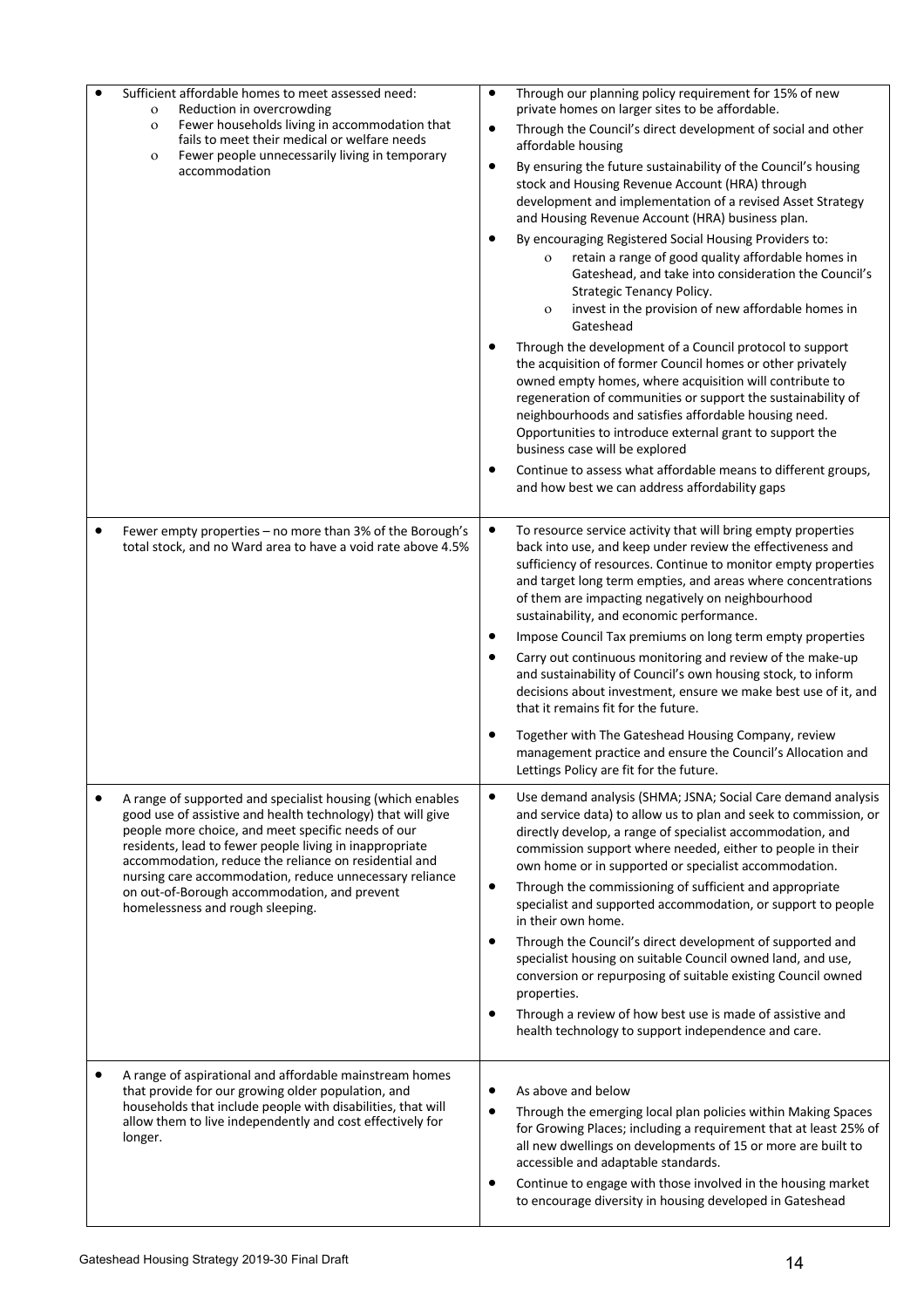|                                                                                                                                                                                   | Identify and bring forward:<br>Council owned land suitable for the development of<br>$\Omega$<br>bungalows or level access apartments; and<br>Council owned properties suitable for conversion or<br>$\Omega$<br>adaptation                                                                                       |
|-----------------------------------------------------------------------------------------------------------------------------------------------------------------------------------|-------------------------------------------------------------------------------------------------------------------------------------------------------------------------------------------------------------------------------------------------------------------------------------------------------------------|
| The release of more existing family homes onto the market,<br>where under-occupation is no longer sustainable or in the<br>interest of the health and wellbeing of the household. | As above<br>By reviewing incentives/subsidy for those people that are<br>deemed to be under occupying Council homes and considering<br>solutions that will deliver affordable and sustainable housing<br>options for households.                                                                                  |
| Sustain Gateshead's working age population at a minimum of<br>the 2018 baseline of 128,300                                                                                        | As above<br>Promoting Gateshead as an attractive location to work and live.<br>Working with partners, including the NE LEP, to ensure we<br>understand how best to restructure, develop and regenerate<br>our housing stock to meet the aspirations of economic growth<br>sectors.                                |
| No child living in a House in Multiple Occupation                                                                                                                                 | By seeking to gather evidence on the incidence of families with<br>children living in HMO and understanding the impact on health<br>and well-being.<br>By ensuring appropriate and sufficient alternative affordable,<br>temporary, or specialist and supported accommodation is<br>available within the Borough. |

### **Housing Standards -** *Ensuring our homes sustain health and wellbeing*

#### **"To improve the quality, condition and management of housing so that all residents benefit from safe, healthy and well-managed homes."**

This theme covers quality, condition, energy efficiency, and management of homes, and relates to all tenures and both existing and new properties.

Housing is both a key determinant of health and wellbeing and a key influence on the sustainability of neighbourhoods and local and Borough-wide housing markets.

Factors that impact on the quality and suitability of homes include:

- good property maintenance and management;
- energy efficiency of properties low carbon (linked also to fuel poverty/ affordable warmth);
- a positive relationship with landlords and neighbours;
- noise and anti-social behaviour
- design, space standards and accessibility, that help meet aspirations and also the requirements of those with specific needs; and
- the location and infrastructure of the neighbourhood

Problems such as damp and mould growth, excess cold, disrepair and structural defects can present serious hazards to health:

- Increased risk of cardiovascular and respiratory disease Contributing to excess winter mortality
- Injury due to trips and falls
- **Fire**
- Exposure to lead or carbon-monoxide
- Mental health problems anxiety and depression

The Housing Act 2004 requires all Local Authorities to keep under review the housing conditions in their area. The Act provides powers, and imposes duties to take appropriate action, including:

• Enforcement of the Housing Health and Safety Rating System (HHSRS), where serious hazards are found to exist within any premises.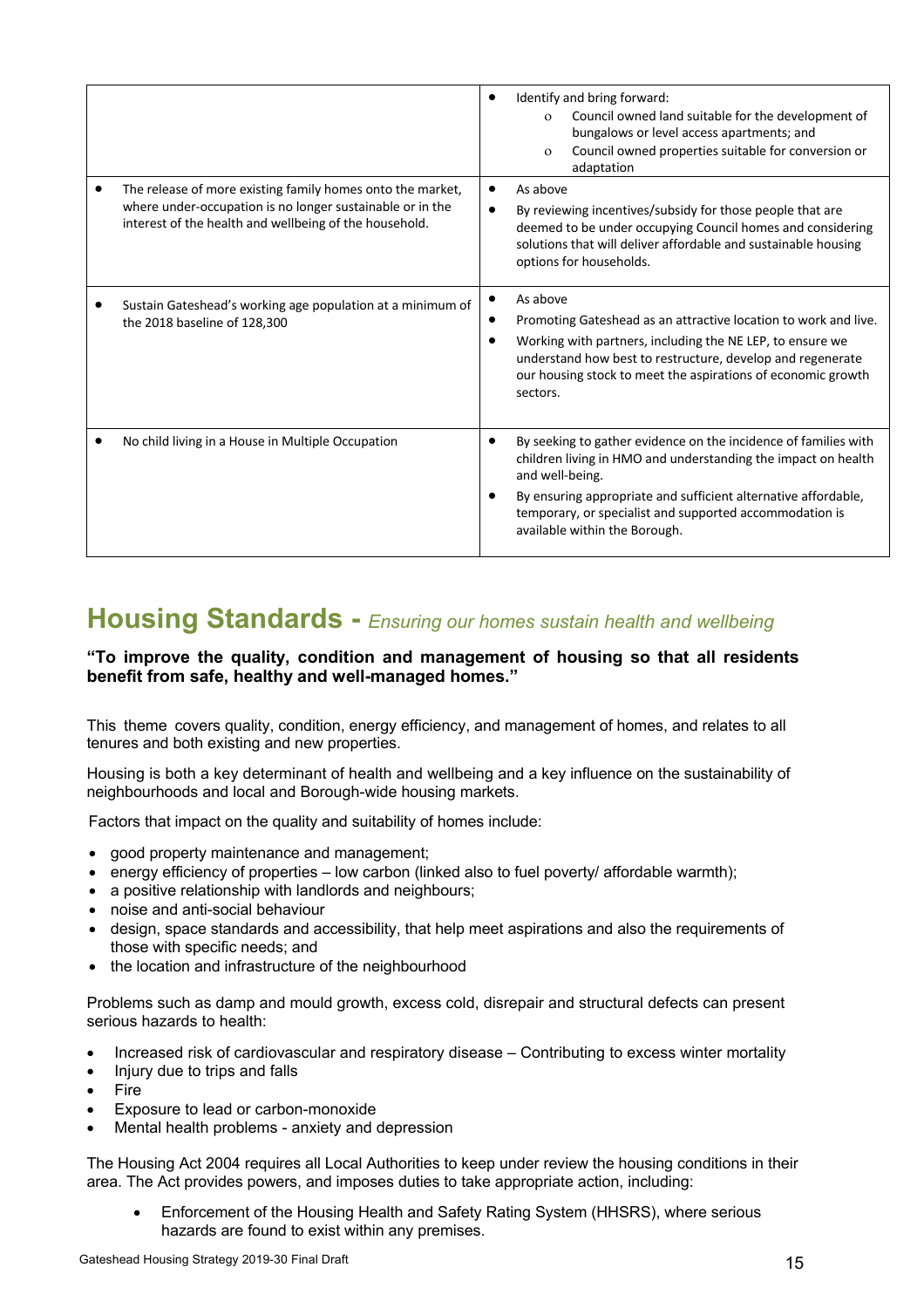- Mandatory Licensing of Houses in Multiple Occupation (HMO)
- Selective Landlord Licensing

By continuing to drive-up housing standards in Gateshead we will have a direct impact on health inequalities; improve healthy life expectancy; reduce social care costs; reduce hospital admissions linked, in particular, to falls in the home and excess cold; help reduce the incidence of crime and antisocial behaviour; reduce homelessness; improve wider neighbourhood and housing market sustainability.

Not only do we need to improve much of Gateshead's existing housing stock, we need to ensure that new housing in Gateshead is of good design, good space standards, and incorporates inclusive design solutions. This will help attract people to live and remain in Gateshead and help improve the long-term health and wellbeing of our population.

### **What's driving our intervention**

 *8.9 % of all dwellings in Gateshead are predicted to fail the Housing Health and Safety Rating System (HHSRS), containing at least one Category 1 Hazard (11% of private rented homes, and 10% of owner occupied homes) – Most prevalent hazards are falls (6%) and excess cold (1.9%) - based on 2018 Dwelling Level Stock Condition Model.*

- o *Falls account for over 50% of injury-related hospital admissions in over 65s*
	- § *On average 1320 hospital admissions to the QE hospital for falls in Gateshead every year*;
- o *More than 426 deaths from preventable causes in Gateshead every year* 
	- § *370 excess winter deaths between Aug 2013 and July 2017*
- *Over 25% (2017) of our private housing stock is pre1919 – inherently more difficult to maintain, adapt and make energy efficient.*
- *All Council housing stock requiring assessment of future investment options*
- *Over 400 complaints received about private sector property condition in 2017*

### **What we will do**

### **HOUSING STANDARDS -***- Ensuring our homes sustain our health and wellbeing*

#### **Objectives**

Maintaining and driving up standards in all tenures to ensure the housing offer in Gateshead is safe and healthy, well managed, energy efficient, marketable, desirable, fit for the future, and sustainable

To drive up the quality of new–build design, space standards, accessibility and adaptability - Important to ensure our housing offer is attractive, sustains a diverse population, and improves health and well-being

| What we want to achieve                                                                                                                                                                         | How will we do this                                                                                                                                                                                                                                                                                                                                                   |
|-------------------------------------------------------------------------------------------------------------------------------------------------------------------------------------------------|-----------------------------------------------------------------------------------------------------------------------------------------------------------------------------------------------------------------------------------------------------------------------------------------------------------------------------------------------------------------------|
| Reduced inequity in healthy life expectancy, health and<br>well-being including:<br>Lower excess winter mortality rate<br>$\circ$<br>Fewer hospitalisations due to falls in the home<br>$\circ$ | Using evidence from our Dwelling Level Stock Condition<br>٠<br>Modelling, to ensure targeted service activity and<br>proportionate intervention to improve standards - through<br>inspection; engagement; regulation; enforcement).<br>Monitor and analyse service data, and respond proportionately<br>٠<br>and effectively to evidence of poor property and tenancy |
|                                                                                                                                                                                                 | management and unscrupulous behaviour of private rented<br>sector landlords, that may lead to a threat to health and<br>wellbeing or homelessness - through engagement and<br>enforcement activity.                                                                                                                                                                   |
|                                                                                                                                                                                                 | By ensuring landlords are providing Energy Performance<br>٠<br>Certificates (EPC's) to empower tenants and to tackle illegally<br>rented energy inefficient dwellings.                                                                                                                                                                                                |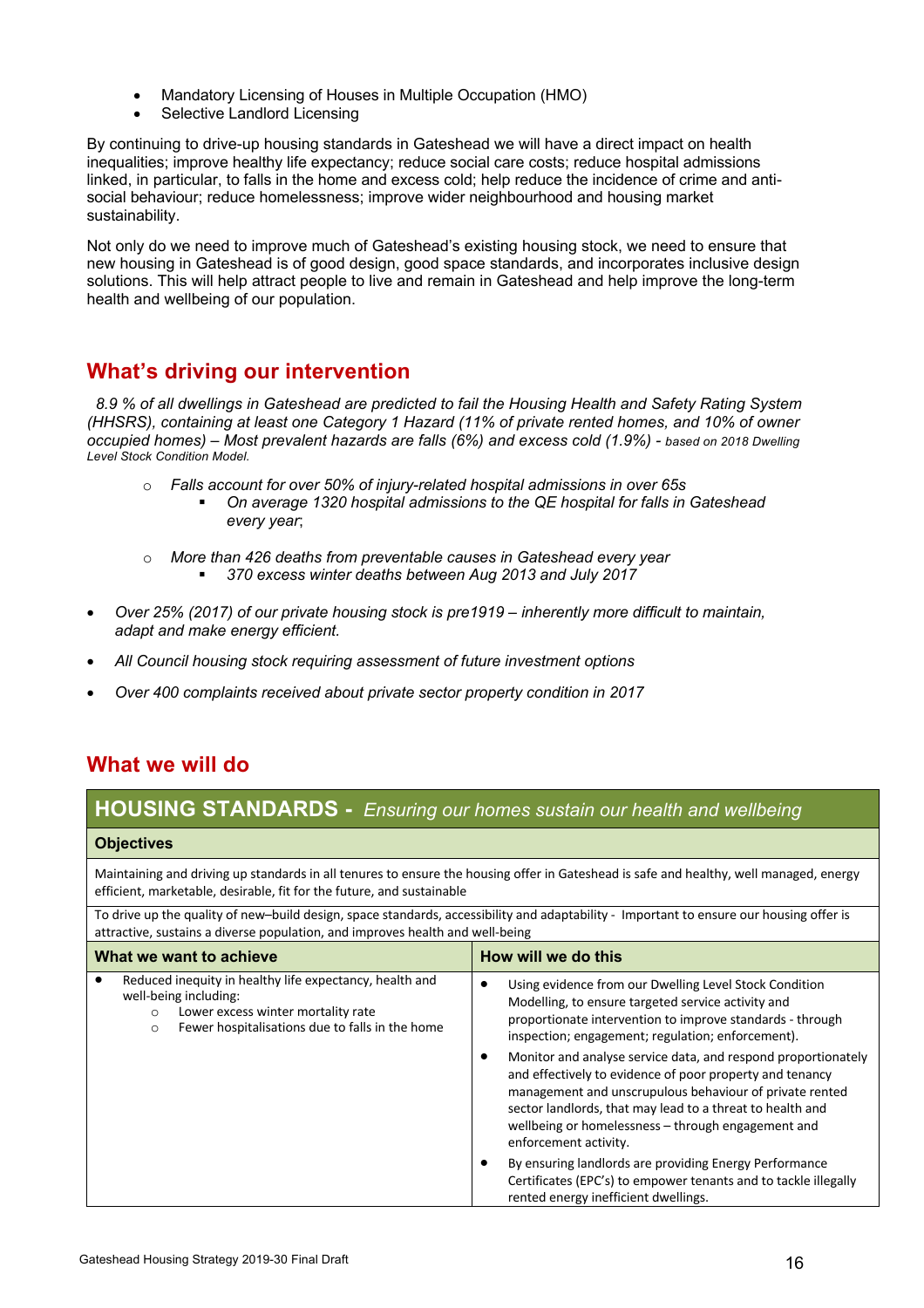|           |                                                                                                                   | ٠         | Through the application of Local Plan policy and Development<br>Management practice that delivers high quality housing and<br>urban design, amenity and space standards, and<br>accessibility/adaptability, in new housing development across<br>the Borough.                                                                                                                         |
|-----------|-------------------------------------------------------------------------------------------------------------------|-----------|---------------------------------------------------------------------------------------------------------------------------------------------------------------------------------------------------------------------------------------------------------------------------------------------------------------------------------------------------------------------------------------|
|           |                                                                                                                   | ٠         | By requiring all housing development on Council owned land to<br>satisfy the Nationally Described Space Standards (NDSS) or<br>equivalent.                                                                                                                                                                                                                                            |
|           |                                                                                                                   | ٠         | Implement evidence of best practice to optimise the role<br>housing can play in improving health and wellbeing for all,<br>targeting and promoting service activity (including proactive<br>intervention; enforcement; financial assistance; and use of<br>assistive technology) to support our most vulnerable residents,<br>based on analysis of health and housing standards data. |
|           |                                                                                                                   | $\bullet$ | Work with health, social care and third sector bodies to support<br>action to reduce the incidence of falls                                                                                                                                                                                                                                                                           |
|           | No one living in accommodation that does not provide a<br>safe and healthy environment - All properties free from | $\bullet$ | As above and below                                                                                                                                                                                                                                                                                                                                                                    |
|           | both unnecessary and avoidable hazards                                                                            | $\bullet$ | By ensuring that up-to-date stock condition surveys have been<br>carried out on all Council homes by 2023; identifying Category<br>1 HHSRS Hazards and taking remedial action accordingly, and<br>tackling general property disrepair through an evidenced based<br>approach to investment.                                                                                           |
|           |                                                                                                                   | ٠         | Through a clear and robust Gateshead letting standard for our<br>Council owned homes, that is locally set and satisfies statutory<br>requirements.                                                                                                                                                                                                                                    |
|           |                                                                                                                   | $\bullet$ | By providing a responsive Council home repairs service for<br>Council tenants, that provides best value and is customer<br>focused.                                                                                                                                                                                                                                                   |
|           |                                                                                                                   | ٠         | By carrying out inspections of private rented properties that<br>are to be let to tenants on Housing Benefit.                                                                                                                                                                                                                                                                         |
|           |                                                                                                                   | $\bullet$ | Ensuring that landlords with properties in Selective Licensing<br>Areas who have shown they are unwilling or unable to reach<br>required standards are unable to secure a licence to let or<br>manage those properties.                                                                                                                                                               |
| $\bullet$ | Neighbourhood and housing market sustainability                                                                   | $\bullet$ | Continue to monitor the success of existing Selective Landlord<br>Licensing Schemes and keep under review indicators that<br>evidence the need for further SLL.                                                                                                                                                                                                                       |
|           |                                                                                                                   | ٠         | To continue to commit resources to promote and convene<br>private landlord and tenant meetings in response to requests<br>for support and complaints.                                                                                                                                                                                                                                 |
|           |                                                                                                                   | ٠         | By ensuring anti-social behaviour, including unscrupulous<br>behaviour of rogue landlords or agents, is dealt with robustly<br>and proportionately.                                                                                                                                                                                                                                   |
|           |                                                                                                                   |           | To continue to work with the Police and other<br>$\Omega$<br>organisations to reduce anti-social behaviour and<br>disrupt criminal activity.                                                                                                                                                                                                                                          |
|           |                                                                                                                   | ٠         | Driving and delivering strategic, place-based regeneration -<br>which may, subject to viability and funding, involve<br>reinvestment in properties and estates, including remodelling<br>and conversion, as well as the demolition and replacement of<br>poor quality, unsustainable housing, across all tenures.                                                                     |
|           |                                                                                                                   | ٠         | By monitoring the number and concentration of houses in<br>multiple occupation, and application if necessary of Local Plan<br>policy that aims to prevent over-concentration of shared<br>accommodation (including HMO) or the loss of family homes.                                                                                                                                  |
|           | Improved energy efficiency of the housing stock, to help                                                          | $\bullet$ | Explore further opportunities to introduce district energy                                                                                                                                                                                                                                                                                                                            |
|           | reduce fuel poverty and help meet climate change<br>obligations and targets                                       |           | schemes across the housing stock, including potential to<br>expand the Gateshead Town Centre scheme.                                                                                                                                                                                                                                                                                  |
|           | 60% of existing properties to have a SAP rating of<br>$\circ$<br>65 or greater by 2020, and all homes by 2030     | $\bullet$ | Continue to invest in energy improvement measures within the                                                                                                                                                                                                                                                                                                                          |
|           |                                                                                                                   |           | Council's own housing stock, with a focus on non-traditional<br>hard to heat (and hard to treat) homes e.g. external or internal<br>wall insulation.                                                                                                                                                                                                                                  |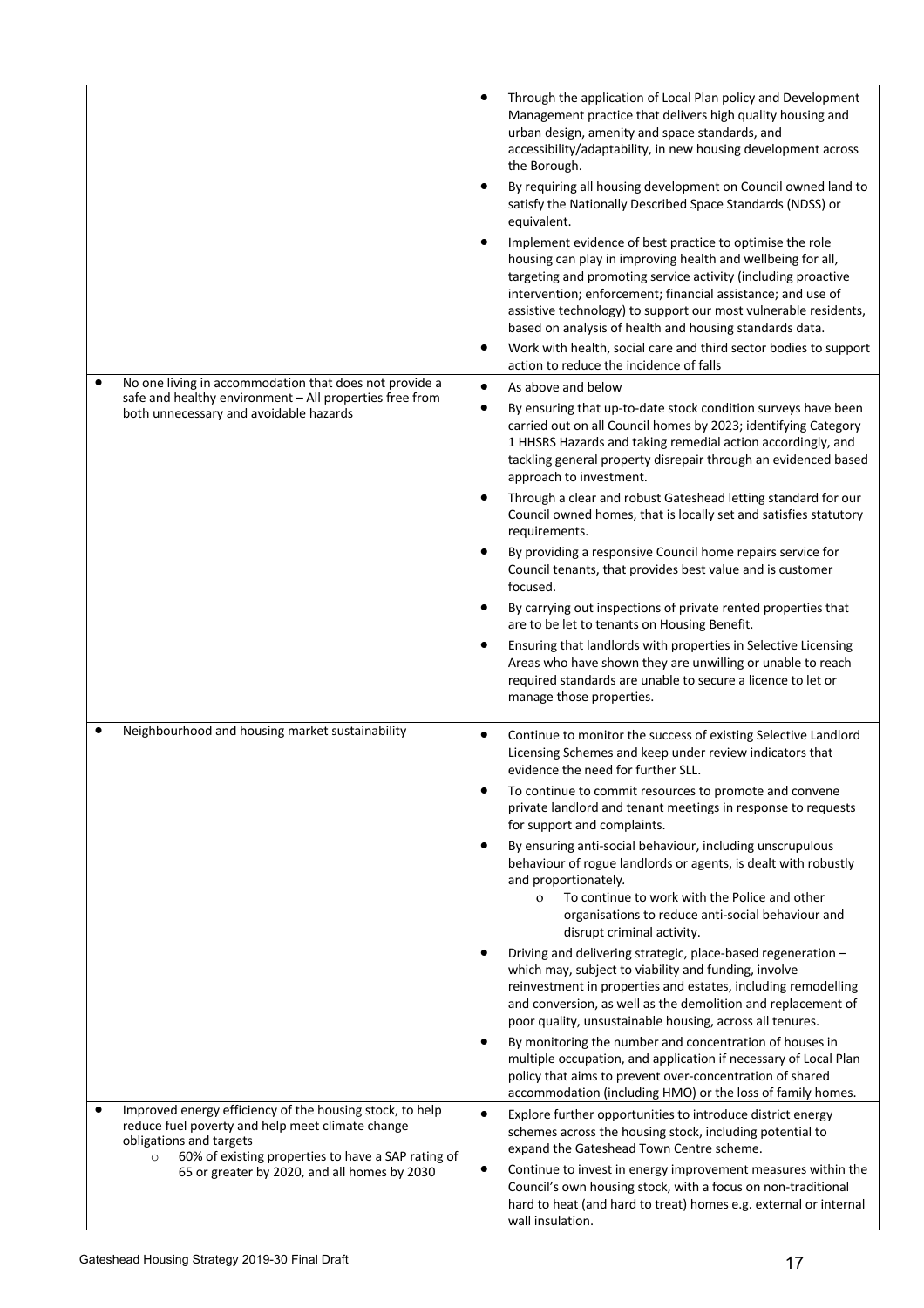|                                                                                                                                   | Continue to explore opportunities for external funding to<br>supplement investment and promote innovative solutions,<br>across housing of all tenures, focusing on the most vulnerable<br>residents.<br>Through appropriate engagement and enforcement action to<br>٠<br>ensure private rented dwellings are brought up to statutory<br>energy efficiency standards.<br>Continue to integrate and develop energy efficiency schemes<br>٠<br>within the Chopwell Masterplan Area                                                                                                                                    |
|-----------------------------------------------------------------------------------------------------------------------------------|--------------------------------------------------------------------------------------------------------------------------------------------------------------------------------------------------------------------------------------------------------------------------------------------------------------------------------------------------------------------------------------------------------------------------------------------------------------------------------------------------------------------------------------------------------------------------------------------------------------------|
|                                                                                                                                   | Supporting modern methods of high-quality construction                                                                                                                                                                                                                                                                                                                                                                                                                                                                                                                                                             |
| A sustainable Council housing stock and Housing Revenue<br>Account, that deliver homes that are safe and healthy<br>environments. | Through a review of the sustainability of all Council housing,<br>$\bullet$<br>and implementation of a revised Asset Strategy and business<br>plan:<br>Revisiting models for capital investment that sustain<br>$\mathbf{O}$<br>homes and neighbourhoods.<br>Monitoring of management and repairs and<br>$\mathbf{O}$<br>maintenance services.<br>Aligning investment decisions with development<br>$\mathbf{o}$<br>opportunities to support the Council's plans for new<br>housing growth.<br>By ensuring that anti-social behaviour associated with Council<br>homes is dealt with robustly and proportionately. |

### **Housing Support -** *Supporting our residents to thrive*

#### **"To help residents access, and sustain, a home which promotes their wellbeing"**

Housing Support covers a broad spectrum of help given to people (across all tenures) and, given the varied needs and vulnerabilities of our population, it is fundamental to ensuring that we achieve our strategic aim of "making Gateshead a place where everyone thrives"

We know that a significant proportion of our residents are vulnerable or "just coping", and this can affect their ability to secure or sustain a home that meets their needs and is safe and healthy. It is these residents that require more help and support from the Council and others.

Factors influencing the ability of individuals and households to access and sustain a home suitable to their needs include:



Not having or being able to sustain a suitable, safe, and affordable home can impact directly upon physical and mental health and well-being; lead to social exclusion; have a negative impact on family and social relationships; and affect the educational attainment and long-term life chances of children.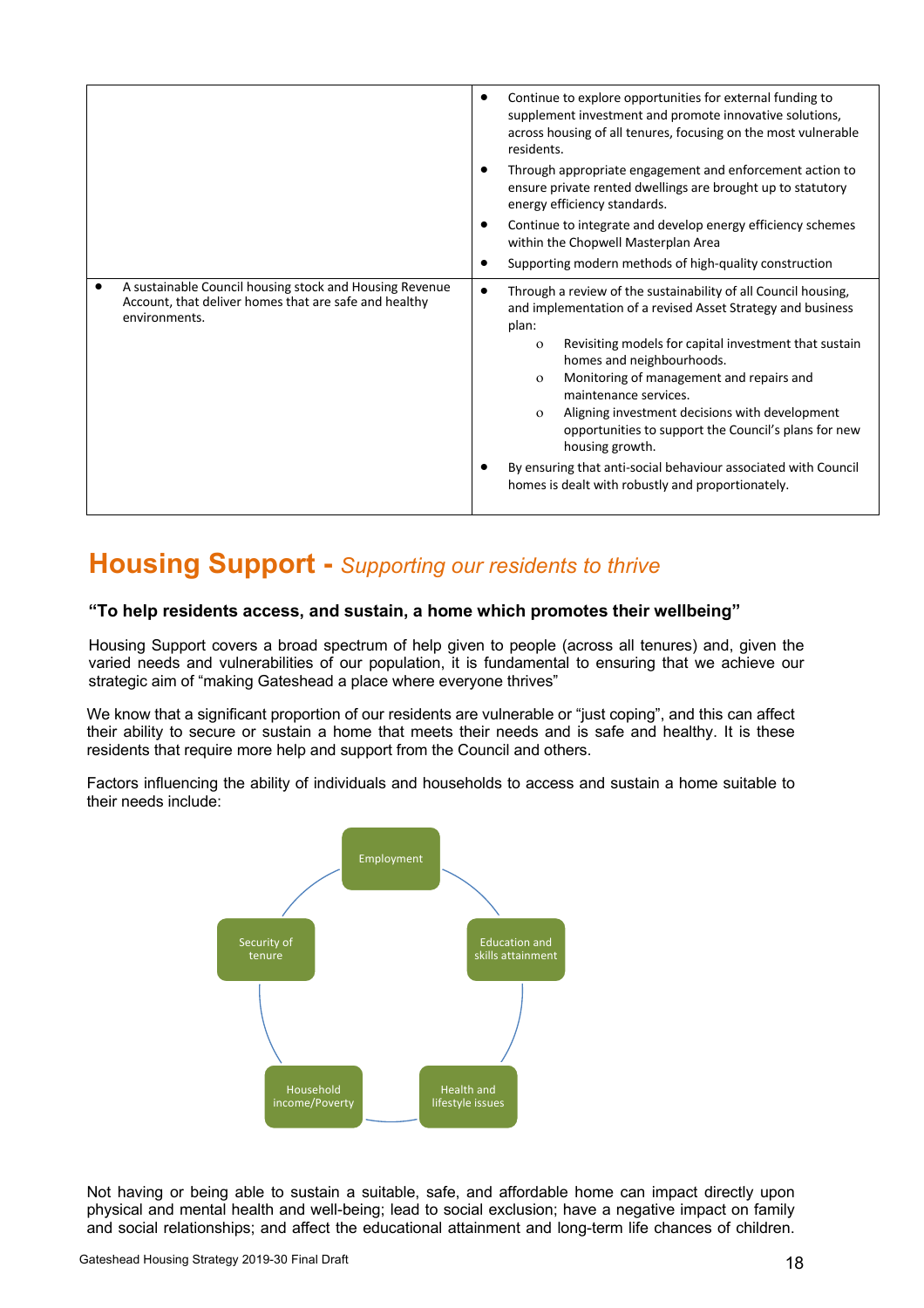Individuals or households experiencing disadvantage and the many causes of social exclusion are more likely to find themselves in poor or overcrowded housing, homeless, or threatened by homelessness, and vulnerable to unscrupulous behaviour and other harm.

Housing Support can help break this cycle of disadvantage and inequity. Support is provided in many ways and by a range of organisations including the Council and The Gateshead Housing Company, registered housing providers, the voluntary and community sector, and the NHS.

National research (supported by findings of our own Homelessness and Multiple and Complex Needs Health Needs Assessment 2017 - HHNA) has demonstrated that investment in the right advice and support activity, provided at an early stage and in a timely way, not only helps address inequalities and make a difference to individuals and families lives and life-chances, but saves money in the long run, by:

- reducing social exclusion
- sustaining tenancies and preventing homelessness
- reducing the demand on more expensive crisis services such as A&E; specialist housing including residential and nursing care homes; and preventing time spent in prison
- reducing repeat demand for services
- increasing community cohesion

Support can be a one-off engagement where information, advice or guidance is given that helps people to find a suitable solution to their housing issue, or it can be ongoing, short-term, tapering, or long-term.

It may cover support with everyday tasks including organising payment of bills or rent; managing debt; developing life skills; or support to modify behaviour such as hoarding, anti-social behaviour, or domestic violence, and it may be financial support.

The Council and its partners want to provide Gateshead residents with the right type of advice and support, that is proportionate, timely and at its heart promotes independence and equality. Supporting vulnerable people of all ages to thrive and preventing households from becoming homeless or needing to access crisis services, are key objectives within this theme. We need to think innovatively about how we deliver quality housing support services with fewer resources, particularly for vulnerable and homeless residents

The Council supports the principles of "Housing First" – an approach to supporting homeless people, including those with high needs, to live in their own home. This approach requires a settled and independent home together with personalised (intensive where necessary) support.

As we implement the recommendations of the Homelessness Health Needs Assessment, and our Homelessness Reduction Act 2017 Implementation Plan, the Council will be in a better place to understand vulnerability and respond to individuals' multiple and complex needs, and so deliver effective and efficient support, and meets our wider prevention and thrive objectives.

### **What's driving our support intervention**

- *Gateshead is the 73rd most deprived area out of the 326 Local Authority areas in England.*
- *Vulnerable communities*
	- § *491 adults with learning disabilities in receipt of long term support from social care services at the end of March 2018*
	- § *2,187 older people in receipt of long term support from social care services at the end of March 2018*
	- § *392 children living in the care of Gateshead Council (looked after children and young people) March 2018*
	- § *428 children and young people living in Gateshead (aged 5 to 18) with autism. An estimated 1,227 adults aged between 18 and 64 are believed to have an autistic spectrum disorder, with a further 361 aged 65 and over.*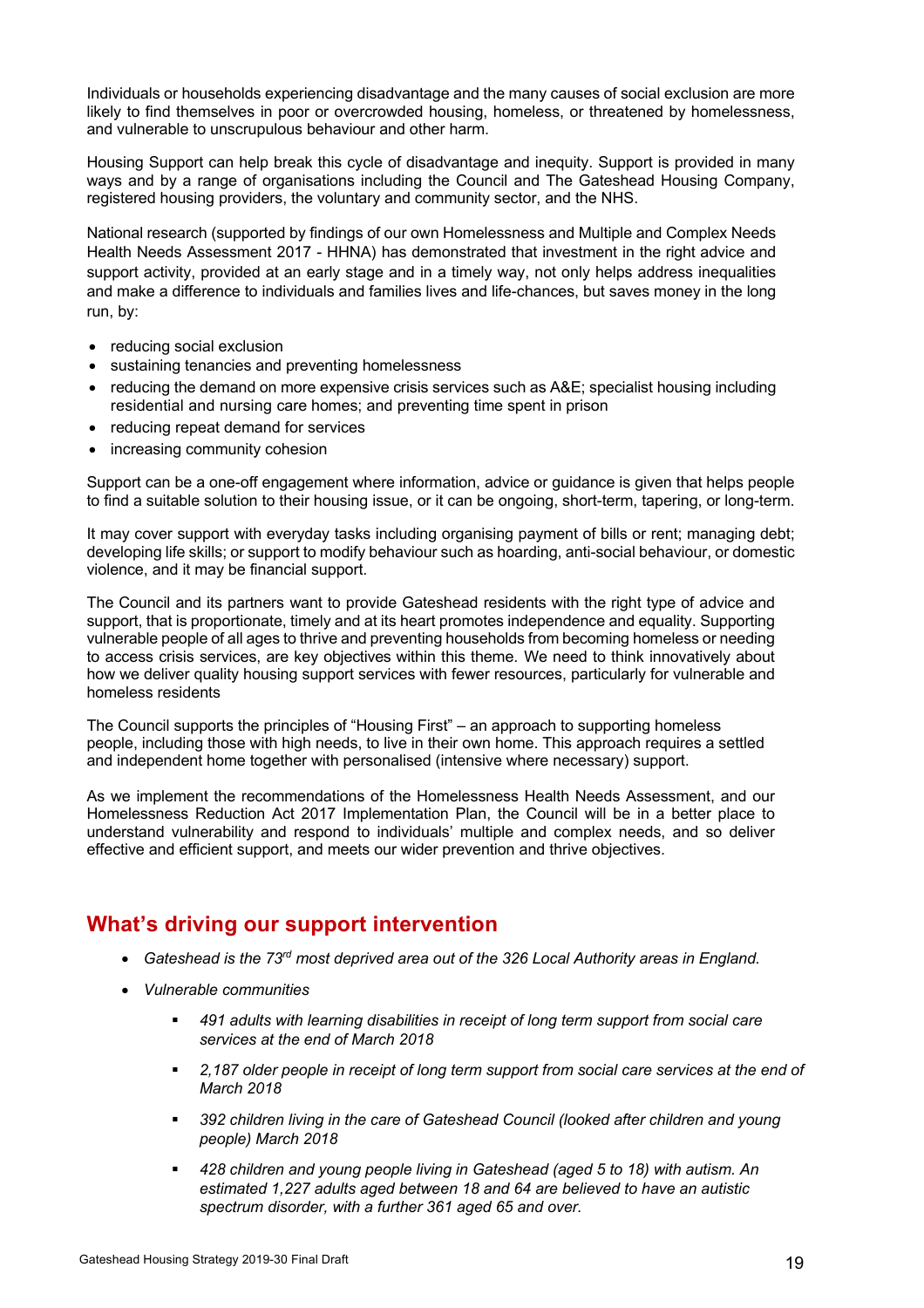- § *129 children and young people (aged 5-15) with physical disabilities (2017)*
- § *49% of Gateshead residents said they had a long-standing health problem, disability or infirmity*
- § *Approximately 490 asylum seekers and refugees being supported within the Borough at Nov 2017*
- *Other vulnerabilities*
	- § *4,579 domestic violence or abuse related incidents in 2016/17*
	- § *Over 1,789 people accessed Gateshead's treatment and recovery service for alcohol and drugs related conditions in 2017/18*
- *40.5% of single income, concealed households in Gateshead earn below the income level required to rent a lower quartile 1 bed flat.*
- *1,764 overcrowded households (2015 SHMA estimates - based upon the bedroom standard)* 
	- § *933 households living in social rented homes*
	- § *260 households living in private rented homes*
	- § *571 households living in owner occupation*
- *Approximately 60% of households who rent are receiving Housing Benefit.*
- *Around 36% of households predicted to be in fuel poverty*
- *Avoidable, premature, or inappropriate admissions to supported or care accommodation, and hospital*
- *Demand for home adaptations continues to grow – 569 homes adapted in 2017/18*
- *By March 2018 1,504 council tenants were in receipt of Universal Credit and affected by the built-in delay before receiving a first payment. 479 of these required the support of an Alternative Payment Arrangement. At the end of March 2018 Council tenants on Universal Credit owed an average £592 each in rent arrears; 4 x more than other tenants.*
- *Following the introduction of Universal Credit, at least 1,865 Council tenants have had to manage with weekly reductions averaging £13.23 in their housing benefit entitlement because they are deemed to under-occupy their homes. Over 40% of these tenants were in rent arrears at March 2018.*
- *655 households assessed as homeless in critical or priority need in 2016/17*
- *Evidence from our Homelessness Health Needs Assessment (HHNA)*
- *Additional duties under the Homelessness Reduction Act 2017*
- *Unscrupulous behaviour of PRS landlords – unlawful evictions*
- *Increase in the termination of private rental tenancies as the main reason for households presenting as homeless/threatened with homelessness; from 16% to 39% (2015-2017)*

### **What we will do**

| <b>HOUSING SUPPORT - Supporting our residents to thrive</b>                                                                                                                                                                          |                                                                                                                  |
|--------------------------------------------------------------------------------------------------------------------------------------------------------------------------------------------------------------------------------------|------------------------------------------------------------------------------------------------------------------|
| <b>Objectives</b>                                                                                                                                                                                                                    |                                                                                                                  |
| To ensure the most appropriate and effective range of housing related support is available, where it is needed, to help residents,<br>access and sustain a home which promotes their independence and wellbeing through their lives. |                                                                                                                  |
| To tackle homelessness and its root causes                                                                                                                                                                                           |                                                                                                                  |
| How will we do this<br>What we want to achieve                                                                                                                                                                                       |                                                                                                                  |
| Reduced inequity in health and wellbeing                                                                                                                                                                                             | Review how we understand, identify and address the needs<br>of vulnerable people (through Public Service Review) |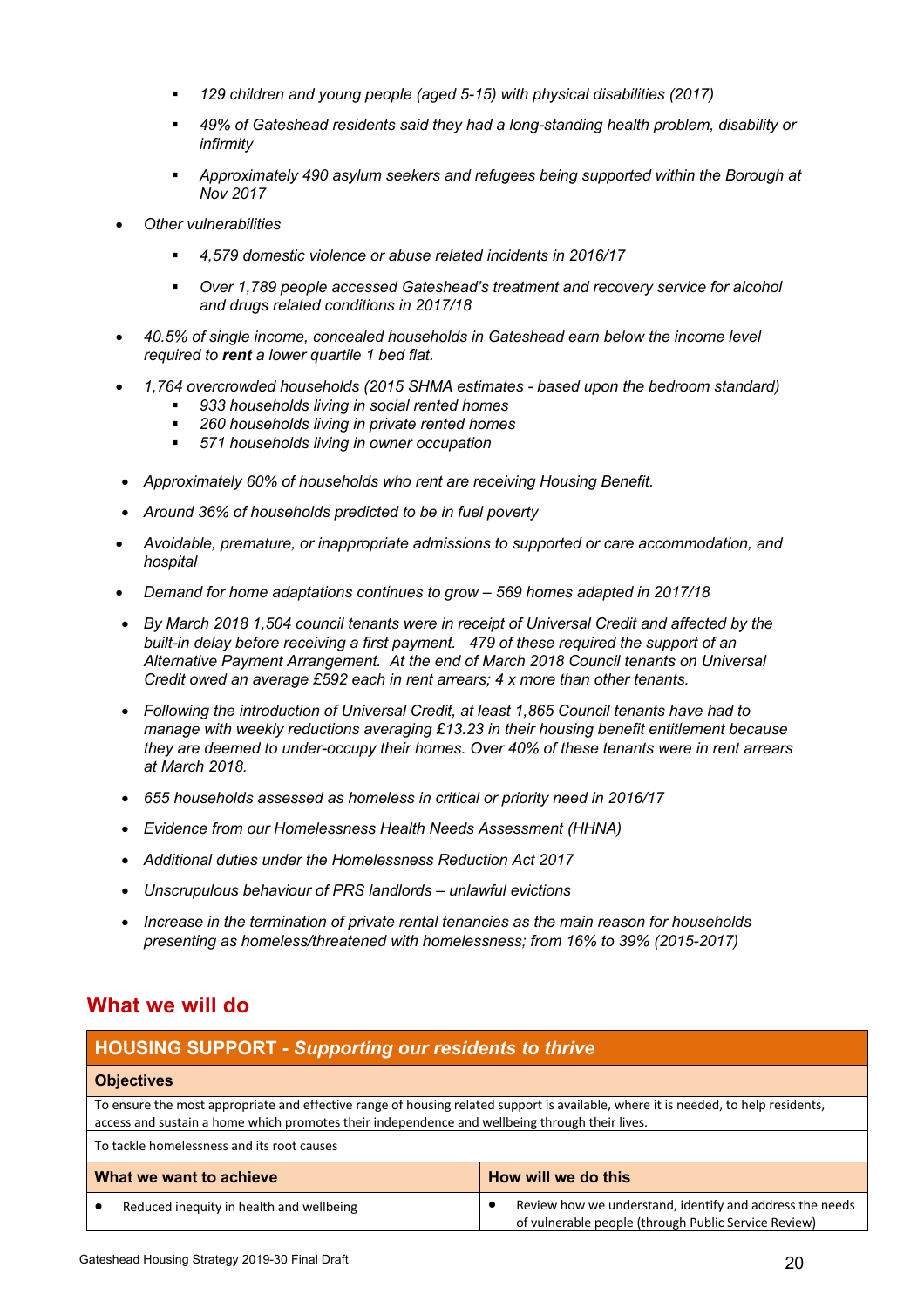|           | Improved healthy life expectancy                                                                                                                                | Review the range of support activity carried out by the<br>Council and others, and ensure it remains customer<br>focused, targeted, cost effective, builds independence, and<br>supports our prevention agenda.<br>As below<br>٠<br>Through earlier intervention and prevention; as proposed in<br>$\bullet$                                                                                                                                                                                                                                                                                                                                                                                                                                                                                                                                                                                                                                                                                                                                                                                                                                                                                                                                                                                                                                                                                                                                                                                                                             |
|-----------|-----------------------------------------------------------------------------------------------------------------------------------------------------------------|------------------------------------------------------------------------------------------------------------------------------------------------------------------------------------------------------------------------------------------------------------------------------------------------------------------------------------------------------------------------------------------------------------------------------------------------------------------------------------------------------------------------------------------------------------------------------------------------------------------------------------------------------------------------------------------------------------------------------------------------------------------------------------------------------------------------------------------------------------------------------------------------------------------------------------------------------------------------------------------------------------------------------------------------------------------------------------------------------------------------------------------------------------------------------------------------------------------------------------------------------------------------------------------------------------------------------------------------------------------------------------------------------------------------------------------------------------------------------------------------------------------------------------------|
| $\bullet$ | An eradication of homelessness and rough sleeping in<br>Gateshead, and reduced demand for services from those<br>threatened with homelessness.                  | the Council's Homelessness Reduction Act 2017<br><b>Implementation Plan</b>                                                                                                                                                                                                                                                                                                                                                                                                                                                                                                                                                                                                                                                                                                                                                                                                                                                                                                                                                                                                                                                                                                                                                                                                                                                                                                                                                                                                                                                              |
| $\bullet$ | No one living in emergency accommodation such as shelters<br>and hostels without a plan for rapid rehousing into<br>affordable, secure and decent accommodation | Implementing the recommendations of the Council's<br>$\bullet$<br>Homelessness Health Needs Assessment (HHNA)<br>By providing accommodation, together with personalised<br>$\bullet$<br>support, that satisfies "Housing First" principles<br>Together with The Gateshead Housing Company, ensure the<br>$\bullet$<br>Council's Allocation and Lettings Policy continue to be fit for<br>the future.                                                                                                                                                                                                                                                                                                                                                                                                                                                                                                                                                                                                                                                                                                                                                                                                                                                                                                                                                                                                                                                                                                                                     |
|           | People are increasingly able to live independently, and<br>sustain independence                                                                                 | $\bullet$<br>By developing and delivering new models for provision of<br>support and supported accommodation that at their heart<br>will:<br>include seamless pathways to independence;<br>$\mathbf O$<br>help people to fulfil their potential;<br>$\mathbf{O}$<br>include step-up and down opportunities, between<br>$\mathbf{o}$<br>lower and higher-level support and supported<br>accommodation; and<br>ensure effective outcome monitoring frameworks<br>$\mathbf O$<br>are in place.<br>By ensuring that the principles of promoting and sustaining<br>independence are embedded within all commissioned<br>support services, supported accommodation, and<br>residential care.<br>Review the effectiveness of Tyne & Wear Homes, our<br>Choice Based Lettings portal.<br>By ensuring that our emerging Better Care Fund Spending<br>Plan supports elderly and disabled residents to live<br>independently and safely.<br>Through the development of a new policy that will set out<br>how we will continue to ensure the most effective<br>resourcing and allocation of Disabled Facilities Grants,<br>Adaptations and falls prevention activity, that will deliver<br>best outcomes for home owners and tenants.<br>By actively exploring how to make best use of assistive and<br>health technology<br>Continue to provide and develop integrated support and<br>advice to refugees and asylum seekers in Gateshead that<br>helps their successful integration, self-sufficiency, and<br>supports their health and well-being. |
| ٠         | Reduced demand for services; reduced revenue costs to the<br>Council and wider public purse                                                                     | As above and below                                                                                                                                                                                                                                                                                                                                                                                                                                                                                                                                                                                                                                                                                                                                                                                                                                                                                                                                                                                                                                                                                                                                                                                                                                                                                                                                                                                                                                                                                                                       |
| ٠         | Reduced anti-social behaviour, criminal activity and<br>community tension, and tackling rogue landlords and agents.                                             | As above and below<br>$\bullet$<br>By undertaking a review of relevant service activity provided<br>across the Council and by partners; implementing changes<br>to delivery models and improving monitoring and<br>evaluation to deliver an effective and joined up approach<br>that will ensure issues are dealt with robustly and<br>proportionately; with a high level of customer satisfaction.                                                                                                                                                                                                                                                                                                                                                                                                                                                                                                                                                                                                                                                                                                                                                                                                                                                                                                                                                                                                                                                                                                                                      |
|           | Helping to reduce avoidable hospital admissions, and help<br>deflect demand from specialist and supported housing.                                              | As above and below<br>$\bullet$<br>Through the commissioning of sufficient and appropriate<br>٠<br>supported accommodation, and support and care                                                                                                                                                                                                                                                                                                                                                                                                                                                                                                                                                                                                                                                                                                                                                                                                                                                                                                                                                                                                                                                                                                                                                                                                                                                                                                                                                                                         |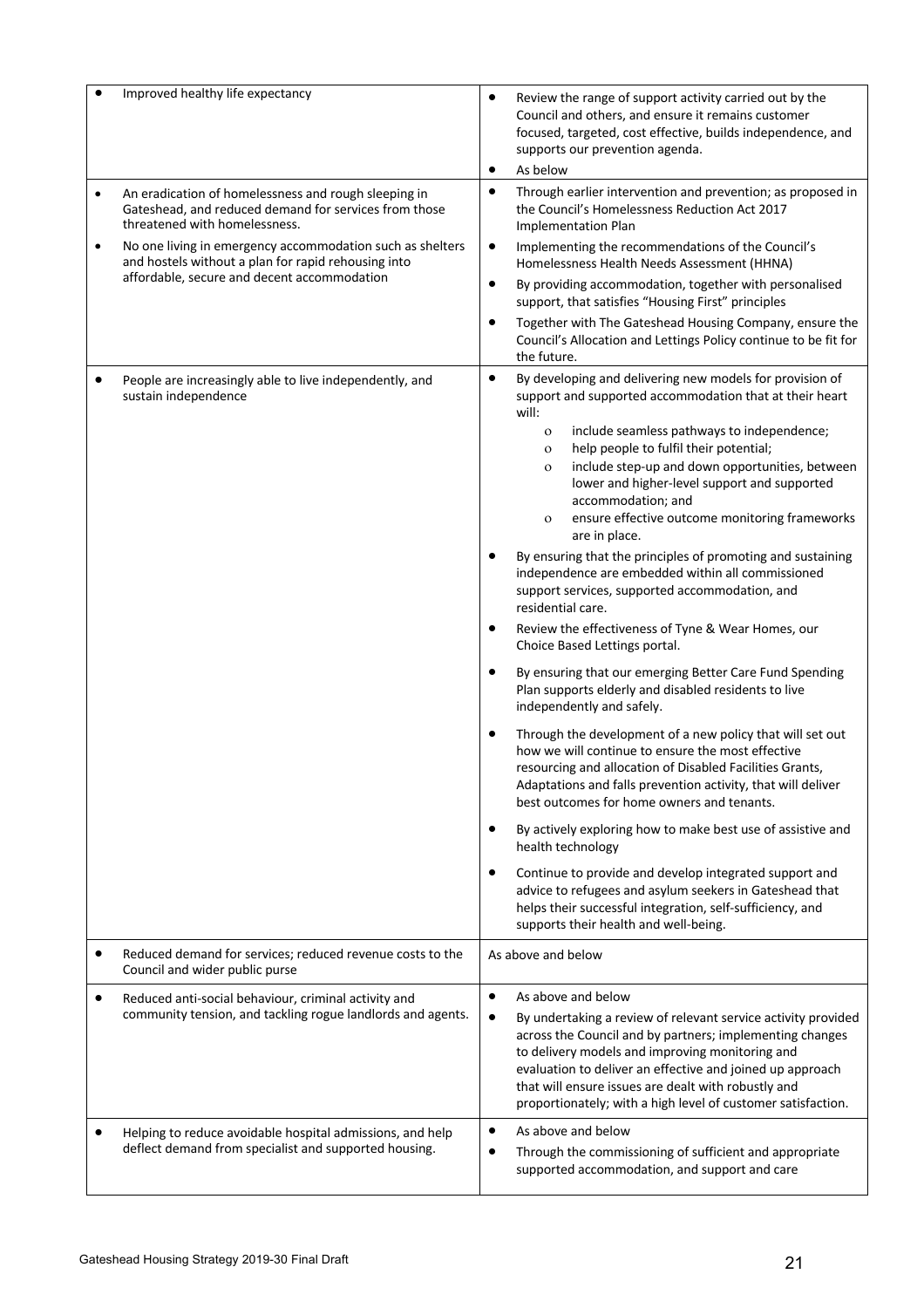| Fewer delayed hospital (or other institutional settings)     | By ensuring people's access to the most suitable        |
|--------------------------------------------------------------|---------------------------------------------------------|
| discharges - The process of discharging people back to their | accommodation and support is based on timely and sound  |
| own home, or to appropriate temporary or settled             | assessment of need.                                     |
| supported accommodation, is timely and delivers the best     | Through the commissioning of sufficient and appropriate |
| outcome for people.                                          | supported accommodation, and support and care           |

#### **Working together**

For us to successfully meet our strategic housing objectives and our pledges for "making Gateshead a place where everyone thrives", we need to continue to work collaboratively with our partners and other stakeholders, to ensure our interventions are effective and efficient, and deliver measurable and robust outcomes.

#### **Key Stakeholders**

Social & Private Tenants | Owner-Occupiers | Concealed Households | Homeless Households Housing Advice Services | Housing Care and Support Providers | The Gateshead Housing Company | Registered Providers | Specialist Housing Providers | Private Landlords | Landowners | Housebuilders | Investors | Contractors | Estate and Letting Agents | Financial Services | Homes England

#### **Partnership working**

Health & Wellbeing Board NHS Gateshead Care Partnership Local Enterprise Partnership Gateshead Regeneration Partnership NE Home Loan Partnership Community Safety Partnership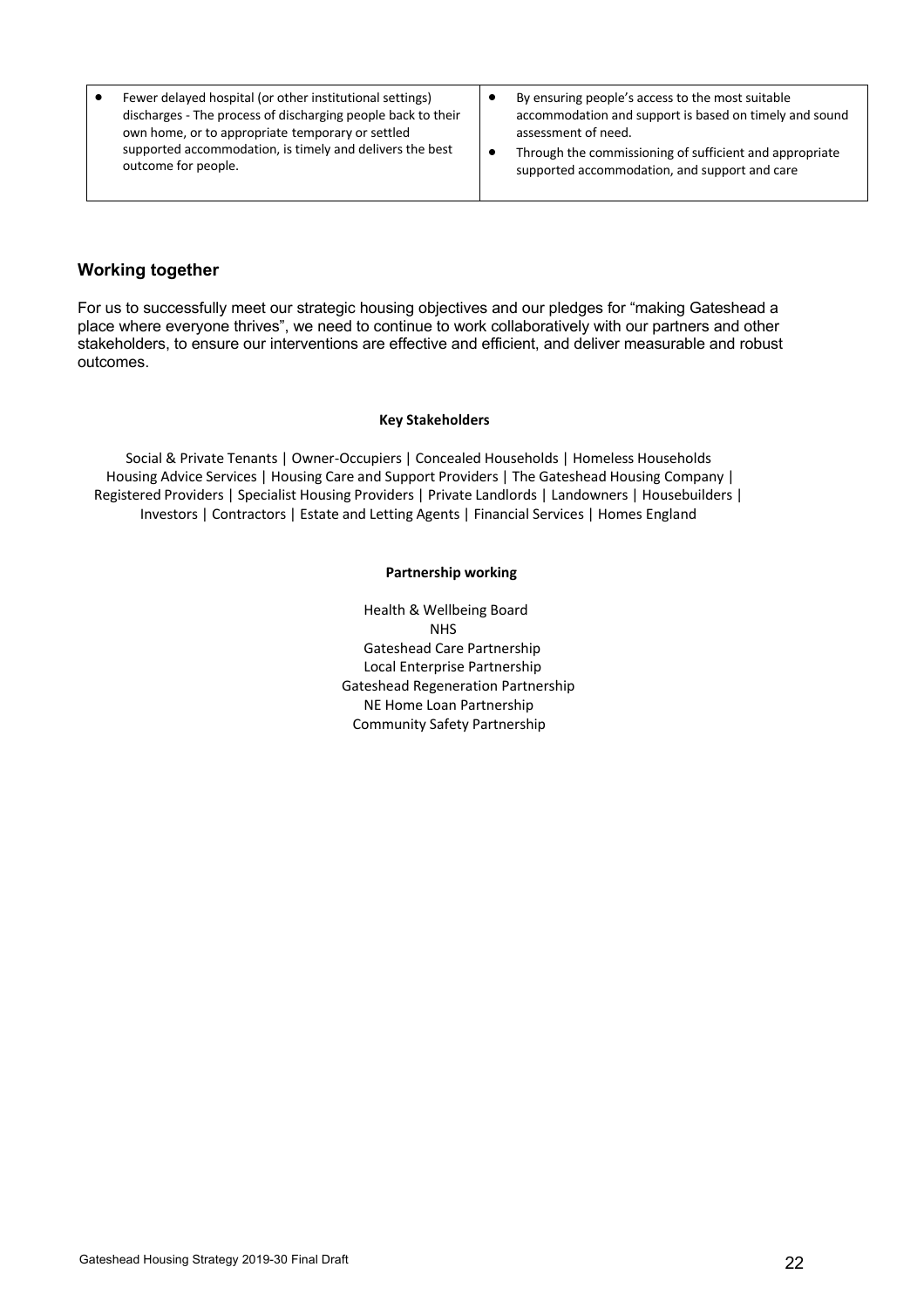### **6. Delivery, Performance and Risk**

#### **Delivery**

This Strategy has set out what the key housing challenges are, and the activity needed to deal with them. Action Plans will set out the priority activity the Council will undertake to meet our targets and deliver the desired outcomes.

Effective use of the Council's limited human and financial resources will be critical to delivering the aims and objectives of this Strategy. A secondary objective of the Strategy is to ensure that priorities for housing are aligned with other strategic planning across the Council.

The Council will continue to use its resources to complement the resources available to individuals, the third sector, the private sector, and other public-sector bodies.

#### **Performance**

Actions and targets will be monitored on a periodic basis, and the whole Action Plan will be reviewed, on an annual basis, and updated, and where appropriate revised accordingly. Performance will be reported to the Council's Senior Management Groups, relevant Portfolio holders, and partnership boards. Where performance is falling below target then measures to mitigate will be considered.

To ensure partners, who are critical to delivery, are fully engaged in this strategy we will work together through a range of existing and new partnerships, aimed at building mutual understanding, supporting learning and innovation, that will help to shape service activity and interventions, and ensure best use of resources.

#### **Risk**

The Council will develop a risk register and mitigation plan as part of the action planning process with our partners

#### **Equality Impact Assessment**

An EIA of this draft strategy has been carried out and is available on the Council's web site (*link to be inserted)*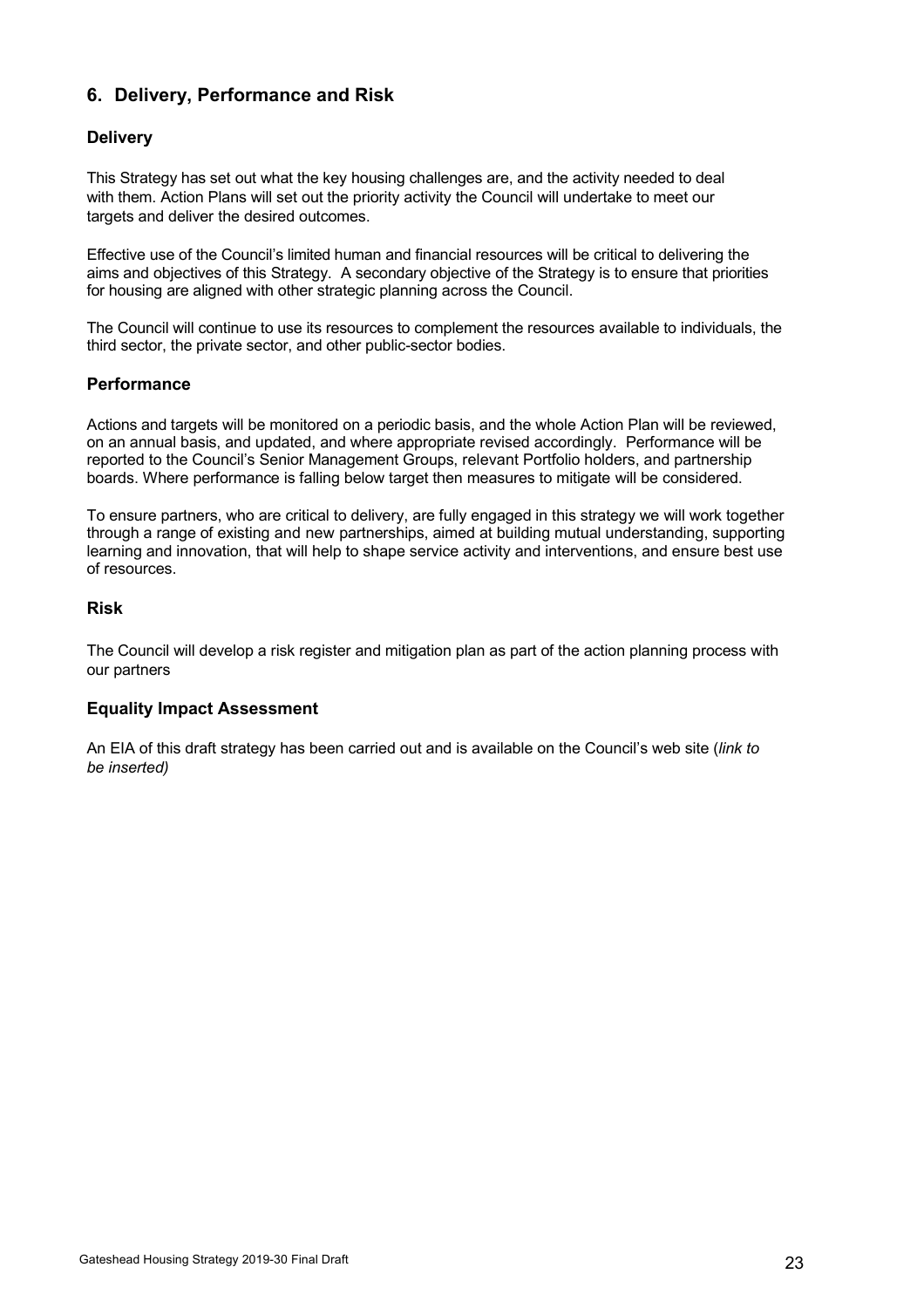### **APPENDIX 1 – Strategy Summary**

### **Gateshead Housing Strategy 2019-30**

Our approach to delivering these objectives is summarised in the table below, and the steps that we intend to take to make this happen will be set out in further detailed Action Plans

| <b>HOUSING SUPPLY - Delivering the homes we need</b>                                               |                                                                                                                                                                                                                                                                                                                                                                                                                                                                                                                                                                                                                                                                                                                                                                                                                                                                                                                                                                                                                                                                                                                                                                                                                                                                                                                                                 |  |  |
|----------------------------------------------------------------------------------------------------|-------------------------------------------------------------------------------------------------------------------------------------------------------------------------------------------------------------------------------------------------------------------------------------------------------------------------------------------------------------------------------------------------------------------------------------------------------------------------------------------------------------------------------------------------------------------------------------------------------------------------------------------------------------------------------------------------------------------------------------------------------------------------------------------------------------------------------------------------------------------------------------------------------------------------------------------------------------------------------------------------------------------------------------------------------------------------------------------------------------------------------------------------------------------------------------------------------------------------------------------------------------------------------------------------------------------------------------------------|--|--|
| <b>Objectives</b>                                                                                  |                                                                                                                                                                                                                                                                                                                                                                                                                                                                                                                                                                                                                                                                                                                                                                                                                                                                                                                                                                                                                                                                                                                                                                                                                                                                                                                                                 |  |  |
| deliver our targets for sustainable economic and housing growth                                    | Securing the right mix of housing (tenure and type) in the right locations, to meet population projections, support independent living of older people, disabled and vulnerable residents, and                                                                                                                                                                                                                                                                                                                                                                                                                                                                                                                                                                                                                                                                                                                                                                                                                                                                                                                                                                                                                                                                                                                                                  |  |  |
| To make our neighbourhoods sustainable places of quality and choice                                |                                                                                                                                                                                                                                                                                                                                                                                                                                                                                                                                                                                                                                                                                                                                                                                                                                                                                                                                                                                                                                                                                                                                                                                                                                                                                                                                                 |  |  |
| To use land efficiently and sustainably, including using brownfield sites and vacant properties.   |                                                                                                                                                                                                                                                                                                                                                                                                                                                                                                                                                                                                                                                                                                                                                                                                                                                                                                                                                                                                                                                                                                                                                                                                                                                                                                                                                 |  |  |
| To ensure best use is made of our existing housing stock and assets                                |                                                                                                                                                                                                                                                                                                                                                                                                                                                                                                                                                                                                                                                                                                                                                                                                                                                                                                                                                                                                                                                                                                                                                                                                                                                                                                                                                 |  |  |
|                                                                                                    | Securing a range of affordable homes that ensure all residents can live in a home that meets their needs, helping to reduce homelessness and dependency on Houses in Multiple Occupation                                                                                                                                                                                                                                                                                                                                                                                                                                                                                                                                                                                                                                                                                                                                                                                                                                                                                                                                                                                                                                                                                                                                                        |  |  |
| Reducing the number of empty homes and increasing the number of empty homes brought back into use. |                                                                                                                                                                                                                                                                                                                                                                                                                                                                                                                                                                                                                                                                                                                                                                                                                                                                                                                                                                                                                                                                                                                                                                                                                                                                                                                                                 |  |  |
| Increasing and sustaining our working age population                                               |                                                                                                                                                                                                                                                                                                                                                                                                                                                                                                                                                                                                                                                                                                                                                                                                                                                                                                                                                                                                                                                                                                                                                                                                                                                                                                                                                 |  |  |
| What we want to achieve                                                                            | How will we do this                                                                                                                                                                                                                                                                                                                                                                                                                                                                                                                                                                                                                                                                                                                                                                                                                                                                                                                                                                                                                                                                                                                                                                                                                                                                                                                             |  |  |
| 11,000 gross additional homes between 2010 and 2030<br>(8,500 net new homes)                       | Accelerating the pace and diversity of housing development by:<br>٠<br>Bringing forward more Council owned land through the Land Development and Disposal Plan<br>$\mathbf{o}$<br>Promotion of the Council's Brownfield Land Register<br>$\Omega$<br>Supporting modern methods of high-quality construction<br>$\mathbf{o}$<br>Delivering our priority, strategic economic growth areas plans.<br>$\bullet$<br>Continuing to review the need for strategic, place-based regeneration - which may involve the demolition and<br>$\bullet$<br>replacement of low demand poor quality housing.<br>Continue to engage with those involved in the housing market to drive diversity in housing developed in Gateshead<br>and build capacity in the housing market, including:<br>through the Residential Development Network Meetings<br>$\Omega$<br>Supporting the Council's Self-build & Custom-build Register<br>$\Omega$<br>Working with developers to maximise available funding opportunities to help bring land forward for<br>$\Omega$<br>housing.<br>Through the securing of Permissions in Principle for appropriate sites<br>By increasing the number of homes built directly by the Council, including through the Gateshead Trading Company<br>$\bullet$<br>By delivering homes through Gateshead Regeneration Partnership<br>$\bullet$ |  |  |
| 60% of new homes to be suitable and attractive to families (3<br>or more bedrooms)                 | Through application of our Local Plan policies and required planning obligations; to deliver:<br>$\bullet$<br>Homes attractive to families<br>$\Omega$<br>High quality housing and urban design, amenity and space standards<br>$\mathbf{o}$                                                                                                                                                                                                                                                                                                                                                                                                                                                                                                                                                                                                                                                                                                                                                                                                                                                                                                                                                                                                                                                                                                    |  |  |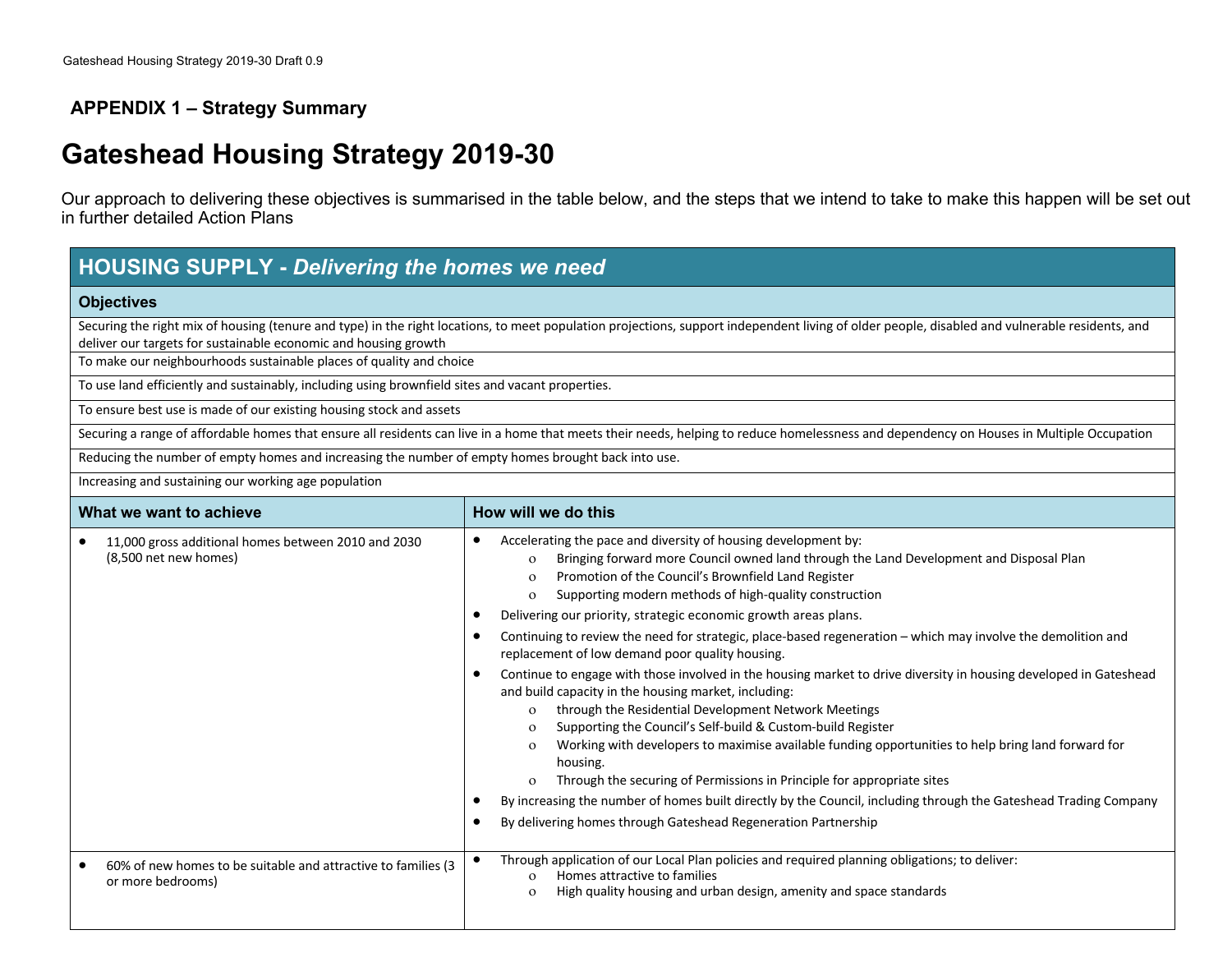| Prioritisation of new homes on brownfield sites                                                                                                                                                                                                                                                                                                                                                                                                                 | By identifying and pooling funding that will enable the development of brownfield housing sites that would<br>otherwise be unviable:<br>Including bidding for Government funding<br>$\mathbf{o}$<br>By using the Council's resources to directly fund development<br>$\mathbf{o}$<br>By focusing service activity (engagement and enforcement) on bringing forward vacant and derelict land that has<br>potential for housing development                                                                                                                                                                                                                                                                                                                                                                                                                                                                                                                                                                                                                                                                                                                                                                                                                 |
|-----------------------------------------------------------------------------------------------------------------------------------------------------------------------------------------------------------------------------------------------------------------------------------------------------------------------------------------------------------------------------------------------------------------------------------------------------------------|-----------------------------------------------------------------------------------------------------------------------------------------------------------------------------------------------------------------------------------------------------------------------------------------------------------------------------------------------------------------------------------------------------------------------------------------------------------------------------------------------------------------------------------------------------------------------------------------------------------------------------------------------------------------------------------------------------------------------------------------------------------------------------------------------------------------------------------------------------------------------------------------------------------------------------------------------------------------------------------------------------------------------------------------------------------------------------------------------------------------------------------------------------------------------------------------------------------------------------------------------------------|
| Sufficient affordable homes to meet assessed need:<br>Reduction in overcrowding<br>$\mathbf{o}$<br>Fewer households living in accommodation that<br>$\mathbf{o}$<br>fails to meet their medical or welfare needs<br>Fewer people unnecessarily living in temporary<br>$\mathbf{O}$<br>accommodation                                                                                                                                                             | Through our planning policy requirement for 15% of new private homes on larger sites to be affordable.<br>$\bullet$<br>Through the Council's direct development of social and other affordable housing<br>By ensuring the future sustainability of the Council's housing stock and Housing Revenue Account (HRA) through<br>development and implementation of a revised Asset Strategy and Housing Revenue Account (HRA) business plan.<br>By encouraging Registered Social Housing Providers to:<br>$\bullet$<br>retain a range of good quality affordable homes in Gateshead, and take into consideration the Council's<br>$\mathbf{o}$<br>Strategic Tenancy Policy.<br>invest in the provision of new affordable homes in Gateshead<br>Through the development of a Council protocol to support the acquisition of former Council homes or other<br>privately owned empty homes, where acquisition will contribute to regeneration of communities or support the<br>sustainability of neighbourhoods and satisfies affordable housing need. Opportunities to introduce external grant to<br>support the business case will be explored<br>Continue to assess what affordable means to different groups, and how best we can address affordability gaps |
| Fewer empty properties - no more than 3% of the Borough's<br>$\bullet$<br>total stock, and no Ward area to have a void rate above 4.5%                                                                                                                                                                                                                                                                                                                          | To resource service activity that will bring empty properties back into use, and keep under review the effectiveness<br>and sufficiency of resources. Continue to monitor empty properties and target long term empties, and areas where<br>concentrations of them are impacting negatively on neighbourhood sustainability, and economic performance.<br>Impose Council Tax premiums on long term empty properties<br>$\bullet$<br>Carry out continuous monitoring and review of the make-up and sustainability of Council's own housing stock, to<br>$\bullet$<br>inform decisions about investment, ensure we make best use of it, and that it remains fit for the future.<br>Together with The Gateshead Housing Company, review management practice and ensure the Council's Allocation<br>$\bullet$<br>and Lettings Policy are fit for the future.                                                                                                                                                                                                                                                                                                                                                                                                  |
| A range of supported and specialist housing (which enables<br>$\bullet$<br>good use of assistive and health technology) that will give<br>people more choice, and meet specific needs of our<br>residents, lead to fewer people living in inappropriate<br>accommodation, reduce the reliance on residential and<br>nursing care accommodation, reduce unnecessary reliance<br>on out-of-Borough accommodation, and prevent<br>homelessness and rough sleeping. | Use demand analysis (SHMA; JSNA; Social Care demand analysis and service data) to allow us to plan and seek to<br>commission, or directly develop, a range of specialist accommodation, and commission support where needed,<br>either to people in their own home or in supported or specialist accommodation.<br>Through the commissioning of sufficient and appropriate specialist and supported accommodation, or support to<br>people in their own home.<br>Through the Council's direct development of supported and specialist housing on suitable Council owned land, and<br>$\bullet$<br>use, conversion or repurposing of suitable existing Council owned properties.<br>Through a review of how best use is made of assistive and health technology to support independence and care.<br>$\bullet$                                                                                                                                                                                                                                                                                                                                                                                                                                             |
| A range of aspirational and affordable mainstream homes<br>$\bullet$<br>that provide for our growing older population, and<br>households that include people with disabilities, that will<br>allow them to live independently and cost effectively for<br>longer.                                                                                                                                                                                               | As above and below<br>$\bullet$<br>$\bullet$<br>Through the emerging local plan policies within Making Spaces for Growing Places; including a requirement that at<br>least 25% of all new dwellings on developments of 15 or more are built to accessible and adaptable standards.                                                                                                                                                                                                                                                                                                                                                                                                                                                                                                                                                                                                                                                                                                                                                                                                                                                                                                                                                                        |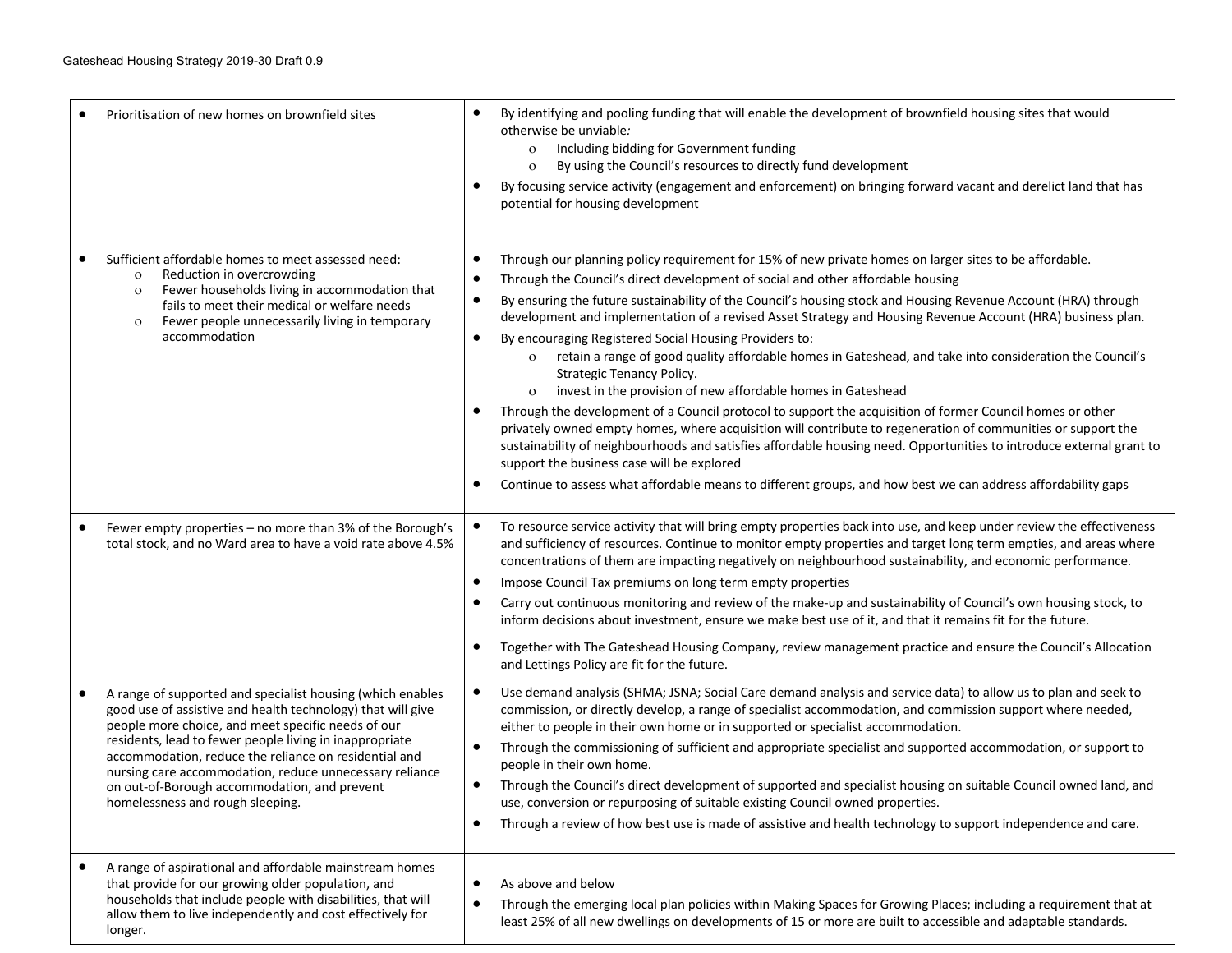|                                                                                                                                                                                   | ٠              | Continue to engage with those involved in the housing market to encourage diversity in housing developed in<br>Gateshead<br>Identify and bring forward:<br>Council owned land suitable for the development of bungalows or level access apartments; and<br>$\Omega$<br>Council owned properties suitable for conversion or adaptation<br>$\Omega$ |
|-----------------------------------------------------------------------------------------------------------------------------------------------------------------------------------|----------------|---------------------------------------------------------------------------------------------------------------------------------------------------------------------------------------------------------------------------------------------------------------------------------------------------------------------------------------------------|
| The release of more existing family homes onto the market,<br>where under-occupation is no longer sustainable or in the<br>interest of the health and wellbeing of the household. |                | As above<br>By reviewing incentives/subsidy for those people that are deemed to be under occupying Council homes and<br>considering solutions that will deliver affordable and sustainable housing options for households.                                                                                                                        |
| Sustain Gateshead's working age population at a minimum of<br>the 2018 baseline of 128,300                                                                                        |                | As above<br>Promoting Gateshead as an attractive location to work and live.<br>Working with partners, including the NE LEP, to ensure we understand how best to restructure, develop and<br>regenerate our housing stock to meet the aspirations of economic growth sectors.                                                                      |
| No child living in a House in Multiple Occupation                                                                                                                                 | ٠<br>$\bullet$ | By seeking to gather evidence on the incidence of families with children living in HMO and understanding the impact<br>on health and well-being.<br>By ensuring appropriate and sufficient alternative affordable, temporary, or specialist and supported<br>accommodation is available within the Borough.                                       |

### **HOUSING STANDARDS -***- Ensuring our homes sustain our health and wellbeing*

#### **Objectives**

Maintaining and driving up standards in all tenures to ensure the housing offer in Gateshead is safe and healthy, well managed, energy efficient, marketable, desirable, fit for the future, and sustainable

To drive up the quality of new-build design, space standards, accessibility and adaptability - Important to ensure our housing offer is attractive, sustains a diverse population, and improves health and well-being

| What we want to achieve                                                                                                           | How will we do this                                                                                                                                                                                                                                                                                                     |  |
|-----------------------------------------------------------------------------------------------------------------------------------|-------------------------------------------------------------------------------------------------------------------------------------------------------------------------------------------------------------------------------------------------------------------------------------------------------------------------|--|
| Reduced inequity in healthy life expectancy, health and<br>well-being including:<br>Lower excess winter mortality rate<br>$\circ$ | Using evidence from our Dwelling Level Stock Condition Modelling, to ensure targeted service activity and<br>proportionate intervention to improve standards - through inspection; engagement; regulation; enforcement).                                                                                                |  |
| Fewer hospitalisations due to falls in the home<br>O                                                                              | Monitor and analyse service data, and respond proportionately and effectively to evidence of poor property and<br>tenancy management and unscrupulous behaviour of private rented sector landlords, that may lead to a threat to<br>health and wellbeing or homelessness – through engagement and enforcement activity. |  |
|                                                                                                                                   | By ensuring landlords are providing Energy Performance Certificates (EPC's) to empower tenants and to tackle illegally<br>rented energy inefficient dwellings.                                                                                                                                                          |  |
|                                                                                                                                   | Through the application of Local Plan policy and Development Management practice that delivers high quality housing<br>and urban design, amenity and space standards, and accessibility/adaptability, in new housing development across<br>the Borough.                                                                 |  |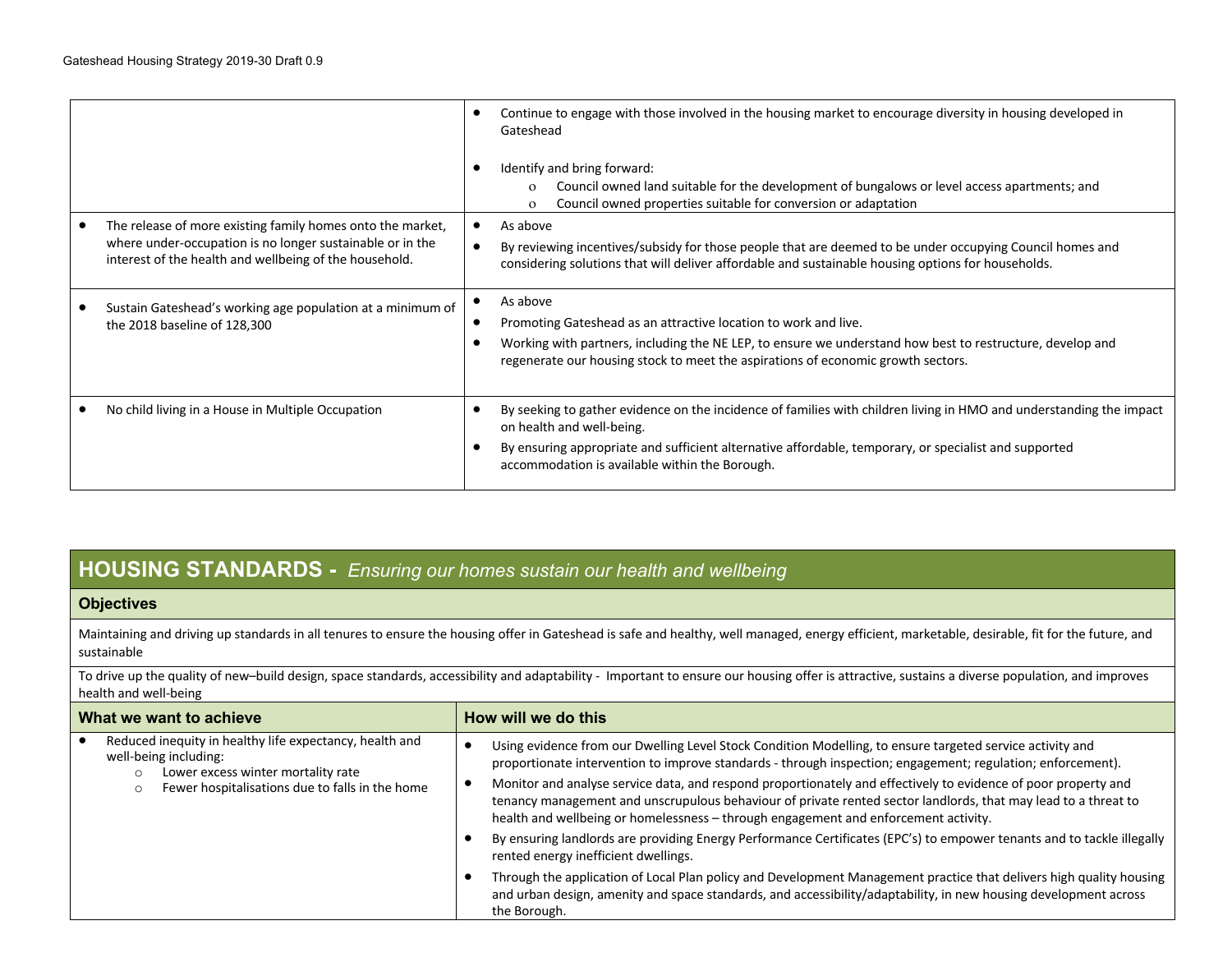|                                                                                                                                         | By requiring all housing development on Council owned land to satisfy the Nationally Described Space Standards<br>٠<br>(NDSS) or equivalent.                                                                                                                                                                                                                                         |
|-----------------------------------------------------------------------------------------------------------------------------------------|--------------------------------------------------------------------------------------------------------------------------------------------------------------------------------------------------------------------------------------------------------------------------------------------------------------------------------------------------------------------------------------|
|                                                                                                                                         | Implement evidence of best practice to optimise the role housing can play in improving health and wellbeing for all,<br>٠<br>targeting and promoting service activity (including proactive intervention; enforcement; financial assistance; and use<br>of assistive technology) to support our most vulnerable residents, based on analysis of health and housing standards<br>data. |
|                                                                                                                                         | Work with health, social care and third sector bodies to support action to reduce the incidence of falls<br>٠                                                                                                                                                                                                                                                                        |
| No one living in accommodation that does not provide a<br>safe and healthy environment - All properties free from                       | As above and below<br>$\bullet$                                                                                                                                                                                                                                                                                                                                                      |
| both unnecessary and avoidable hazards                                                                                                  | By ensuring that up-to-date stock condition surveys have been carried out on all Council homes by 2023; identifying<br>$\bullet$<br>Category 1 HHSRS Hazards and taking remedial action accordingly, and tackling general property disrepair through an<br>evidenced based approach to investment.                                                                                   |
|                                                                                                                                         | Through a clear and robust Gateshead letting standard for our Council owned homes, that is locally set and satisfies<br>٠<br>statutory requirements.                                                                                                                                                                                                                                 |
|                                                                                                                                         | By providing a responsive Council home repairs service for Council tenants, that provides best value and is customer<br>focused.                                                                                                                                                                                                                                                     |
|                                                                                                                                         | By carrying out inspections of private rented properties that are to be let to tenants on Housing Benefit.                                                                                                                                                                                                                                                                           |
|                                                                                                                                         | Ensuring that landlords with properties in Selective Licensing Areas who have shown they are unwilling or unable to<br>٠<br>reach required standards are unable to secure a licence to let or manage those properties.                                                                                                                                                               |
| Neighbourhood and housing market sustainability                                                                                         | Continue to monitor the success of existing Selective Landlord Licensing Schemes and keep under review indicators<br>٠<br>that evidence the need for further SLL.                                                                                                                                                                                                                    |
|                                                                                                                                         | To continue to commit resources to promote and convene private landlord and tenant meetings in response to<br>٠<br>requests for support and complaints.                                                                                                                                                                                                                              |
|                                                                                                                                         | By ensuring anti-social behaviour, including unscrupulous behaviour of rogue landlords or agents, is dealt with<br>٠<br>robustly and proportionately.<br>To continue to work with the Police and other organisations to reduce anti-social behaviour and disrupt<br>$\mathbf{o}$<br>criminal activity.                                                                               |
|                                                                                                                                         | Driving and delivering strategic, place-based regeneration - which may, subject to viability and funding, involve<br>reinvestment in properties and estates, including remodelling and conversion, as well as the demolition and<br>replacement of poor quality, unsustainable housing, across all tenures.                                                                          |
|                                                                                                                                         | By monitoring the number and concentration of houses in multiple occupation, and application if necessary of Local<br>Plan policy that aims to prevent over-concentration of shared accommodation (including HMO) or the loss of family<br>homes.                                                                                                                                    |
| Improved energy efficiency of the housing stock, to help<br>reduce fuel poverty and help meet climate change<br>obligations and targets | Explore further opportunities to introduce district energy schemes across the housing stock, including potential to<br>$\bullet$<br>expand the Gateshead Town Centre scheme.                                                                                                                                                                                                         |
| 60% of existing properties to have a SAP rating of<br>$\circ$<br>65 or greater by 2020, and all homes by 2030                           | Continue to invest in energy improvement measures within the Council's own housing stock, with a focus on non-<br>traditional hard to heat (and hard to treat) homes e.g. external or internal wall insulation.                                                                                                                                                                      |
|                                                                                                                                         | Continue to explore opportunities for external funding to supplement investment and promote innovative solutions,<br>across housing of all tenures, focusing on the most vulnerable residents.                                                                                                                                                                                       |
|                                                                                                                                         | Through appropriate engagement and enforcement action to ensure private rented dwellings are brought up to<br>$\bullet$<br>statutory energy efficiency standards.                                                                                                                                                                                                                    |
|                                                                                                                                         | Continue to integrate and develop energy efficiency schemes within the Chopwell Masterplan Area<br>٠                                                                                                                                                                                                                                                                                 |
|                                                                                                                                         | Supporting modern methods of high-quality construction                                                                                                                                                                                                                                                                                                                               |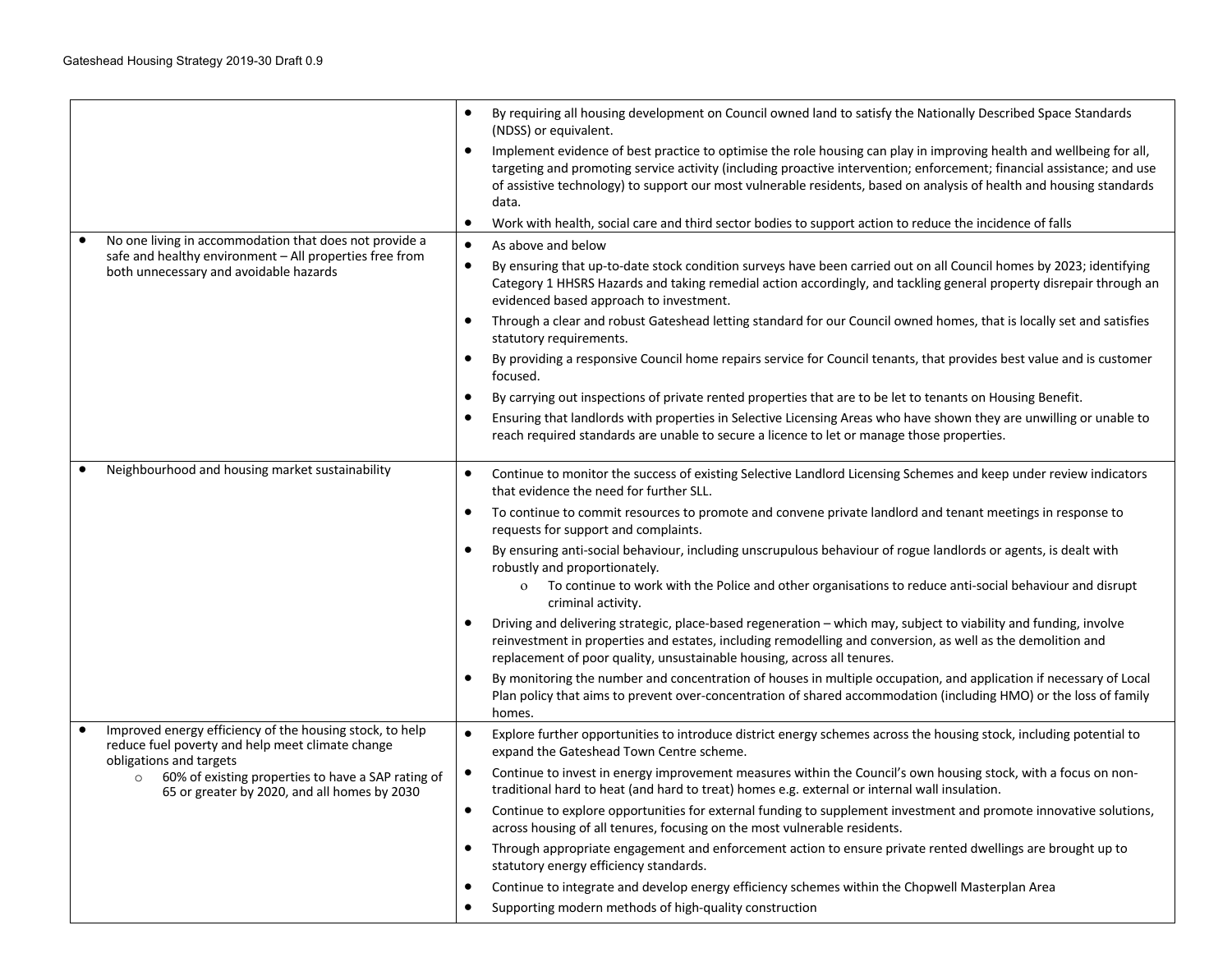| A sustainable Council housing stock and Housing Revenue<br>Account, that deliver homes that are safe and healthy<br>environments. | Through a review of the sustainability of all Council housing, and implementation of a revised Asset Strategy and<br>business plan:<br>Revisiting models for capital investment that sustain homes and neighbourhoods.<br>Monitoring of management and repairs and maintenance services.<br>$\circ$<br>Aligning investment decisions with development opportunities to support the Council's plans for new<br>$\circ$<br>housing growth. |
|-----------------------------------------------------------------------------------------------------------------------------------|------------------------------------------------------------------------------------------------------------------------------------------------------------------------------------------------------------------------------------------------------------------------------------------------------------------------------------------------------------------------------------------------------------------------------------------|
|                                                                                                                                   | By ensuring that anti-social behaviour associated with Council homes is dealt with robustly and proportionately.                                                                                                                                                                                                                                                                                                                         |

### **HOUSING SUPPORT -** *Supporting our residents to thrive*

#### **Objectives**

To ensure the most appropriate and effective range of housing related support is available, where it is needed, to help residents, access and sustain a home which promotes their independence and wellbeing through their lives.

To tackle homelessness and its root causes

| What we want to achieve |                                                                                                                                                                                                                                                                                                                   | How will we do this                                                                                                                                                                                                                                                                                                                                                                                                                                                                                                                                                                                                                                                                                                                                                                                                                                                               |  |  |
|-------------------------|-------------------------------------------------------------------------------------------------------------------------------------------------------------------------------------------------------------------------------------------------------------------------------------------------------------------|-----------------------------------------------------------------------------------------------------------------------------------------------------------------------------------------------------------------------------------------------------------------------------------------------------------------------------------------------------------------------------------------------------------------------------------------------------------------------------------------------------------------------------------------------------------------------------------------------------------------------------------------------------------------------------------------------------------------------------------------------------------------------------------------------------------------------------------------------------------------------------------|--|--|
|                         | Reduced inequity in health and wellbeing<br>Improved healthy life expectancy                                                                                                                                                                                                                                      | Review how we understand, identify and address the needs of vulnerable people (through Public Service Review)<br>Review the range of support activity carried out by the Council and others, and ensure it remains customer focused,<br>targeted, cost effective, builds independence, and supports our prevention agenda.<br>As below<br>$\bullet$                                                                                                                                                                                                                                                                                                                                                                                                                                                                                                                               |  |  |
|                         | An eradication of homelessness and rough sleeping in<br>Gateshead, and reduced demand for services from those<br>threatened with homelessness.<br>No one living in emergency accommodation such as shelters<br>and hostels without a plan for rapid rehousing into<br>affordable, secure and decent accommodation | Through earlier intervention and prevention; as proposed in the Council's Homelessness Reduction Act 2017<br><b>Implementation Plan</b><br>Implementing the recommendations of the Council's Homelessness Health Needs Assessment (HHNA)<br>$\bullet$<br>By providing accommodation, together with personalised support, that satisfies "Housing First" principles<br>Together with The Gateshead Housing Company, ensure the Council's Allocation and Lettings Policy continue to be<br>fit for the future.                                                                                                                                                                                                                                                                                                                                                                      |  |  |
|                         | People are increasingly able to live independently, and<br>sustain independence                                                                                                                                                                                                                                   | By developing and delivering new models for provision of support and supported accommodation that at their heart<br>will:<br>include seamless pathways to independence;<br>$\Omega$<br>help people to fulfil their potential;<br>$\Omega$<br>include step-up and down opportunities, between lower and higher-level support and supported<br>$\Omega$<br>accommodation; and<br>ensure effective outcome monitoring frameworks are in place.<br>$\mathbf{o}$<br>By ensuring that the principles of promoting and sustaining independence are embedded within all commissioned<br>support services, supported accommodation, and residential care.<br>Review the effectiveness of Tyne & Wear Homes, our Choice Based Lettings portal.<br>By ensuring that our emerging Better Care Fund Spending Plan supports elderly and disabled residents to live<br>independently and safely. |  |  |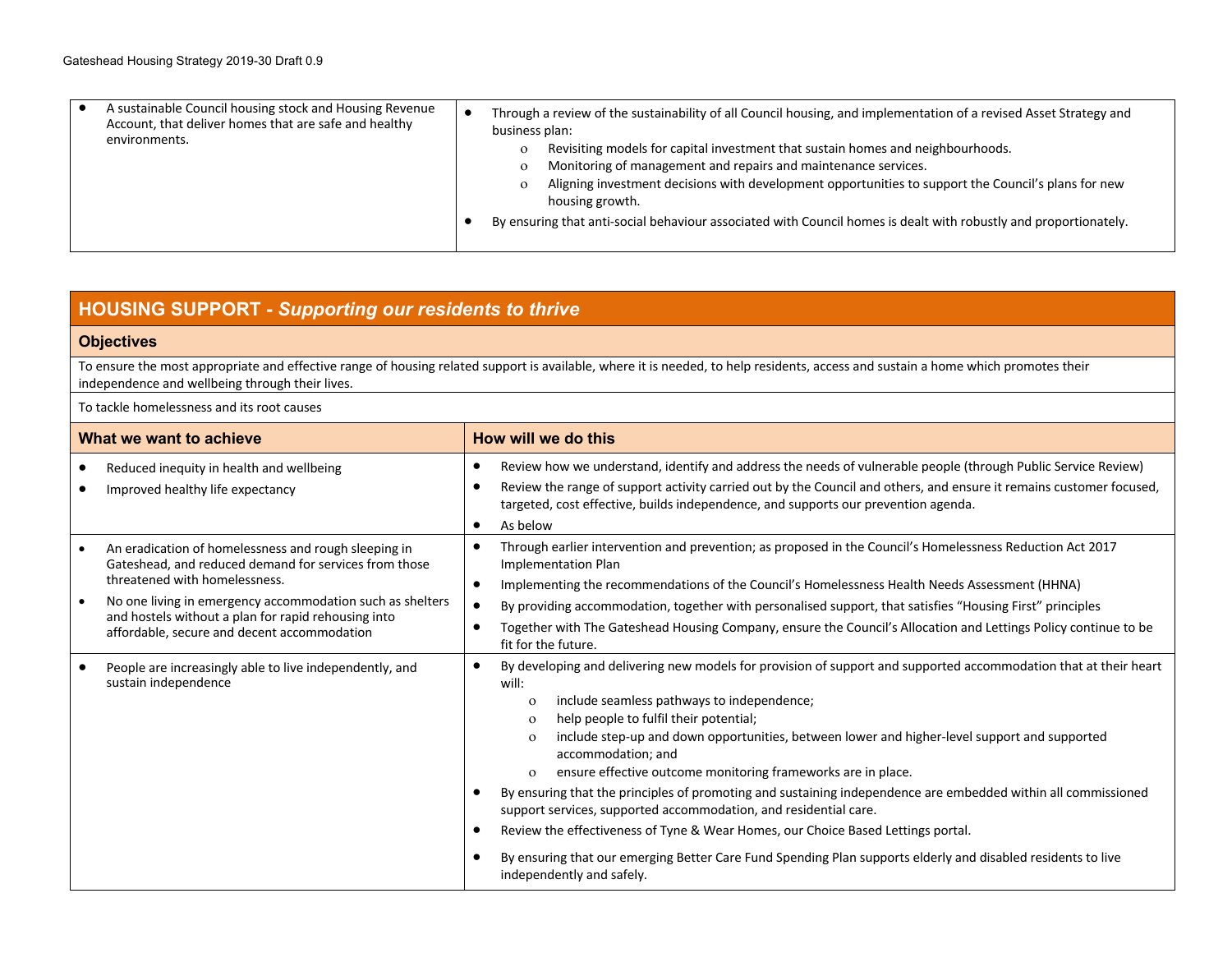|                                                                                                                                                                                                                                                                 | Through the development of a new policy that will set out how we will continue to ensure the most effective<br>resourcing and allocation of Disabled Facilities Grants, Adaptations and falls prevention activity, that will deliver best<br>outcomes for home owners and tenants.<br>By actively exploring how to make best use of assistive and health technology           |  |
|-----------------------------------------------------------------------------------------------------------------------------------------------------------------------------------------------------------------------------------------------------------------|-------------------------------------------------------------------------------------------------------------------------------------------------------------------------------------------------------------------------------------------------------------------------------------------------------------------------------------------------------------------------------|--|
|                                                                                                                                                                                                                                                                 | Continue to provide and develop integrated support and advice to refugees and asylum seekers in Gateshead that<br>helps their successful integration, self-sufficiency, and supports their health and well-being.                                                                                                                                                             |  |
| Reduced demand for services; reduced revenue costs to the<br>Council and wider public purse                                                                                                                                                                     | As above and below                                                                                                                                                                                                                                                                                                                                                            |  |
| Reduced anti-social behaviour, criminal activity and<br>community tension, and tackling rogue landlords and agents.                                                                                                                                             | As above and below<br>By undertaking a review of relevant service activity provided across the Council and by partners; implementing<br>changes to delivery models and improving monitoring and evaluation to deliver an effective and joined up approach<br>that will ensure issues are dealt with robustly and proportionately; with a high level of customer satisfaction. |  |
| Helping to reduce avoidable hospital admissions, and help<br>deflect demand from specialist and supported housing.                                                                                                                                              | As above and below<br>Through the commissioning of sufficient and appropriate supported accommodation, and support and care                                                                                                                                                                                                                                                   |  |
| Fewer delayed hospital (or other institutional settings)<br>discharges - The process of discharging people back to their<br>own home, or to appropriate temporary or settled<br>supported accommodation, is timely and delivers the best<br>outcome for people. | By ensuring people's access to the most suitable accommodation and support is based on timely and sound<br>assessment of need.<br>Through the commissioning of sufficient and appropriate supported accommodation, and support and care                                                                                                                                       |  |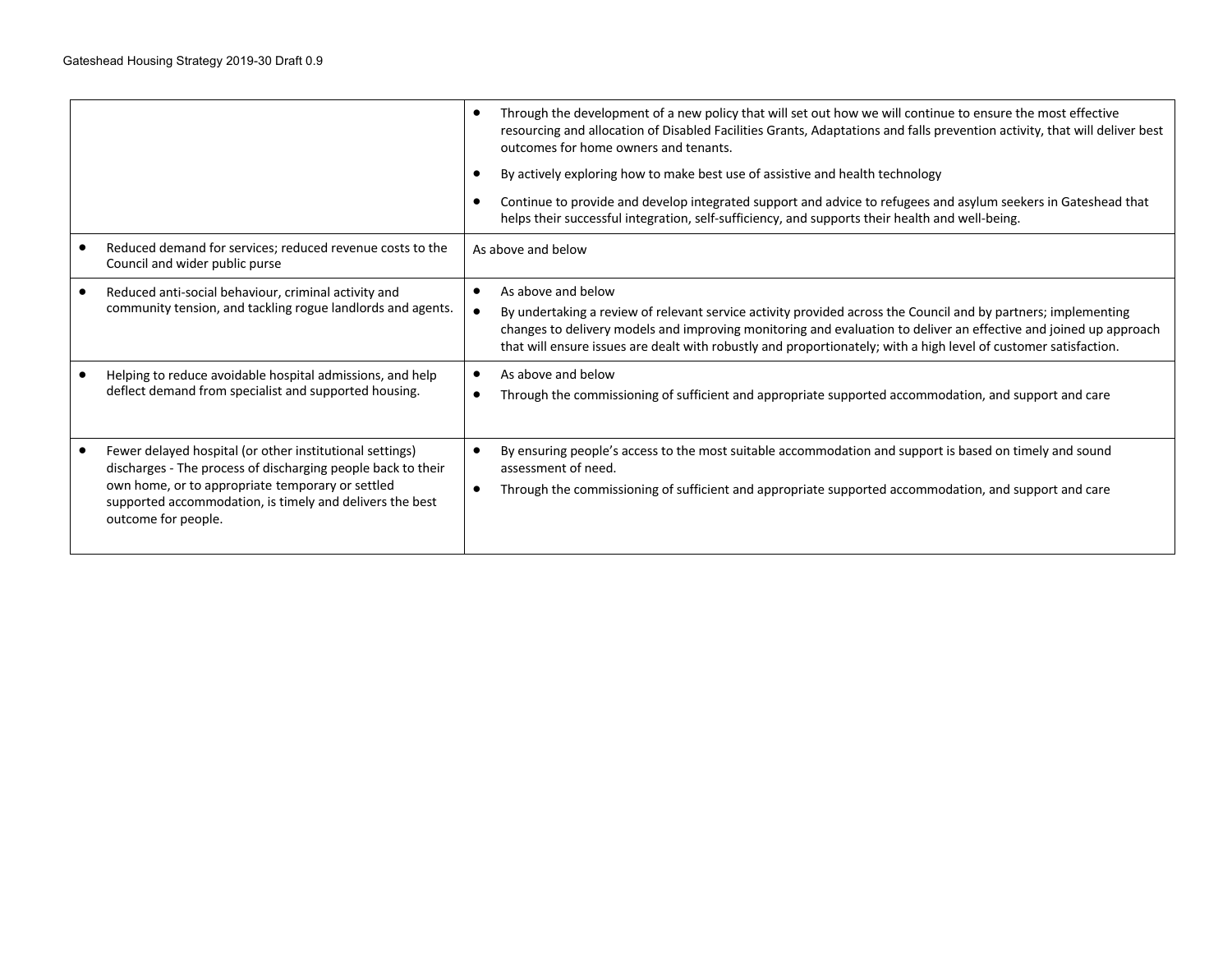## Appendix 2

## **Resources**

The resources currently available or proposed to deliver our objectives are set out below:

### **Housing Supply Resources**

| <b>Partnerships</b>                                                                                                                                                                                                                                                                                                                                                                                                                                                                                                                                                                                                                                                                                                                                                                                                                                                                                                                                                                                                                                         | <b>Staffing</b>                                                                                                                                                                                                                                                                                                                                                                                                                                                                                                                                                                                                                                                                                                                                                                                                                                                                                                                                                                                                                                                                                                                                                                                                                                                                         |
|-------------------------------------------------------------------------------------------------------------------------------------------------------------------------------------------------------------------------------------------------------------------------------------------------------------------------------------------------------------------------------------------------------------------------------------------------------------------------------------------------------------------------------------------------------------------------------------------------------------------------------------------------------------------------------------------------------------------------------------------------------------------------------------------------------------------------------------------------------------------------------------------------------------------------------------------------------------------------------------------------------------------------------------------------------------|-----------------------------------------------------------------------------------------------------------------------------------------------------------------------------------------------------------------------------------------------------------------------------------------------------------------------------------------------------------------------------------------------------------------------------------------------------------------------------------------------------------------------------------------------------------------------------------------------------------------------------------------------------------------------------------------------------------------------------------------------------------------------------------------------------------------------------------------------------------------------------------------------------------------------------------------------------------------------------------------------------------------------------------------------------------------------------------------------------------------------------------------------------------------------------------------------------------------------------------------------------------------------------------------|
| The Council has worked in partnership with Newcastle<br>City Council to develop the adopted joint Core Strategy<br>and Urban Core Plan (one part of our Local Plan).<br>The Council has embarked on an innovative approach to<br>delivery through the Gateshead Regeneration<br>Partnership (GRP) - a partnership between the Council,<br>Galliford Try and Home Group. Its purpose is to utilise<br>the resources of the public and private sectors to deliver<br>new build housing on Council owned land, and in priority<br>regeneration areas.<br>Registered social housing providers (RPs) continue to be a<br>vital part of our housing market, and key to help the<br>Council deliver housing supply objectives. We will continue<br>to welcome the expertise and resources provided by this<br>sector, and continue to develop joint initiatives, to help<br>meet our housing needs of our most vulnerable residents.<br>The Council will work with the Local Enterprise Partnership<br>(LEP) to deliver our housing and economic growth objectives | A number of services across the Council have a role in<br>the supply of housing. This includes:<br>Spatial Planning - developing the overarching<br>$\blacksquare$<br>spatial framework and policies for land use;<br>including housing delivery<br>Land Development Group - developing and<br>٠<br>delivering the Council's Land Development and<br>Disposal Plan<br>Property and Corporate Asset Management -<br>٠<br>identifying Council land and buildings that may be<br>used for residential purposes; including the disposal<br>of Council owned sites from initial marketing through<br>to completion of the sale.<br>Housing Growth Team - coordinating housing strategy<br>$\blacksquare$<br>and supply measures across the Council<br>Capital Projects Team - delivering housing<br>and regeneration projects<br>Development Management - assessing the suitability<br>$\blacksquare$<br>of planning enquiries and applications<br>٠<br>Council Housing Design & Technical Services -<br>٠<br>managing and disposing of Council owned land and<br>dwellings<br>The Gateshead Housing Company (TGHC) -<br>$\blacksquare$<br>managing the stock of Council owned homes<br>Private Sector Housing - tackling private empty<br>properties and bringing empty homes back into use |
| Funding                                                                                                                                                                                                                                                                                                                                                                                                                                                                                                                                                                                                                                                                                                                                                                                                                                                                                                                                                                                                                                                     | <b>Other Resources</b>                                                                                                                                                                                                                                                                                                                                                                                                                                                                                                                                                                                                                                                                                                                                                                                                                                                                                                                                                                                                                                                                                                                                                                                                                                                                  |
| The Council's 2018/19 to 2022/23 capital programme<br>comprises over £40.8m of planned investment in relation<br>to housing supply projects, including site preparation; GRP<br>and in-house development; estate regeneration projects,<br>including land assembly.<br>The Council has created a Housing Investment Fund,<br>pooling its available resources, to increase the supply of<br>homes in Gateshead.<br>The Council will continue to work with partners to maximise<br>the investment of public sector resources in Gateshead.<br>This would largely be through the new Ministry for Housing,<br>Communities and Local Government, and Homes England,<br>but could include funding from the Regional Growth Fund,<br>National Lottery and European Regional Development Fund.                                                                                                                                                                                                                                                                     | Council owned land and buildings - the Council will plan<br>strategically to bring forward land and buildings for housing<br>through the Land Development and Disposal Plan.<br>The Council, through its development prospectus, has<br>identified major investment and development opportunities in<br>the Borough. These aims cannot be realised in isolation, and<br>we will proactively seek to attract inward investment. and<br>showcase all that is good about Gateshead to interested<br>parties.                                                                                                                                                                                                                                                                                                                                                                                                                                                                                                                                                                                                                                                                                                                                                                               |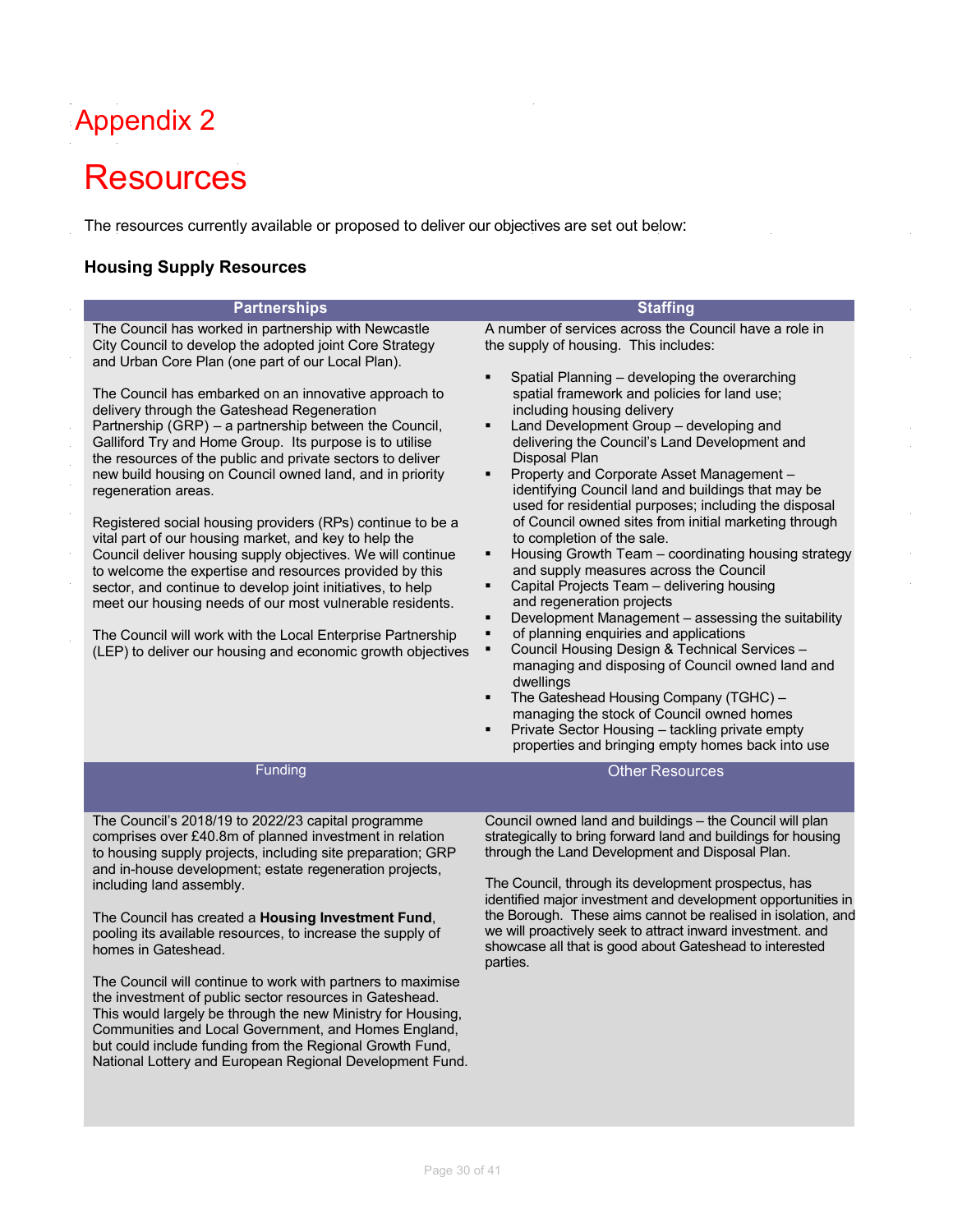### **Housing Standards Resources**

#### **Partnerships Staffing** The Council will work in partnership with the NHS, through the Health and Wellbeing Board, to help ensure that we are able to continue to deliver improvements to the health of people in Gateshead, through our housing activity and interventions. In relation to Housing Standards we have one main strategic partnership: § Tyne & Wear Heads of Service Group (which is supported by a housing policy officers group and a private sector housing group) – to look at cross authority partnership working and benchmarking. Council owned homes and neighbourhoods: The Council commits revenue funding each year to deliver services that help manage, maintain and improve Council owned homes and neighbourhoods. This includes the Council Housing Services, and our Housing Management Services delivered by The Gateshead Housing Company Other public-sector homes: The Council engages with Registered Social Housing Providers through a range of partnership initiatives which require the support of Council officers. This includes officers from:

- Gateshead Council, in partnership with other North East local § Strategic Housing – investment planning and stock renewal
	- § TGHC management of Council homes, including lettings
	- § Community Safety anti social behaviour and crime

#### Private sector homes:

The Council employs 18 full time members of staff in its Private Sector Housing Team to deal with regulation and enforcement of property condition and management across our private sector stock.

#### Energy efficiency:

The Energy Services Team will oversee the Council's role regarding energy efficiency measures across all tenures as well as delivering key projects such as the Town Centre District Heating scheme

The Council's 2018/19 to 2022/23 capital programme and HRA comprises over £90.1m of planned investment in Council owned homes and neighbourhoods, including energy efficiency projects.

authorities and the North East Procurement Organisation (NEPO), are in early stages of exploring the potential for

There are also several forums which the Council continues to

■ Gateshead Private Landlords Association – working with private landlords on the management of private

**• The Energy Savings Trust and Warm up North** tackling fuel poverty and delivering energy efficiency

It is our intention to continue to engage with these existing groups and to ensure we have a clear

understanding of how best we can work together towards

creating an ESCO (Energy Supply Company).

rented homes and tenancies.

measures across the Borough

#### Other social housing:

shared objectives

.

engage with, including:

The Council does not have any specific funding to support Registered Social Housing Providers to improve their housing stock; however, indirectly they will continue to benefit from improvements as a result of the Council's capital investment in projects such as the Falls Prevention Scheme; DFGs; and energy efficiency initiatives delivered by the private sector.

#### Private sector homes:

The Council continues to work with partners including Homes England; NE Regional Private Sector Housing Renewal Partnership; the NHS; Department of Energy and Climate Change, to invest in private sector homes.

#### **Funding Other Resources**

20,177 Council owned homes (19,424 TGHC managed)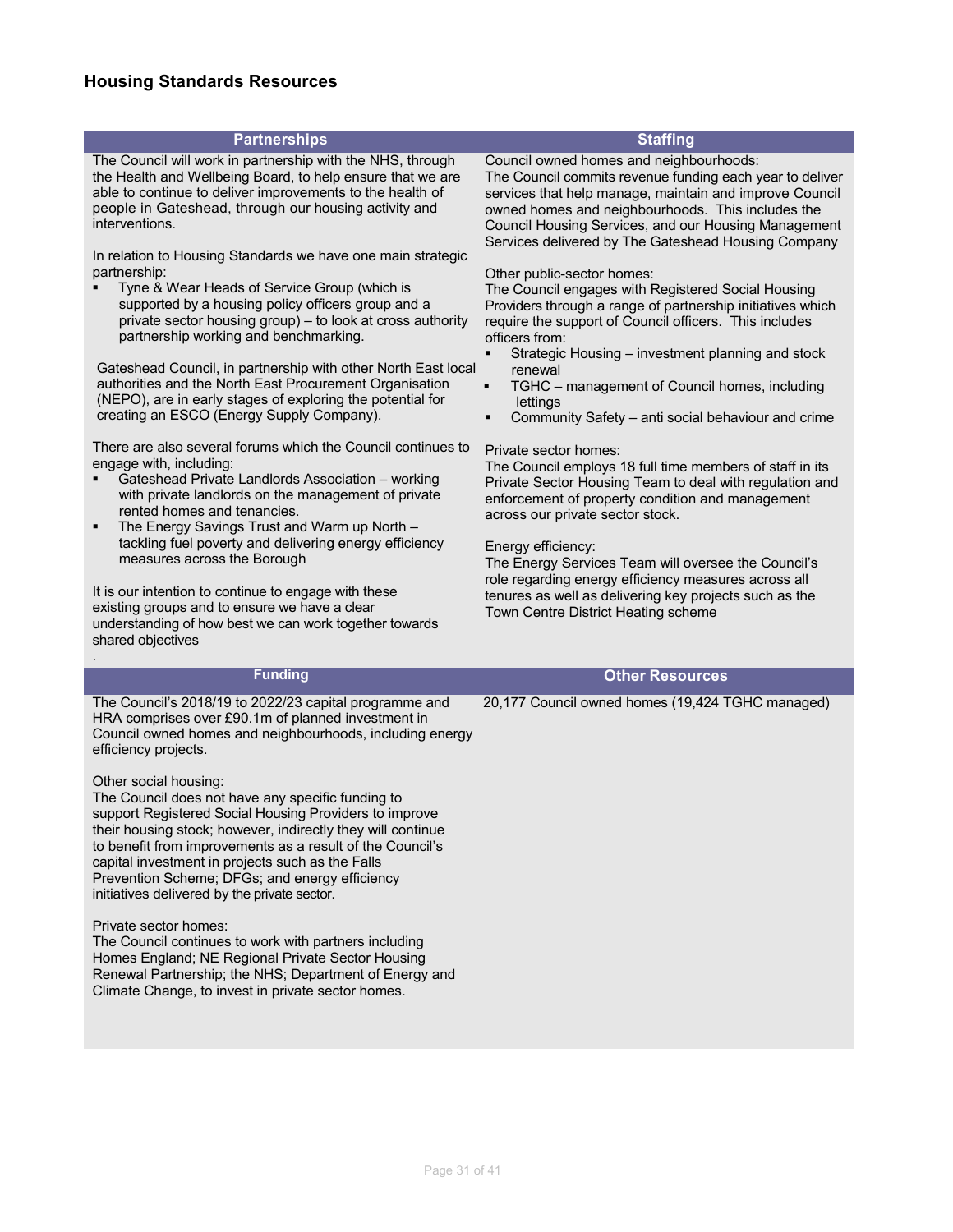### **Housing Support Resources**

| <b>Partnerships</b>                                                                                                                                                                                                                              | <b>Staffing</b>                                                                                                                                                                                                                                                                                                  |
|--------------------------------------------------------------------------------------------------------------------------------------------------------------------------------------------------------------------------------------------------|------------------------------------------------------------------------------------------------------------------------------------------------------------------------------------------------------------------------------------------------------------------------------------------------------------------|
| The Tyne and Wear Homes partnership will:<br>Enable social housing to be advertised, and let, in<br>a clear and transparent manner<br>Help residents to access the right<br>٠<br>information and advice to find a home that<br>meets their needs | The Council provides housing advice and support<br>through:<br>The Gateshead Housing Company - covering Housing<br>Options, Homelessness prevention, Tenancy<br>Support, Debt Advice; Syrian Refugee Project.<br>The Private Sector Housing Team (within<br>Development, Transportation and Public Protection) - |
| With private sector providers, through the<br>commissioning and funding of support services<br>and supported accommodation                                                                                                                       | covering support and guidance to homeowners,<br>tenants and landlords.                                                                                                                                                                                                                                           |
| The Gateshead Older People's Assembly                                                                                                                                                                                                            | These services also provide strong links into other<br>functions within the Council including:<br>Care Wellbeing & Learning                                                                                                                                                                                      |
| The NHS Clinical Commissioning Group                                                                                                                                                                                                             | <b>Adult Social Care</b><br>Children's' Services                                                                                                                                                                                                                                                                 |
| The NE Regional Private Sector Housing<br>Renewal Partnership:<br>Oversees the NE Financial Assistance                                                                                                                                           | Commissioning<br><b>Housing Benefit</b><br>Economic Development - Employment Support                                                                                                                                                                                                                             |
| Policy, and Housing Renewal Loan Scheme                                                                                                                                                                                                          | <b>Public Health</b>                                                                                                                                                                                                                                                                                             |
| <b>Funding</b>                                                                                                                                                                                                                                   | <b>Other Resources</b>                                                                                                                                                                                                                                                                                           |
| Housing advice and support is funded through:<br>Rental income from our housing stock (HRA),<br>$\blacksquare$<br>Grant funding from the Ministry for Housing<br>$\blacksquare$<br>Communities and Local Government (HCLG)                       | Services are delivered principally from the Civic<br>Centre, but with increased use of web-based<br>approaches                                                                                                                                                                                                   |
| Mainstream Council resources.<br>$\blacksquare$                                                                                                                                                                                                  | The Council and partners will also continue to provide<br>outreach and regulatory services in various hubs                                                                                                                                                                                                       |
| Supported accommodation and home adaptation:<br><b>Better Care Fund</b>                                                                                                                                                                          | across the Borough and where appropriate home visits.                                                                                                                                                                                                                                                            |
|                                                                                                                                                                                                                                                  | The Council from April 2013 has been responsible for<br>$\mathbf{r}$ . The set of the set of the set of the set of the set of the set of the set of the set of the set of the set of the set of the set of the set of the set of the set of the set of the set of the set of the set of t                        |

crisis support and has developed a Local Discretionary Payments Scheme to help people who lack necessities such as food and fuel, and to assist people adjust to the impact of Welfare Reform (including "bedroom tax").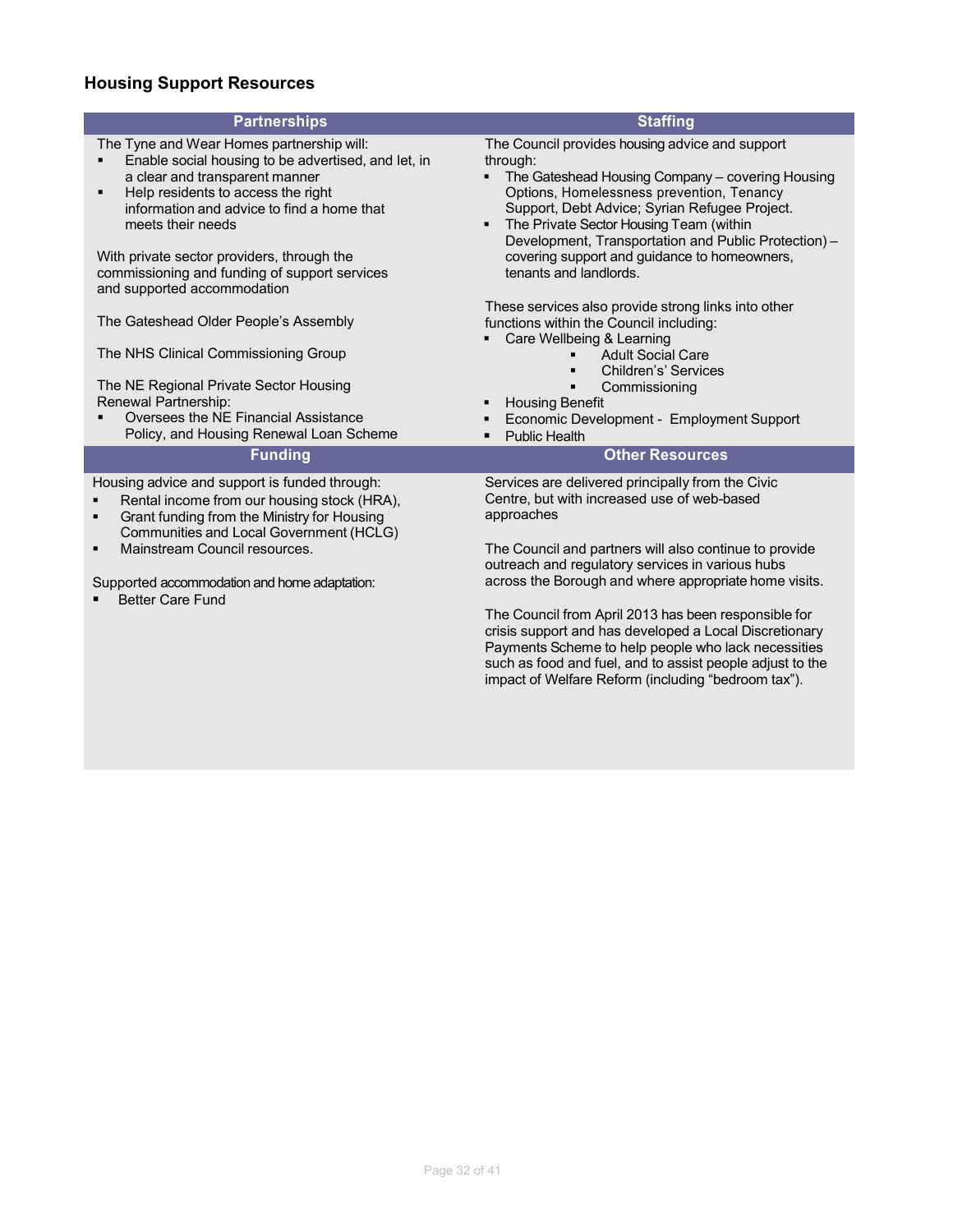# Appendix 3 **Glossary**

**Affordable Housing:** housing for sale or rent, for those whose needs are not met by the market (including housing that provides a subsidised route to home ownership and/or is for essential local workers); and which complies with one or more of the following definitions:

a) **Affordable housing for rent:** meets all of the following conditions: (a) the rent is set in accordance with the Government's rent policy for Social Rent or Affordable Rent, or is at least 20% below local market rents (including service charges where applicable); (b) the landlord is a Registered Social Housing Provider, except where it is included as part of a Build to Rent scheme (in which case the landlord need not be a Registered Provider); and (c) it includes provisions to remain at an affordable price for future eligible households, or for the subsidy to be recycled for alternative affordable housing provision. For Build to Rent schemes affordable housing for rent is expected to be the normal form of affordable housing provision (and, in this context, is known as Affordable Private Rent).

b) **Starter homes:** is as specified in Sections 2 and 3 of the Housing and Planning Act 2016 and any secondary legislation made under these sections. The definition of a starter home should reflect the meaning set out in statute and any such secondary legislation at the time of plan-preparation or decisionmaking. Where secondary legislation has the effect of limiting a household's eligibility to purchase a starter home to those with a particular maximum level of household income, those restrictions should be used.

c) **Discounted market sales housing:** is that sold at a discount of at least 20% below local market value. Eligibility is determined with regard to local incomes and local house prices. Provisions should be in place to ensure housing remains at a discount for future eligible households.

d) **Other affordable routes to home ownership:** is housing provided for sale that provides a route to ownership for those who could not achieve home ownership through the market. It includes shared ownership, relevant equity loans, other low-cost homes for sale (at a price equivalent to at least 20% below local market value) and rent to buy (which includes a period of intermediate rent). Where public grant funding is provided, there should be provisions for the homes to remain at an affordable price for future eligible households, or for any receipts to be recycled for alternative affordable housing provision or refunded to Government or the relevant authority specified in the funding agreement.

**Affordable Homes Programme:** The government funded Affordable Homes Programme supports the delivery of new affordable homes through a mixture of new investment and greater flexibility for social housing providers to make the best use of existing and future assets.

#### **Affordable Rent**

Defined as up to 80% of the local market rent in the private sector in the local area

**Arm's Length Management Organisation (ALMO):** An organisation specifically set up by a local authority to manage and improve all or part of its housing stock. In Gateshead the ALMO is The Gateshead Housing Company (TGHC).

**Category 1 Hazard:** Serious hazards with a high score as assessed by the Housing Health and Safety Rating System (HHSRS) e.g. excess cold, falls of the level, falls on the stairs. Local Authorities are required to take action where a Category 1 Hazard has been identified.

**Choice Based Lettings:** Scheme for the allocation of social housing designed to offer more choice and involvement for customers in selecting a new home. Social housing is advertised allowing customers to 'bid' for (register an interest in) those homes.

**Disabled Facilities Grant:** Government funding to local housing authorities to provide and improve adaptation services to disabled people enabling them to continue to stay in their own homes.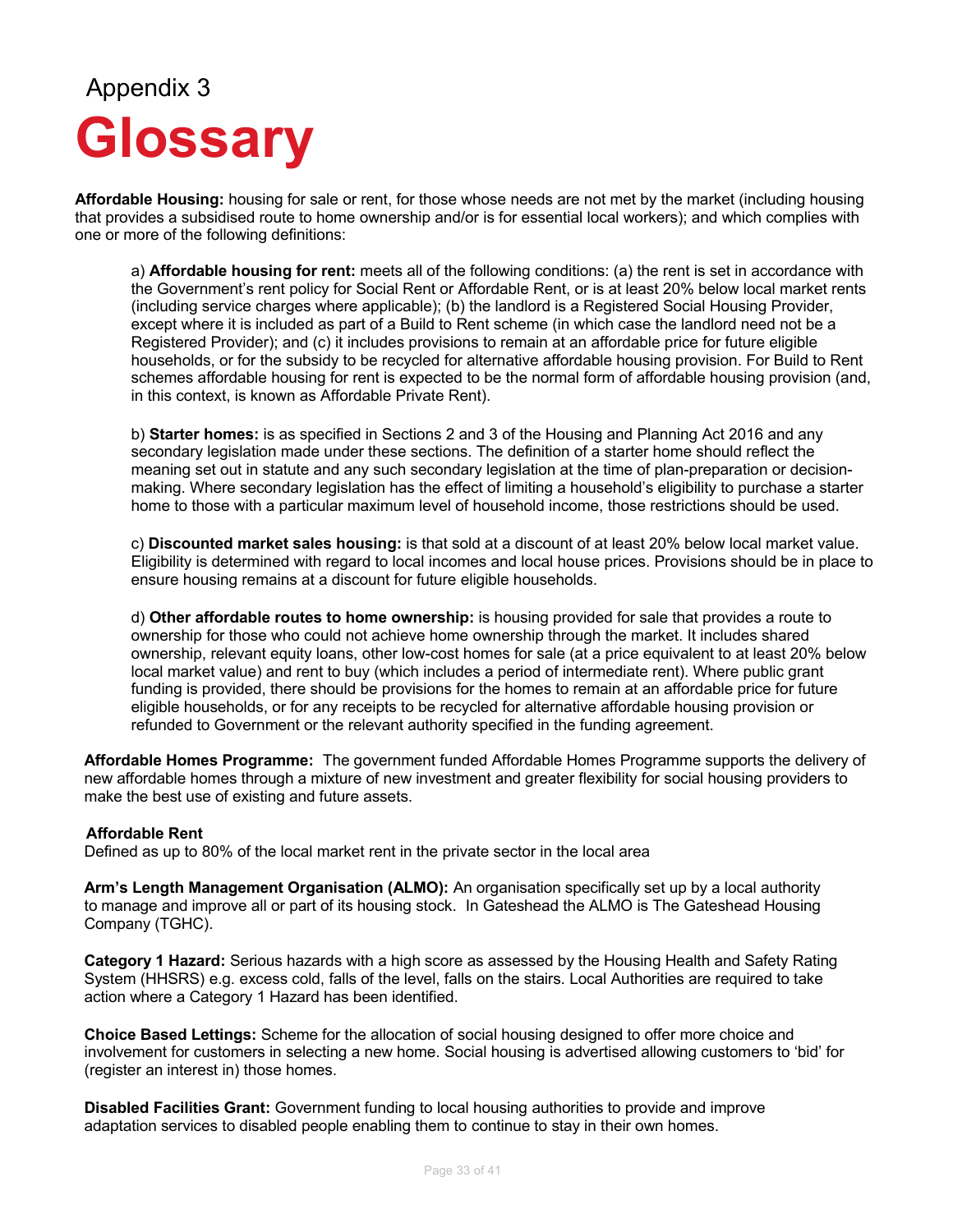**Energy Company Obligation (ECO):** ECO is a government energy efficiency scheme to help reduce carbon emissions and tackle fuel poverty in the domestic sector. Funding is available, including to landlords, to support the installation of energy efficiency measures in the home.

**Empty Homes:** There is no single definition used, but generally the Government is concerned that problematic empty properties (those that are not subject to a transactional process) are brought back to occupation.

**House in Multiple Occupation (HMO):** Property in which more than one household shares basic amenities, such as kitchens and bathrooms (e.g. bedsits). Regulations exist to control the repair standards and provision of amenities in these properties.

**Housing Health and Safety Rating System (HHSRS):** The HHSRS enables the evaluation of the potential risks to health and safety of occupants or visitors, from any deficiencies identified in dwellings. The HHSRS provides Local Authorities with a means of assessing whether dwellings provide adequate protection from potential hazards that may impact on health and safety so enabling appropriate action (including enforcement) to be taken. The System allows assessment of the 29 main, potential housing related hazards.

**Housing Revenue Account (HRA):** Local authorities are required to maintain a separate account, the HRA, defined by Section 74 and Schedule 4 of the Local Government and Housing Act 1989. This account sets out the expenditure and income arising from council housing provision

**Intermediate Housing:** Housing at prices and rents above those of social rent, but below market price or rents, and which meet the criteria set out above. These can include shared equity products (e.g. HomeBuy), other lowcost homes for sale and intermediate rent.

**Joint Strategic Needs Assessment (JSNA):** The process that identifies current and future health and wellbeing needs considering existing services and informs future service planning taking into account evidence of effectiveness.

**Local Enterprise Partnership (LEP):** A partnership between local authorities and businesses formed in 2011 to help determine local economic priorities and lead economic growth and job creation within its local area.

**Local Plan:** The Local Plan comprises the Council's statutory development plan documents (including some currently in preparation), and sets out the spatial strategy for meeting known and anticipated development requirements to 2030, including the number of dwellings required.

**Market Housing:** Private housing for rent or sale, where the price is set in the open market.

**Registered Social Housing Providers:** Also known as Housing Associations or Registered Social Landlords (RSLs). They (RPs) are not for profit organisations that provide social housing and are regulated by the Social Housing Regulator.

**Social Rent:** Rent for which guideline target rents are determined through the national rent regime. This formula rent takes account of values of properties (including a "bedroom weighting"), and local earnings relative to national earnings.

**Specialist and supported accommodation:** "Means any housing scheme where accommodation is provided alongside care, support or supervision to help people live as independently as possible in the community. This includes all tenures and also covers emergency, short term and long-term arrangements."

**Standard Assessment Procedure (SAP):** Is the methodology used to assess and compare the energy and environmental performance of dwellings.

**Strategic Housing Land Availability Assessment (SHLAA):** Local planning authorities are required to prepare a SHMA to establish the need for additional housing in general and for specific groups within the Local Plan period.